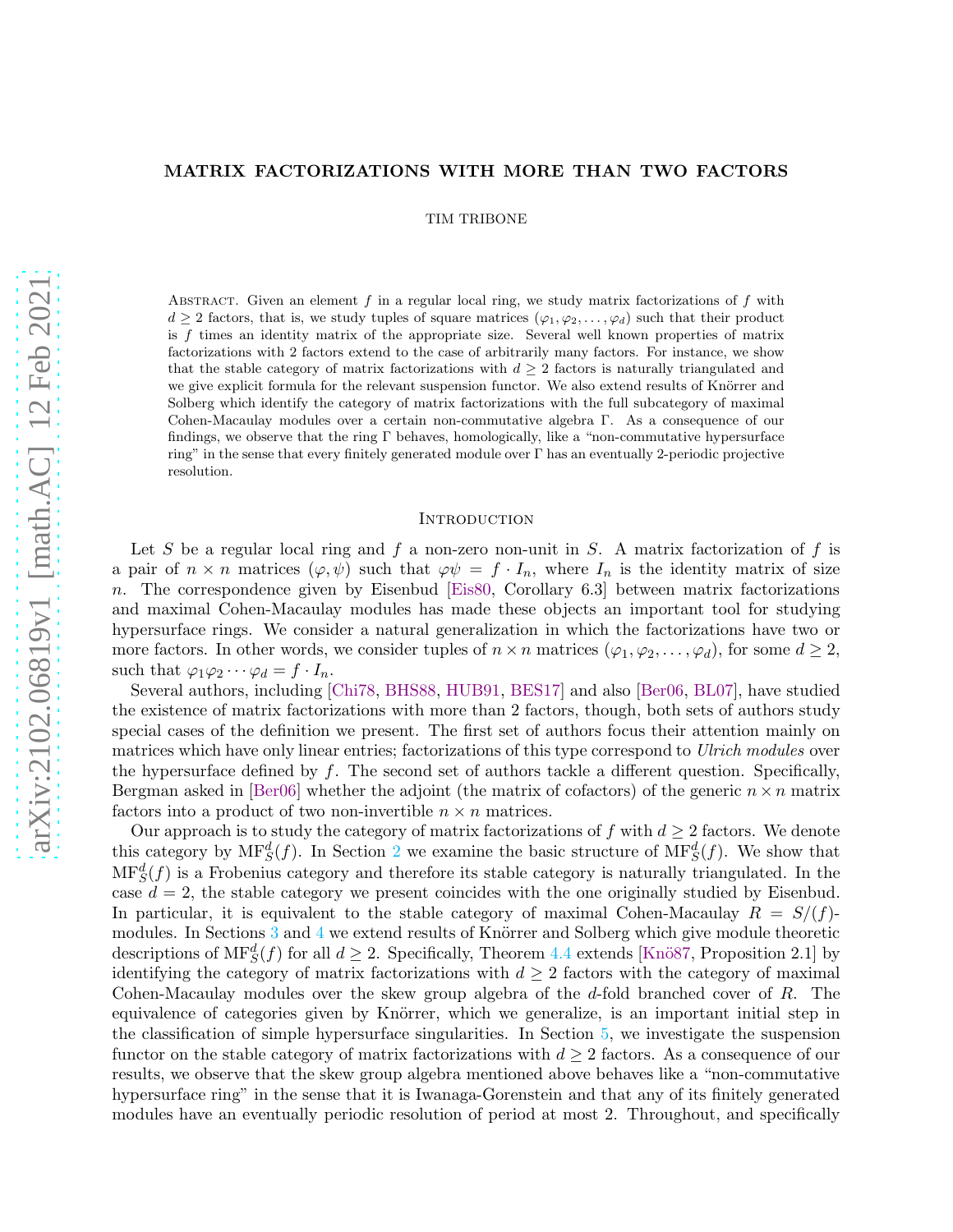in Section [6,](#page-31-0) we give examples with the goal of illustrating the differences between the categories  $\text{MF}^2_S(f)$  and  $\text{MF}^d_S(f)$  for  $d > 2$ .

### 1. Definitions and Background

In this section we collect the definitions, notation, and conventions that we will use throughout.

<span id="page-1-0"></span>**Definition 1.1.** Let S be a regular local ring, f a non-zero non-unit in S, and  $d \ge 2$  an integer. A *matrix factorization of f with* d *factors* is a d-tuple of homomorphisms between finitely generated free S-modules of the same rank,  $(\varphi_1 : F_2 \to F_1, \varphi_2 : F_3 \to F_2, \ldots, \varphi_d : F_1 \to F_d)$ , such that

$$
\varphi_1 \varphi_2 \cdots \varphi_d = f \cdot 1_{F_1}.
$$

Depending on the context, we may omit the free S-modules in the notation and simply write  $(\varphi_1, \varphi_2, \ldots, \varphi_d)$ . If the free S-modules  $F_1, \ldots, F_d$  are of rank n, we say  $(\varphi_1, \varphi_2, \ldots, \varphi_d)$  is of size n.

As we will see, there is an inherent cyclic nature to matrix factorizations with d factors. It will therefore be convenient to adopt the following notation conventions.

Notation 1.2. The letter d will always be an integer indicating the number of factors in a matrix factorization. When  $d$  is clear from context, all indices are taken modulo  $d$  unless otherwise specified. More specifically, let  $i \neq j \in \mathbb{Z}_d$  and let  $A_1, A_2, \ldots, A_d$  be symbols indexed over  $\mathbb{Z}_d$ . Let  $\tilde{i}$  and  $\tilde{j}$ be integer representatives of i, j within the range  $0 < i, j \le d$ . The notation  $A_i A_{i+1} \cdots A_j$  will be taken to mean

$$
\begin{cases} A_i A_{i+1} \cdots A_{j-1} A_j & \text{if } \tilde{i} \leq \tilde{j} \\ A_i A_{i+1} \cdots A_d A_1 \cdots A_{j-1} A_j & \text{if } \tilde{i} \geq \tilde{j} \end{cases}.
$$

We follow a similar convention for indexing a decreasing list of symbols over  $\mathbb{Z}_d$ .

A non-zero finitely generated module M over a local ring A is called *maximal Cohen-Macaulay* (MCM) if depth<sub>A</sub>(M) = dim A (the Krull dimension of A). Our first observation is that matrix factorizations of f with d factors encode MCM modules over the *hypersurface ring*  $R = S/(f)$ , and that Definition [1.1](#page-1-0) is more symmetric than it seems.

<span id="page-1-2"></span><span id="page-1-1"></span>**Lemma 1.3.** Let S be a regular local ring and f a non-zero non-unit in S. Let  $(\varphi_1 : F_2 \to F_1, \varphi_2 :$  $F_3 \to F_2, \ldots, \varphi_d : F_1 \to F_d$  *be a matrix factorization of* f *with*  $d \geq 2$  factors. For any  $k \in \mathbb{Z}_d$ ,

- $(i) \varphi_k \varphi_{k+1} \cdots \varphi_{k-1} = f \cdot 1_{F_k}, \text{ and}$
- *(ii)* if  $\cosh \varphi_k \neq 0$ , then  $\cosh \varphi_k$  *is an MCM* R-module.
- *Proof.* (i) We proceed by induction on  $d \geq 2$ . For the case  $d = 2$ , we simply need to show that  $\varphi\psi = f \cdot 1_F$  implies  $\psi\varphi = f \cdot 1_G$ . This fact is well known but we include the argument here for clarity. Suppose  $(\varphi : G \to F, \psi : F \to G)$  is a matrix factorization with 2 factors. Since f is a non-zero element in the domain S, it follows that both  $\varphi$  and  $\psi$  are injective. Canceling  $\varphi$  on the left of the equation  $\varphi \psi \varphi = f \cdot \varphi = \varphi \cdot f$ , we find  $\psi \varphi = f \cdot 1_G$ .

Now, assume  $d > 2$  and that the statement holds for matrix factorizations with less than d factors. Let  $k \in \mathbb{Z}_d$  and notice that, by viewing the composition  $\varphi_k \varphi_{k+1} : F_{k+2} \to F_k$  as a single homomorphism, the  $(d-1)$ -tuple

$$
(\varphi_1, \varphi_2, \ldots, \varphi_{k-1}, \varphi_k \varphi_{k+1}, \varphi_{k+2}, \ldots, \varphi_d)
$$

is a matrix factorization of f with d−1 factors. By induction, it follows that  $\varphi_k\varphi_{k+1}\cdots\varphi_{k-1} =$  $f \cdot 1_{F_k}$ .

(ii) Let  $k \in \mathbb{Z}_d$ . By [\(i\),](#page-1-1) we have that  $\varphi_k \varphi_{k+1} \cdots \varphi_{k-1} = f \cdot 1_{F_k}$ . In particular,  $f \cdot \cosh \varphi_k = 0$ , that is,  $\cot \varphi_k$  is an R-module. Also, as in [\(i\),](#page-1-1) the homomorphism  $\varphi_k$  is injective since  $f \in S$  is non-zero. Thus, we have a short exact sequence

$$
0 \longrightarrow F_{k+1} \xrightarrow{\varphi_k} F_k \longrightarrow \operatorname{cok} \varphi_k \longrightarrow 0,
$$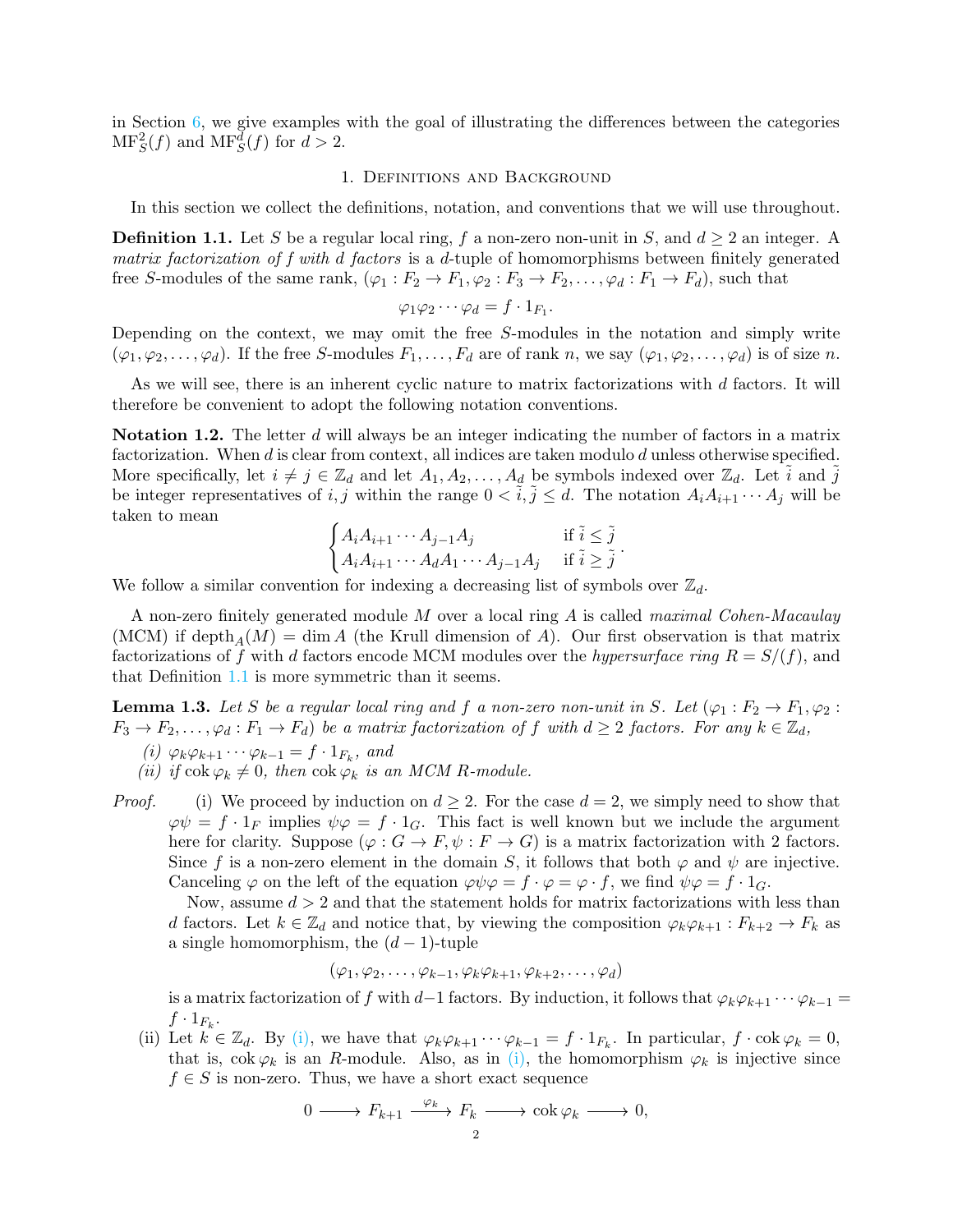which implies that  $\text{pd}_S(\text{cok }\varphi_k) \leq 1$ . By the Auslander-Buchsbaum formula, we have that

$$
\operatorname{depth}(\operatorname{cok} \varphi_k) = \dim(S) - \operatorname{pd}_S(\operatorname{cok} \varphi_k) \ge \dim(S) - 1 = \dim(R).
$$

That is,  $\text{cok } \varphi_k$  is an MCM R-module.

**Definition 1.4.** Let S be a regular local ring and f a non-zero non-unit in S. Let  $X = (\varphi_1 : F_2 \to$  $F_1,\ldots,\varphi_d: F_1\to F_d$  and  $X'=(\varphi_1':F_2'\to F_1',\ldots,\varphi_d':F_1'\to F_d')$  be matrix factorizations of f.

(i) A *morphism of matrix factorizations* between X and X′ is a d-tuple of S-module homomorphisms,  $\alpha = (\alpha_1, \alpha_2, \dots, \alpha_d)$ , making each square of the following diagram commute:

$$
F_1 \xrightarrow{\varphi_d} F_d \xrightarrow{\varphi_{d-1}} \cdots \xrightarrow{\varphi_2} F_2 \xrightarrow{\varphi_1} F_1
$$
  
\n
$$
\downarrow \alpha_1 \qquad \qquad \downarrow \alpha_d \qquad \qquad \downarrow \alpha_2 \qquad \qquad \downarrow \alpha_1
$$
  
\n
$$
F'_1 \xrightarrow{\varphi'_d} F'_d \xrightarrow{\varphi'_{d-1}} \cdots \xrightarrow{\varphi'_2} F'_2 \xrightarrow{\varphi'_1} F'_1.
$$

Composition of morphisms is defined component-wise, that is, if  $\alpha = (\alpha_1, \dots, \alpha_d) : X \to X''$ and  $\beta = (\beta_1, \ldots, \beta_d) : X' \to X$  are morphisms of matrix factorizations, then  $\alpha \circ \beta =$  $(\alpha_1\beta_1, \alpha_2\beta_2, \ldots, \alpha_d\beta_d) : X' \to X''$ . The matrix factorizations X and X' are isomorphic if there exists a morphism  $\alpha = (\alpha_1, \ldots, \alpha_d) : X \to X'$  such that  $\alpha_k$  is an isomorphism for each  $k \in \mathbb{Z}_d$ .

(ii) Let  $\text{MF}^d_S(f)$  denote the category of matrix factorizations of f with d factors. The additive structure on  $\mathrm{MF}^d_S(f)$  is given by the direct sum of X and X'

$$
X \oplus X' \coloneqq (\varphi_1 \oplus \varphi_1' : F_2 \oplus F_2' \to F_1 \oplus F_1', \dots, \varphi_d \oplus \varphi_d' : F_1 \oplus F_1' \to F_d \oplus F_d').
$$

(iii) Motivated by Lemma [1.3,](#page-1-2) we define functors  $T^j$ :  $\text{MF}^d_S(f) \to \text{MF}^d_S(f)$ ,  $j \in \mathbb{Z}_d$ , by

$$
T^{j}(\varphi_1, \varphi_2, \dots, \varphi_d) = (\varphi_{j+1}, \varphi_{j+2}, \dots, \varphi_{j-1}, \varphi_j)
$$

and

$$
T^j(\alpha_1, \alpha_2, \dots, \alpha_d) = (\alpha_{j+1}, \alpha_{j+2}, \dots, \alpha_{j-1}, \alpha_j)
$$

for any  $(\alpha_1, \alpha_2, \ldots, \alpha_d) \in \text{Hom}_{\text{MF}^d_S(f)}(X, X')$ . We refer to  $T = T^1$  as the *shift functor* on  $\mathrm{MF}^d_S(f).$ 

**Definition 1.5.** Let S be a regular local ring with maximal ideal  $\mathfrak n$  and let f be a non-zero non-unit in S. Set  $R = S/(f)$  and fix  $d \geq 2$ .

- (i) Let  $MCM(R)$  denote the category of maximal Cohen-Macaulay R-modules.
- (ii) An R-module M is *stable* if it has no direct summands isomorphic to R.
- (iii) For an R-module M, let  $syz_R^1(M)$  denote the *reduced* first syzygy of M.
- (iv) A matrix factorization  $X = (\varphi_1, \varphi_2, \ldots, \varphi_d)$  is called *stable* if  $\text{cok } \varphi_k$  is a stable R-module for all  $k \in \mathbb{Z}_d$ .
- (v) A homomorphism between free S-modules  $\varphi : G \to F$  is called *minimal* if  $\text{Im } \varphi \subseteq \mathfrak{n}F$ .
- (vi) A matrix factorization  $(\varphi_1, \varphi_2, \dots, \varphi_d) \in \text{MF}^d_S(f)$  is called *reduced* if  $\varphi_k$  is minimal for all  $k \in \mathbb{Z}_d$ .
- (vii) A non-zero matrix factorization  $X \in \mathrm{MF}^d_S(f)$  is *indecomposable* if  $X \cong X' \oplus X''$  implies  $X' = 0$  or  $X'' = 0$ .

Eisenbud showed in [\[Eis80\]](#page-35-0) that there is a one-to-one correspondence between reduced matrix factorizations (with 2 factors) and stable MCM R-modules. This correspondence can be realized in the form of a stable equivalence between the categories  $\text{MF}^2_S(f)$  and  $\text{MCM}(R)$ . We record two consequences that will be needed later.

<span id="page-2-0"></span>Proposition 1.6. [\[Eis80\]](#page-35-0) *Let* S *be a regular local ring,* f *a non-zero non-unit in* S*, and set*  $R = S/(f)$ .

 $\Box$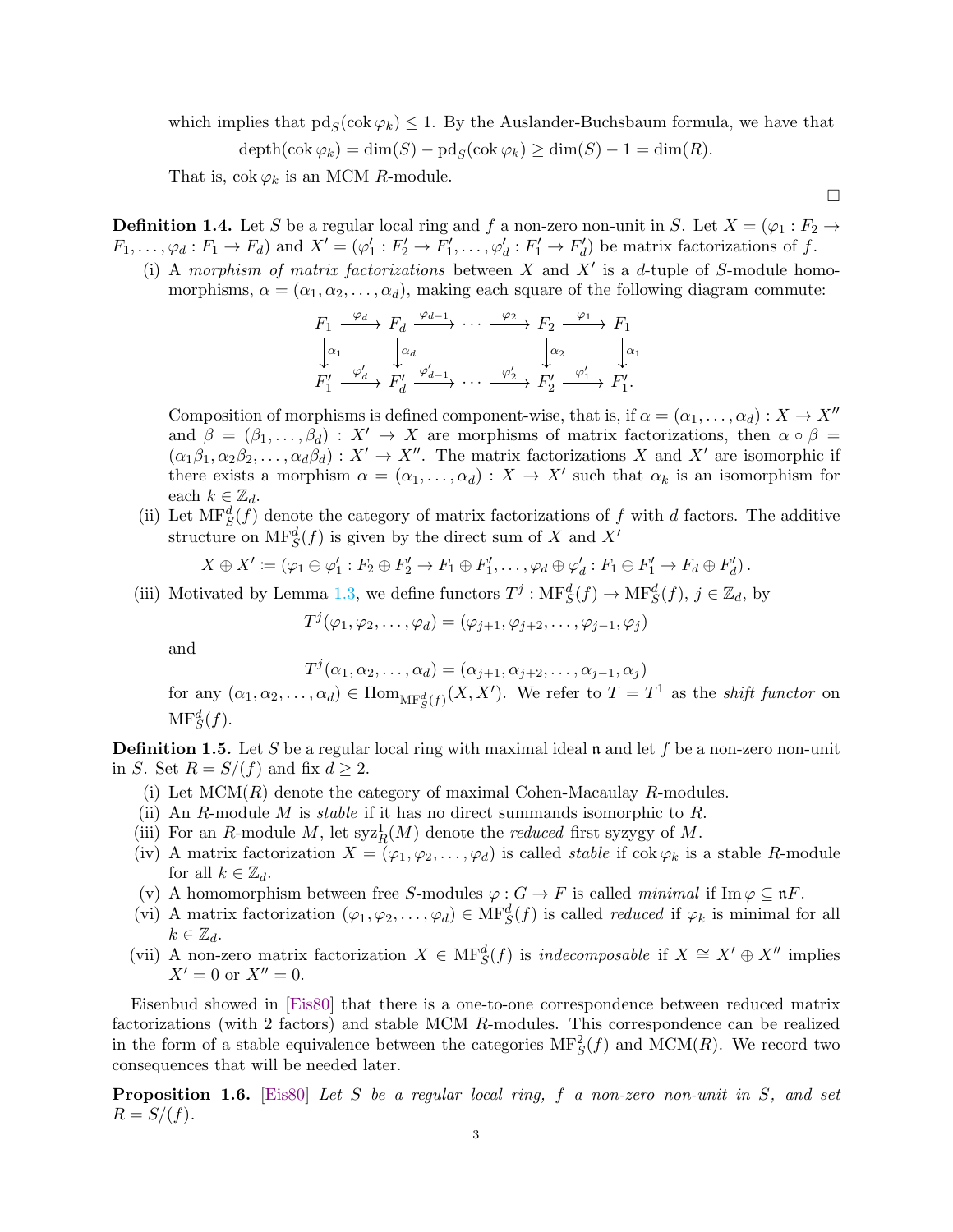- <span id="page-3-3"></span>(*i*) For any MCM R-module M, there exists a matrix factorization  $(\varphi, \psi) \in \mathcal{MF}^2_S(f)$  such that  $\varphi$  *is minimal and* cok  $\varphi \cong M$ .
- <span id="page-3-1"></span>(*ii*) *A matrix factorization*  $(\varphi, \psi) \in \mathbf{MF}^2_S(f)$  *is reduced if and only if it is stable. In this case,*  $\mathrm{syz}_R^1(\mathrm{cok}\,\varphi) \cong \mathrm{cok}\,\psi \text{ and } \mathrm{syz}_R^1(\mathrm{cok}\,\psi) \cong \mathrm{cok}\,\varphi.$

We will see in Section [5](#page-25-0) that only one direction of [\(ii\)](#page-3-1) holds when  $d > 2$ . Finally, we state another observation, also made by Eisenbud, that will help us identify matrix factorizations.

<span id="page-3-2"></span>Lemma 1.7. [\[Eis80,](#page-35-0) Corollary 5.4] *Let* S *be a regular local ring and* f *a non-zero non-unit in* S*.*  $Suppose A: G \to F and B: F \to G are homomorphisms of finitely generated free S-modules such$ *that*  $AB = f \cdot 1_F$ *. Then,* rank  $F = \text{rank } G$ *.* 

*Proof.* Once again, since f is a non-zerodivisor, the maps A and B are injective. Since  $f \cdot \csc A = 0$ , cok A is a torsion S-module. From the short exact sequence

$$
0 \longrightarrow G \stackrel{A}{\longrightarrow} F \longrightarrow \operatorname{cok} A \longrightarrow 0
$$

<span id="page-3-0"></span>it follows that  $\text{rank}_S F = \text{rank}_S G$ .

2.  $\text{MF}^d_S(f)$  is a Frobenius Category

In this section we show that there is a natural choice of an exact structure on the category  $MF_S^d(f)$  which induces the structure of a triangulated category on the stable category  $\underline{MF}_S^d(f)$ defined below. We start by recalling the axioms that define an exact category. The axioms and definitions below follow the presentation given in [Bü10] and we refer the reader to this paper for more information on exact categories.

Let A be an additive category. A pair of composable morphisms  $A' \longrightarrow A \longrightarrow A''$  is called a *kernel-cokernel pair* if i is a kernel of p and p is a cokernel of i. Given a collection of kernelcokernel pairs,  $\mathcal{E}$ , we call a morphism  $i : A' \to A$  an *admissible monomorphism* if there exists a morphism  $p: A \to A''$  such that  $A' \longrightarrow A \longrightarrow A''$  is an element of  $\mathcal{E}$ . Dually, a morphism  $p: A \to A''$  is an *admissible epimorphism* is there exists a morphism  $i: A' \to A$  such that their composition is in  $\mathcal E$ . We will indicate admissible monomorphisms and admissible epimorphisms by the arrows  $\rightarrow$  and  $\rightarrow$  respectively.

An *exact structure* on  $\mathcal A$  is a class  $\mathcal E$  of kernel-cokernel pairs which is closed under isomorphisms and such that the following axioms hold:

- (E0) The identity morphism  $1_X$  is an admissible monomorphism for all  $X \in \mathcal{A}$ .
- (E0<sup>op</sup>) The identity morphism  $1_X$  is an admissible epimorphism for all  $X \in \mathcal{A}$ .
- (E1) Admissible monomorphisms are closed under composition.
- (E1op) Admissible epimorphisms are closed under composition.
	- (E2) The push-out of an admissible monomorphism  $X \rightarrow Y$  and an arbitrary morphism  $X \rightarrow X'$ exists and induces an admissible monomorphism as in the diagram

$$
X \rightarrow Y
$$
  

$$
\downarrow \qquad \qquad \downarrow
$$
  

$$
X' \rightarrow \cdots \rightarrow Y'.
$$

(E2<sup>op</sup>) The pull-back of an admissible epimorphism  $X'' \to Y'$  and an arbitrary morphism  $Y \to Y'$ exists and induces an admissible epimorphism as in the diagram

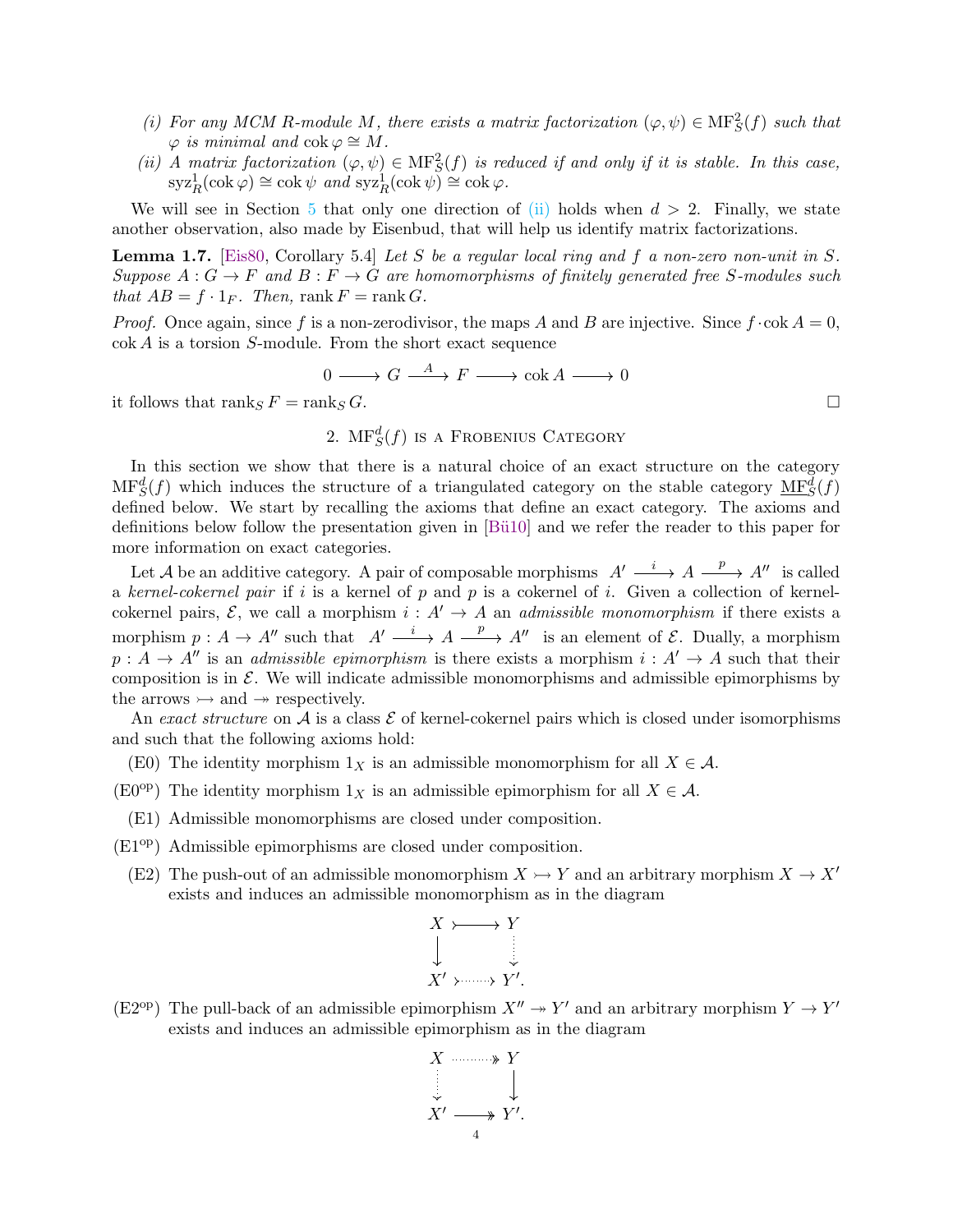Given an additive category A and a class  $\mathcal E$  satisfying these axioms, the pair  $(\mathcal A, \mathcal E)$  is called an *exact category*.

Let S be a regular local ring,  $f \in S$  a non-zero non-unit, and set  $R = S/(f)$ . Fix an integer  $d \geq 2$  and let  $X = (\varphi_1 : F_2 \to F_1, \ldots, \varphi_d : F_1 \to F_d), X' = (\varphi_1' : F_2' \to F_1', \ldots, \varphi_d' : F_1' \to F_d'),$  and  $X'' = (\varphi_1'' : F_2'' \to F_1'', \ldots, \varphi_d' : F_1'' \to F_d'')$  be matrix factorizations in  $\text{MF}^d_S(f)$ .

**Definition 2.1.** Suppose we have a pair of morphisms  $\alpha = (\alpha_1, \dots, \alpha_d) : X \to X''$  and  $\beta =$  $(\beta_1, \ldots, \beta_d) : X' \to X$  in  $\mathrm{MF}^d_S(f)$ . Then, the composition

$$
X' \xrightarrow{\beta} X \xrightarrow{\alpha} X''
$$

is called a *short exact sequence of matrix factorizations* if the sequence

$$
0 \longrightarrow F'_k \xrightarrow{\beta_k} F_k \xrightarrow{\alpha_k} F''_k \longrightarrow 0
$$

is a short exact sequence of free S-modules for each  $k \in \mathbb{Z}_d$ .

**Lemma 2.2.** A short exact sequence of matrix factorizations is a kernel-cokernel pair in  $\text{MF}^d_S(f)$ .

*Proof.* Let  $X' \longrightarrow X \longrightarrow X''$  be a short exact sequence of matrix factorizations. First we show that  $\beta$  is the kernel of  $\alpha$ . Certainly, we have that  $\alpha\beta = 0$ . Suppose  $g: Y \to X$  is another morphism such that  $\alpha g = 0$ , where  $Y = (\psi_1 : G_2 \to G_1, \ldots, \psi_d : G_1 \to G_d)$ . Let  $k \in \mathbb{Z}_d$ . We have the following diagram of free S-modules

$$
\begin{array}{ccc}\n & G_k & \\
 & \tilde{g}_k & \downarrow g_k & \\
0 & \longrightarrow F'_k & \xrightarrow{\kappa} F_k & \xrightarrow{\alpha_k} F''_k & \longrightarrow 0\n\end{array}
$$

where the bottom row is exact. Since  $\beta_k$  is the kernel of  $\alpha_k$ , there exists a unique S-homomorphism  $\tilde{g}_k: G_k \to F'_k$  such that  $\beta_k \tilde{g}_k = g_k$ . It suffices to show that  $\tilde{g} = (\tilde{g}_1, \tilde{g}_2, \dots, \tilde{g}_d) : Y \to X'$  is a morphism of matrix factorizations since each  $\tilde{g}_k$ ,  $k \in \mathbb{Z}_d$ , is uniquely determined. That is, we need to show that the diagram

$$
G_{k+1} \xrightarrow{\psi_k} G_k
$$

$$
\downarrow \tilde{g}_{k+1} \xrightarrow{\varphi'_k} \downarrow \tilde{g}_k
$$

$$
F'_{k+1} \xrightarrow{\varphi'_k} F'_k
$$

commutes for all  $k \in \mathbb{Z}_d$ . Note that  $g_k \psi_k = \varphi_k g_{k+1}$  and  $\varphi_k \beta_{k+1} = \beta_k \varphi'_k$  since g and  $\beta$  are morphisms in MF<sup>d</sup><sub>S</sub>(f). Then,  $\beta_k \tilde{g}_k \psi_k = g_k \psi_k = \varphi_k g_{k+1} = \varphi_k \beta_{k+1} \tilde{g}_{k+1} = \beta_k \varphi'_k \tilde{g}_{k+1}$  and since  $\beta_k$  is injective, we can cancel it on the left to conclude that  $\tilde{g}_k \psi_k = \varphi'_k \tilde{g}_{k+1}$  as desired. Hence,  $\tilde{g}$  is the unique morphism such that

$$
\beta \circ \tilde{g} = (\beta_1 \tilde{g}_1, \dots, \beta_d \tilde{g}_d)
$$
  
= (g\_1, \dots, g\_d)  
= g.

This completes the proof that  $\beta$  is a kernel of  $\alpha$ . The proof that  $\alpha$  is a cokernel of  $\beta$  is similar.  $\Box$ 

Let  $\mathcal{E}_d$  denote the class of short exact sequences of matrix factorizations in  $\text{MF}^d_S(f)$ . The first four axioms of an exact category are satisfied by the pair  $(MF_S^d(f), \mathcal{E}_d)$  directly from the definitions. The axioms [E2] and [E2<sup>op</sup>] also hold, which we will show below. Before we do, we need to know more about the form of the admissible morphisms in  $(MF_S^d(f), \mathcal{E}_d)$ .

<span id="page-4-0"></span>**Lemma 2.3.** Let  $\gamma = (\gamma_1, \dots, \gamma_d) : X \to X''$  be a morphism of matrix factorizations.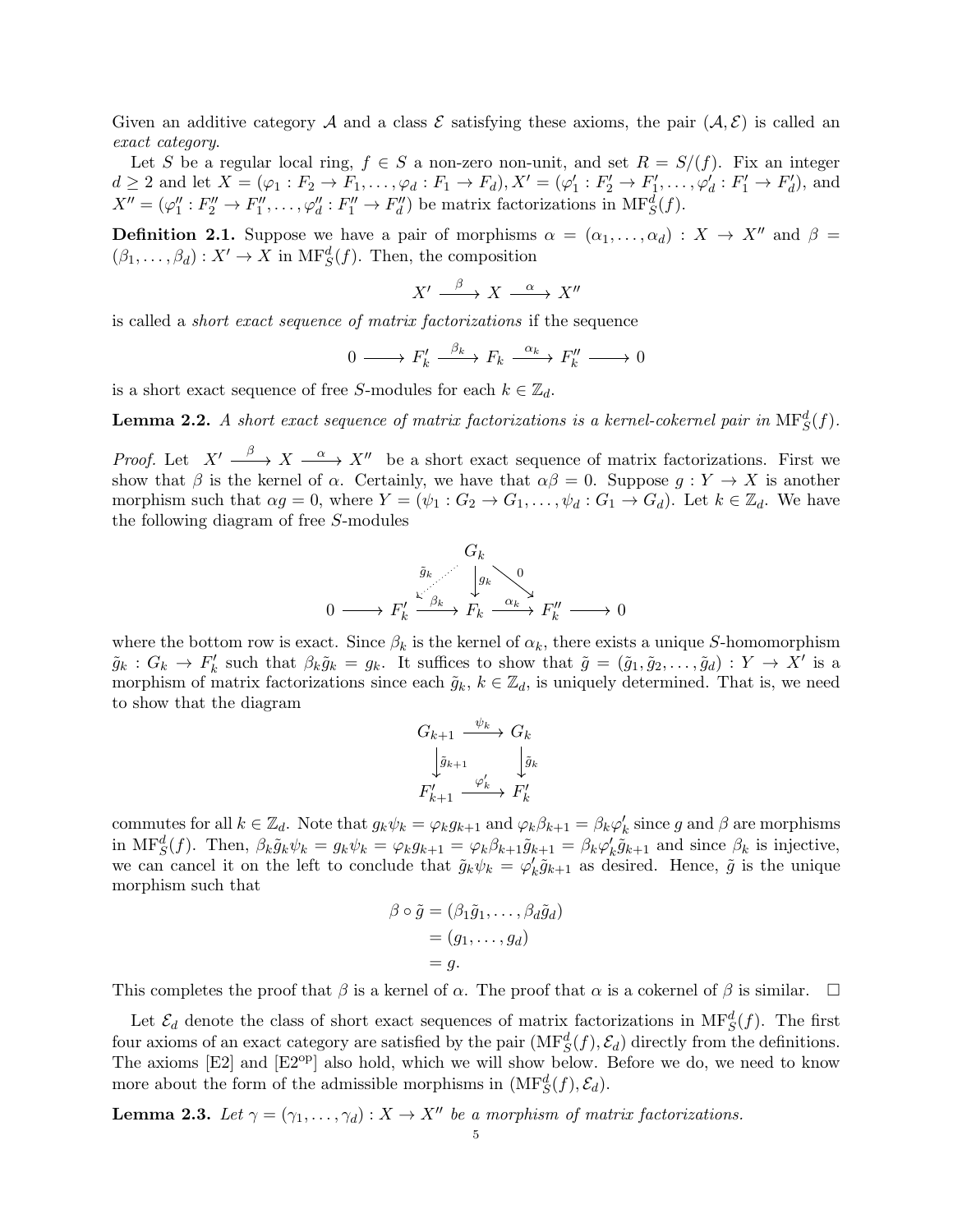- *(1)*  $\gamma$  *is an admissible epimorphism if and only if the S-homomorphisms*  $\gamma_1, \ldots, \gamma_d$  *are surjections.*
- (2)  $\gamma$  *is an admissible monomorphism if and only if the S-homomorphisms*  $\gamma_1, \ldots, \gamma_d$  *are split injections.*

*Proof.* We prove only (2) as the proof of (1) is similar. Suppose  $\gamma$  is an admissible monomorphism. Then, there exists an admissible epimorphism  $\pi = (\pi_1, \pi_2, ..., \pi_d) : X \to X''$  such that  $X' \rightarrow \longrightarrow X \longrightarrow X''$  is a short exact sequence of matrix factorizations. In particular,

$$
0 \longrightarrow F'_k \xrightarrow{\gamma_k} F_k \xrightarrow{\pi_k} F''_k \longrightarrow 0
$$

is a short exact sequence of S-modules for each  $k \in \mathbb{Z}_d$ . Since  $F_k''$  is free, this sequence is split and therefore  $\gamma_k$  is a split injection.

Conversely, suppose the homomorphisms  $\gamma_1, \ldots, \gamma_d$  are each split injections. For  $k \in \mathbb{Z}_d$ , set  $F''_k := \cosh \gamma_k$  and  $\pi_k : F_k \to F''_k$  the natural projection map. Notice that  $F''_k$  is a free S-module of rank equal to rank  $F_k$  – rank  $F'_k$ . Now, for each  $k \in \mathbb{Z}_d$ , there exists a map  $\varphi''_k : F_{k+1} \to F_k$  such that the following diagram with split exact rows commutes:

$$
0 \longrightarrow F'_1 \xrightarrow{\gamma_1} F_1 \xrightarrow{\pi_1} F''_1 \longrightarrow 0
$$
  
\n
$$
\downarrow \varphi'_d \qquad \downarrow \varphi_d
$$
  
\n
$$
0 \longrightarrow F'_d \xrightarrow{\gamma_d} F_d \xrightarrow{\pi_d} F''_d \longrightarrow 0
$$
  
\n
$$
\downarrow \varphi'_{d-1} \qquad \downarrow \varphi_{d-1}
$$
  
\n
$$
\vdots \qquad \vdots
$$
  
\n
$$
\downarrow \varphi'_2 \qquad \downarrow \varphi_2
$$
  
\n
$$
0 \longrightarrow F'_2 \xrightarrow{\gamma_2} F_2 \xrightarrow{\pi_2} F''_2 \longrightarrow 0
$$
  
\n
$$
\downarrow \varphi'_1 \qquad \downarrow \varphi_1
$$
  
\n
$$
0 \longrightarrow F'_1 \xrightarrow{\gamma_1} F_1 \xrightarrow{\pi_1} F''_1 \longrightarrow 0.
$$

In particular, there exists  $t_1 : F''_1 \to F_1$  such that  $\pi_1 t_1 = 1_{F''_1}$ . The splitting allows us to compute the composition along the right most column:

$$
\varphi_1'' \varphi_2'' \cdots \varphi_d'' = \pi_1 \varphi_1 \varphi_2 \cdots \varphi_d t_1
$$
  
=  $f \cdot \pi_1 t_1$   
=  $f \cdot 1_{F_1''}$ .

Since the free modules  $F''_1, F''_2, \ldots, F''_d$  are all of the same rank, we have that  $X'' = (\varphi_1'' : F''_2 \to$  $F''_1, \ldots, \varphi''_d : F''_1 \to F''_d \in \text{MF}^d_S(f)$  and

$$
X' \rightarrow \xrightarrow{\gamma} X \xrightarrow{(\pi_1, ..., \pi_d)} X''
$$

is a short exact sequence of matrix factorizations.

 $\Box$ 

Lemma [2.3](#page-4-0) indicates that not every monomorphism of matrix factorizations is an admissible monomorphism. The simplest example of this arises when  $d = 2$ .

**Example 2.4.** Suppose  $(\varphi : G \to F, \psi : F \to G) \in MF_S^2(f)$  with  $\text{cok } \psi \neq 0$ . Then, the tuple  $(\psi, 1_G)$  forms a morphism between the matrix factorizations  $(\varphi, \psi) \to (f \cdot 1_G, 1_G)$ . This morphism is a monomorphism, in the sense that it can be cancelled on the left, but it is not admissible since the cokernel of  $\psi$  is not a free S-module.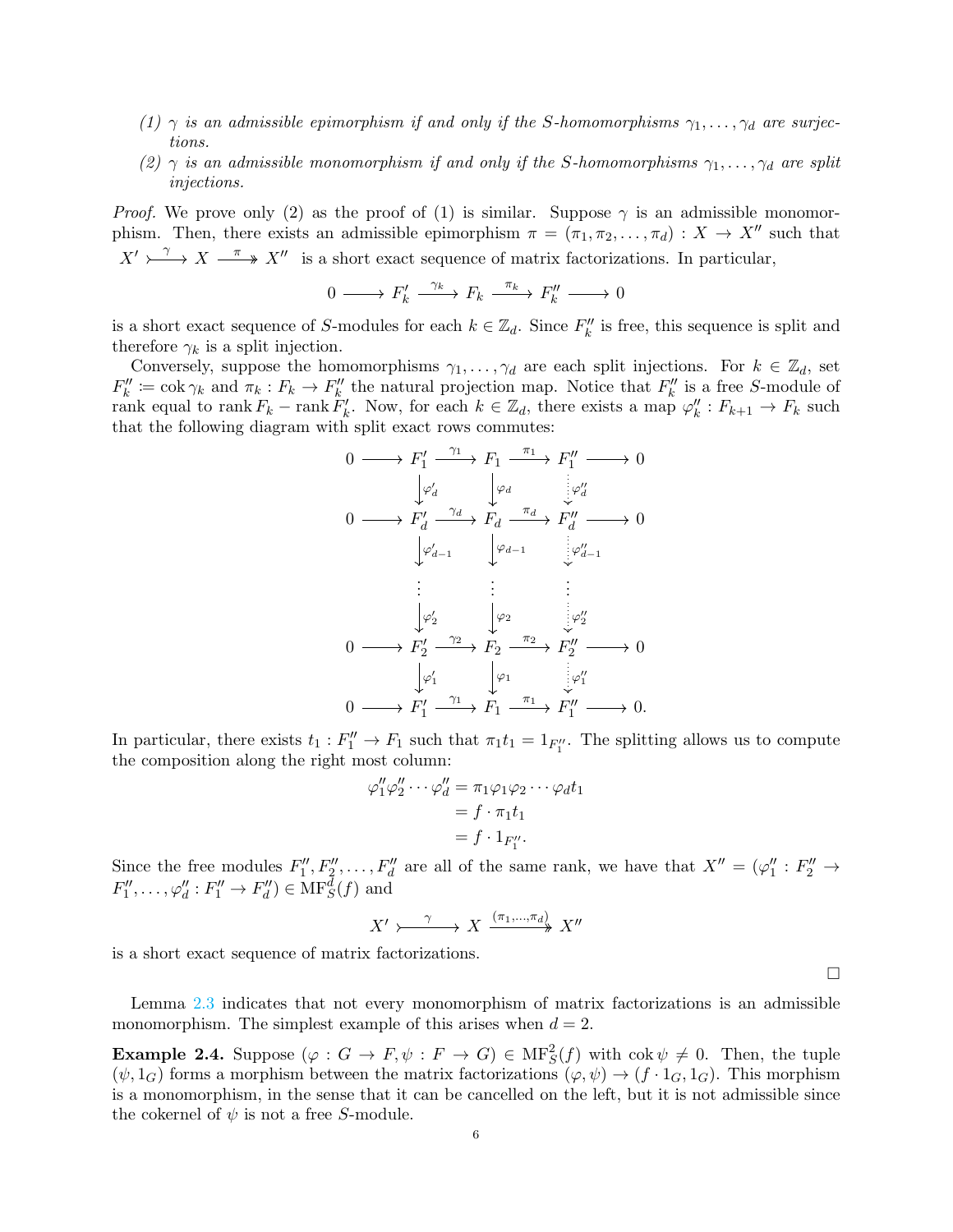The same is true of epimorphisms, that is, there are epimorphisms that are not admissible. For  $(\varphi, \psi) \in \text{MF}^2_S(f)$  with  $\text{cok } \psi \neq 0$ , the tuple  $(1_F, \psi)$  forms a morphism between the matrix factorizations  $(f \cdot 1_F, 1_F) \to (\varphi, \psi)$ . If  $(a, b) \circ (1_F, \psi) = (a', b') \circ (1_F, \psi)$  for some morphisms  $(a, b), (a', b')$ , then  $a = a'$  and  $b\psi = b'\psi$ . We can pre-compose both sides of the second equation with  $\varphi$  to get  $b \cdot f = b' \cdot f$ , hence  $b = b'$ . So,  $(1_F, \psi)$  can be cancelled on the right but is not admissible epimorphism since  $\psi$  is not surjective.

Actually, further inspection of these examples shows they are both monomorphisms and both epimorphisms but neither is admissible of either type. In particular, neither is an isomorphism. In Abelian category, a monomorphism which is also an epimorphism must be an isomorphism. Similar examples can be constructed for all  $d > 2$  and therefore we note that the category  $\text{MF}^d_S(f)$  is not Abelian for any  $d \geq 2$ .

**Proposition 2.5.** The collection  $\mathcal{E}_d$  of short exact sequences of matrix factorizations in  $\text{MF}^d_S(f)$ *satisfies the axioms* [E2] *and* [E2<sup>op</sup>].

*Proof.* We will show that [E2] holds. The proof that [E2<sup>op</sup>] is satisfied is similar. Suppose we have a diagram in  $\mathrm{MF}^d_S(f)$ 

$$
\begin{array}{ccc}\n & X \rightarrow^q Y \\
 & \downarrow^g \\
 & X' \n\end{array}
$$
\n
$$
(2.1)
$$

where  $Y = (\psi_1 : G_2 \to G_1, \ldots, \psi_d : G_1 \to G_d)$ ,  $\beta = (\beta_1, \ldots, \beta_d)$ , and  $q = (q_1, \ldots, q_d)$ . Let  $k \in \mathbb{Z}_d$ . We may take the push-out of the injection  $q_k$  and the map  $\beta_k$  which yields the diagram

<span id="page-6-0"></span>
$$
\begin{array}{ccc}\n0 & \longrightarrow & F_k \xrightarrow{q_k} & G_k \longrightarrow \operatorname{cok} q_k \longrightarrow 0 \\
& \downarrow_{\beta_k} & \downarrow_{p_k} & \parallel \\
0 & \longrightarrow & F'_k \xrightarrow{\alpha_k} & P_k \longrightarrow \operatorname{cok} q_k \longrightarrow 0.\n\end{array}
$$

We make the following observations from this diagram: Since the morphism  $q$  is an admissible monomorphism, the map  $q_k$  is a split injection. Hence,  $\cos q_k$  is a free S-module. It follows that the bottom sequence also splits and so  $P_k$  is free with  $\text{rank}_S P_k = \text{rank}_S F'_k + \text{rank}_S G_k - \text{rank}_S F_k$ . This also implies that  $\alpha_k$  is a split injection. Since k was arbitrary, this yields d free S-modules  $P_1, P_2, \ldots, P_d$ , each of the same rank, and d-tuples  $\alpha = (\alpha_1, \ldots, \alpha_d)$  and  $p = (p_1, \ldots, p_d)$ .

Next, let  $k \in \mathbb{Z}_d$  and consider the diagram



There is a unique homomorphism  $\chi_{k-1}: P_k \to P_{k-1}$  depicted above since

$$
p_{k-1}\psi_{k-1}q_k = p_{k-1}q_{k-1}\varphi_{k-1} = \alpha_{k-1}\beta_{k-1}\varphi_{k-1} = \alpha_{k-1}\varphi'_{k-1}\beta_k.
$$

In particular, the map  $\chi_{k-1}$  is given by

$$
\chi_{k-1}(\overline{(a_{k'},b_k)}) = \alpha_{k-1}\varphi'_{k-1}(a_k) + p_{k-1}\psi_{k-1}(b_k) = \overline{(\varphi'_{k-1}(a_k), \psi_{k-1}(b_k))} \in P_{k-1},
$$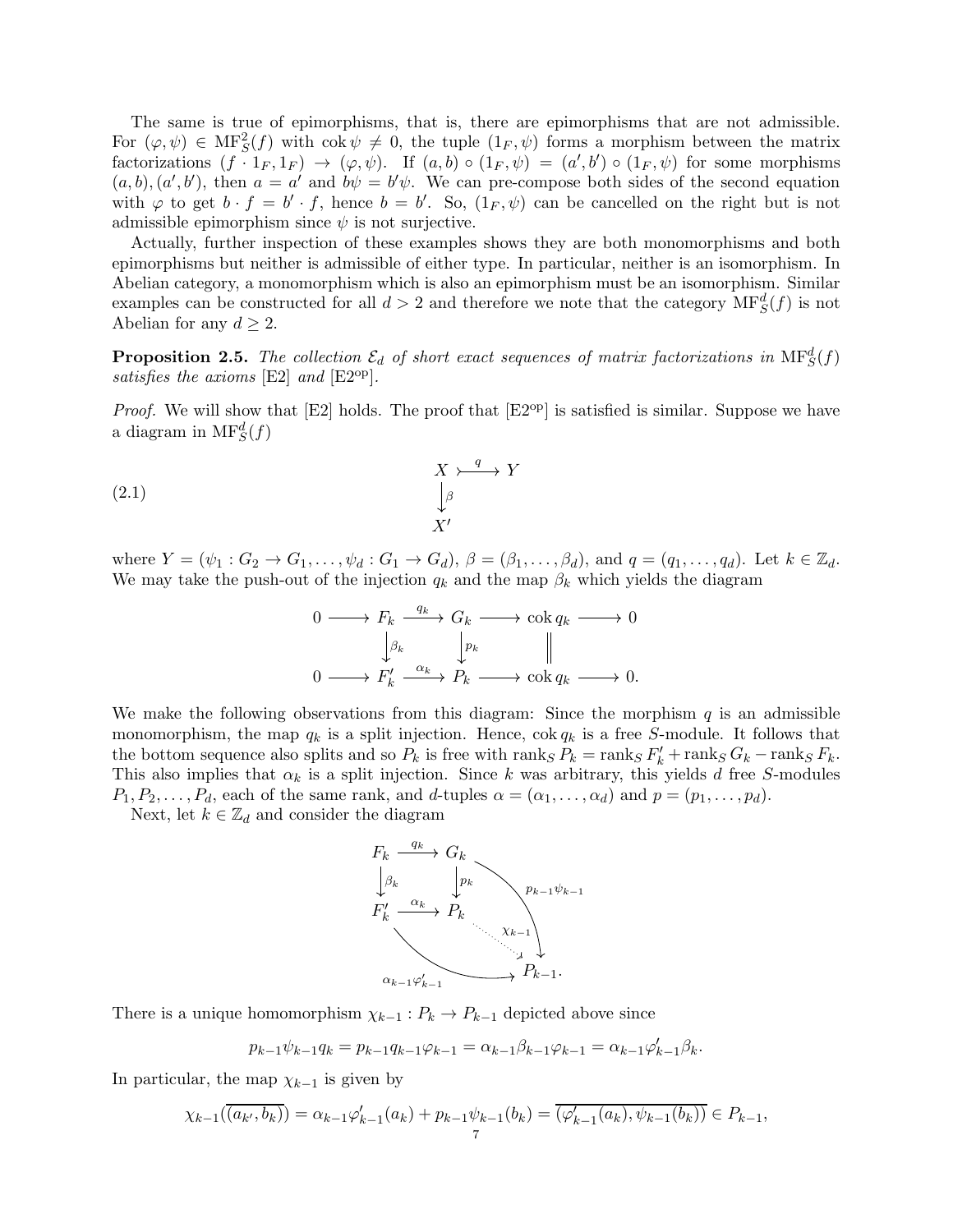for any  $(a_k, b_k) \in F'_k \oplus G_k$ . In other words,  $\chi_{k-1}$  is the map induced by the direct sum  $\varphi'_{k-1} \oplus \psi_{k-1}$ on the quotients  $P_k \to P_{k-1}$ . These maps link together to form a sequence of compositions

$$
P_1 \xrightarrow{\chi_d} P_d \xrightarrow{\chi_{d-1}} \cdots \xrightarrow{\chi_2} P_2 \xrightarrow{\chi_1} P_1.
$$

From the explicit description of  $\chi_k$  we have that  $\chi_1 \chi_2 \cdots \chi_d = f \cdot 1_{P_1}$ . Since the free S-modules  $P_1,\ldots,P_d$  are all of the same rank, it follows that  $Y'=(\chi_1:P_2\to P_1,\cdots,\chi_d:P_1\to P_d)$  is a matrix factorization of f.

It is not hard to see that  $\alpha: X' \to Y'$  and  $p: Y \to Y'$  form morphisms of matrix factorizations and that these morphisms render [\(2.1\)](#page-6-0) a commutative square. As we showed above, the map  $\alpha_k$  is a split injection for all  $k \in \mathbb{Z}_d$ . Hence,  $\alpha$  is an admissible monomorphism by Lemma [2.3.](#page-4-0) To finish the proof, it suffices to check the necessary universal property which we omit as it is a straightforward computation.

 $\Box$ 

# **Corollary 2.6.** *The pair*  $(MF_S^d(f), \mathcal{E}_d)$  *is an exact category.*

With the exact structure on  $\text{MF}^d_S(f)$  fixed, we will often omit reference to  $\mathcal{E}_d$ . We proceed now with the main goal of this section: to show that the exact category  $MF_S^d(f)$  is a Frobenius category. First, we recall the necessary definitions which can also be found in [Bü10].

An object in an exact category  $(\mathcal{A}, \mathcal{E})$  is called *projective*, respectively *injective*, if it satisfies the usual lifting property with respect to admissible epimorphisms, respectively admissible monomorphisms. The pair  $(A, \mathcal{E})$  is said to have *enough projectives* if for every object  $X \in \mathcal{A}$ , there is an admissible epimorphism  $P \rightarrow X$  with P projective. Dually,  $(A, \mathcal{E})$  has *enough injectives* if for every object  $X \in \mathcal{A}$ , there is an admissible monomorphism  $X \rightarrow I$  with I injective. The exact category  $(\mathcal{A}, \mathcal{E})$  is said to be a *Frobenius category* if it has enough projectives, enough injectives, and the classes of projective objects and injective objects coincide.

**Definition 2.7.** For each  $i \in \mathbb{Z}_d$ , let  $\mathcal{P}_i$  denote the matrix factorization of size 1 whose ith component is multiplication by  $f$  on  $S$  while the rest are the identity on  $S$ . In other words,  $P_i$  is given by the composition

$$
S_1 \xrightarrow{1} S_d \xrightarrow{1} \cdots \xrightarrow{1} S_{i+1} \xrightarrow{f} S_i \xrightarrow{1} \cdots \xrightarrow{1} S_2 \xrightarrow{1} S_1
$$

where  $S_k = S$  for each  $k \in \mathbb{Z}_d$ . We also set  $\mathcal{P} = \bigoplus_{i \in \mathbb{Z}_d} \mathcal{P}_i$ .

<span id="page-7-0"></span>**Lemma 2.8.** Let  $X \in \text{MF}^d_S(f)$  and  $j \in \mathbb{Z}_d$ . Then, X is projective (respectively injective) if and only if  $T^j(X)$  is projective (respectively injective).

*Proof.* Suppose X is projective and  $j \in \mathbb{Z}_d$ . Let  $\alpha = (\alpha_1, \dots, \alpha_d) : X' \to X''$  be an admissible morphism and let  $p = (p_1, \ldots, p_d) : T^j(X) \to X''$  be any morphism. Then, we have morphisms  $T^{-j}(\alpha) : T^{-j}(X') \to T^{-j}(X'')$  and  $T^{-j}(p) : X \to T^{-j}(X'')$ . The characterization of admissible epimorphisms in Lemma [2.3](#page-4-0) implies that  $T^{-j}(\alpha)$  is also an admissible epimorphism. Since X is projective, there exists  $q = (q_1, q_2, \dots, q_d) : X \to T^{-j}(X')$  such that  $T^{-j}(\alpha)q = T^{-j}(p)$ . Applying  $T^j$  we find that  $\alpha T^j(q) = p$  implying that  $T^j(X)$  is projective. The proof of the converse and both directions regarding injectivity are similar.

<span id="page-7-1"></span>**Lemma 2.9.** The matrix factorizations  $P_1, P_2, \ldots, P_d$  are both projective and injective in  $\text{MF}^d_S(f)$ .

*Proof.* Directly from the definition we see that  $T^j(\mathcal{P}_i) = \mathcal{P}_{i-j}$  for any  $i, j \in \mathbb{Z}_d$ . Therefore, because of Lemma [2.8,](#page-7-0) it suffices to show that  $P_1$  is both projective and injective. We shall start by showing that  $P_1$  is projective.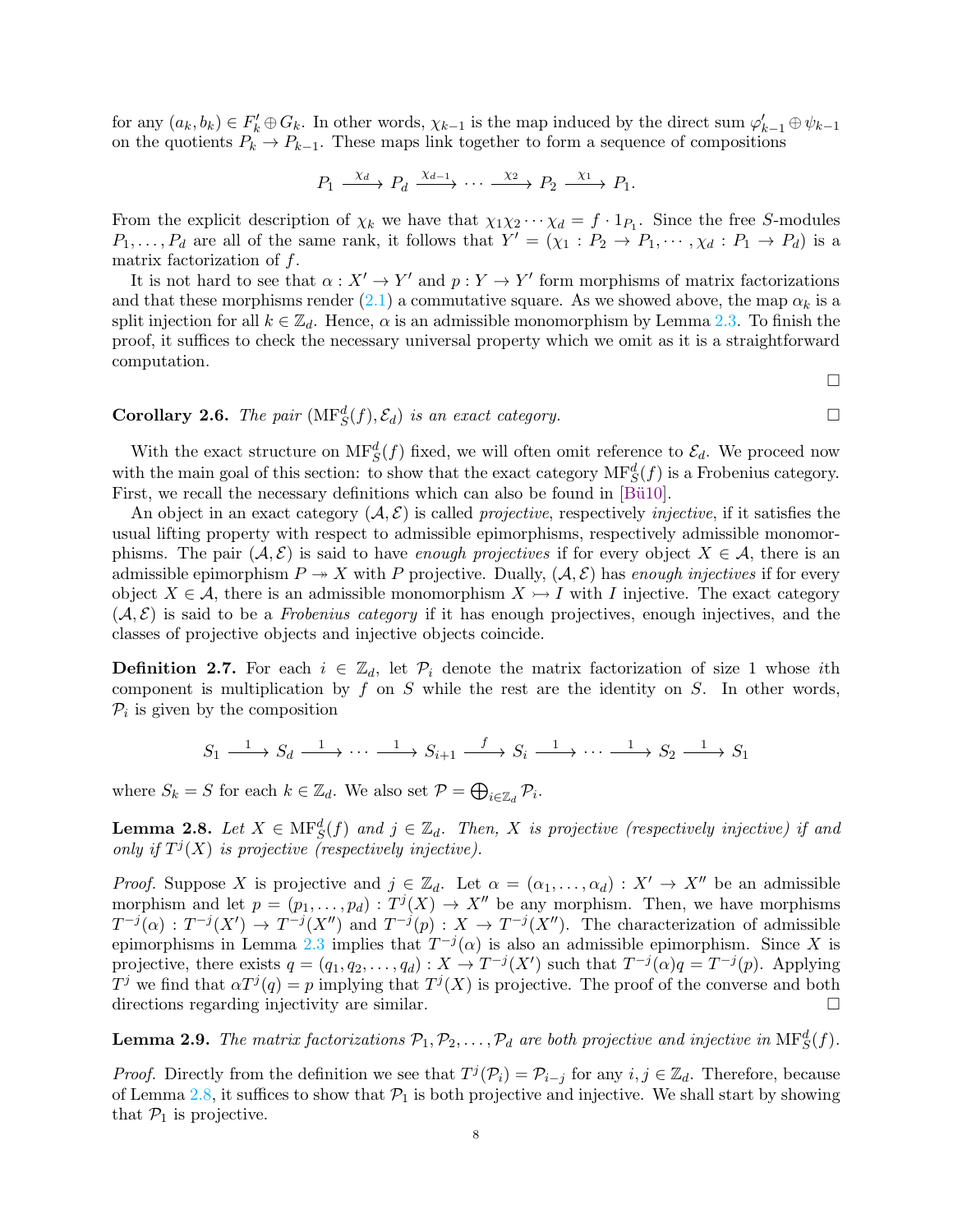Suppose  $\alpha = (\alpha_1, \dots, \alpha_d) : X \to X''$  is an admissible epimorphism and  $p = (p_1, \dots, p_d) : \mathcal{P}_1 \to$  $X''$  is an arbitrary morphism. We would like to complete the diagram

(2.2) 
$$
X \xrightarrow{q} \begin{array}{c} \mathcal{P}_1 \\ \downarrow p \\ X \xrightarrow{\alpha} X'' \end{array}
$$

One component of this diagram is the following diagram of free S-modules

<span id="page-8-0"></span>
$$
F_1 \xrightarrow{\iota_1} F_1 \xrightarrow{\iota_2} F_1'' \longrightarrow 0.
$$

Since S is free and  $\alpha_1$  is surjective, there exists a map  $q_1 : S \to F_1$  such that  $\alpha_1 q_1 = p_1$ . We can use this map to construct a morphism of matrix factorizations  $\mathcal{P}_1 \to X$  which makes [\(2.2\)](#page-8-0) commute. Let  $q = (q_1, \varphi_2\varphi_3 \cdots \varphi_d q_1, \varphi_3 \cdots \varphi_d q_1, \ldots, \varphi_d q_1)$ . The fact that q forms a morphism  $\mathcal{P}_1 \to X$  can be seen in the following diagram of S-modules

$$
\begin{array}{ccc}\nS & \xrightarrow{1} & S & \xrightarrow{1} & \cdots & \xrightarrow{1} & S & \xrightarrow{1} & S & \xrightarrow{f} & S \\
\downarrow^{q_1} & & \downarrow^{\varphi_d q_1} & & \downarrow^{\varphi_3 \cdots \varphi_d q_1} & \downarrow^{\varphi_2 \varphi_3 \cdots \varphi_d q_1} & \downarrow^{q_1} \\
F_1 & \xrightarrow{\varphi_d} & F_d & \xrightarrow{\varphi_{d-1}} & \cdots & \xrightarrow{\varphi_3} & F_3 & \xrightarrow{\varphi_2} & F_2 & \xrightarrow{\varphi_1} & F_1.\n\end{array}
$$

Finally,

$$
\alpha q = (\alpha_1 q_1, \alpha_2 \varphi_2 \cdots \varphi_d q_1, \dots, \alpha_d \varphi_d q_1)
$$
  
= 
$$
(p_1, \varphi_2' \cdots \varphi_d' \alpha_1 q_1, \cdots, \varphi_d'' \alpha_1 q_1)
$$
  
= 
$$
(p_1, \varphi_2' \cdots \varphi_d'' p_1, \cdots, \varphi_d'' p_1)
$$
  
= 
$$
(p_1, p_2, \dots, p_d)
$$
  
= 
$$
p
$$

which implies that  $\mathcal{P}_1$  is projective.

In order to show that  $\mathcal{P}_1$  is an injective matrix factorization, let  $\beta = (\beta_1, \ldots, \beta_d) : X' \rightarrow X$  be an admissible monomorphism and  $a = (a_1, \ldots, a_d) : X' \to \mathcal{P}_1$  be an arbitrary morphism. We would like to complete the diagram

$$
X' \rightarrow B \rightarrow X
$$
  
\n
$$
\downarrow a
$$
  
\n
$$
\rho_1
$$
  
\n
$$
\rho_2
$$

Since  $\beta$  is an admissible monomorphism, each component  $\beta_k$  is split. In particular, there exists a map  $t: F_2' \to F_2$  such that  $t\beta_2 = 1_{F_2}$ . This splitting allows us to build the morphism

$$
b = (a_2 t \varphi_2' \cdots \varphi_d', a_2 t, a_2 t \varphi_2', \dots, a_2 t \varphi_2' \cdots \varphi_{d-1}') : X \to \mathcal{P}_1
$$

and this morphism satisfies  $b\beta = a$ .

In Lemma [5.10,](#page-30-0) we will see that  $\mathcal{P}_1, \mathcal{P}_2, \ldots, \mathcal{P}_d$  are the only indecomposable projective (respectively injective) matrix factorizations up to isomorphism.

The next step is to show that  $MF_S^d(f)$  has enough projectives and enough injectives. Along the way, we construct the syzygy and cosyzygy of a matrix factorization and give explicit formulas for each.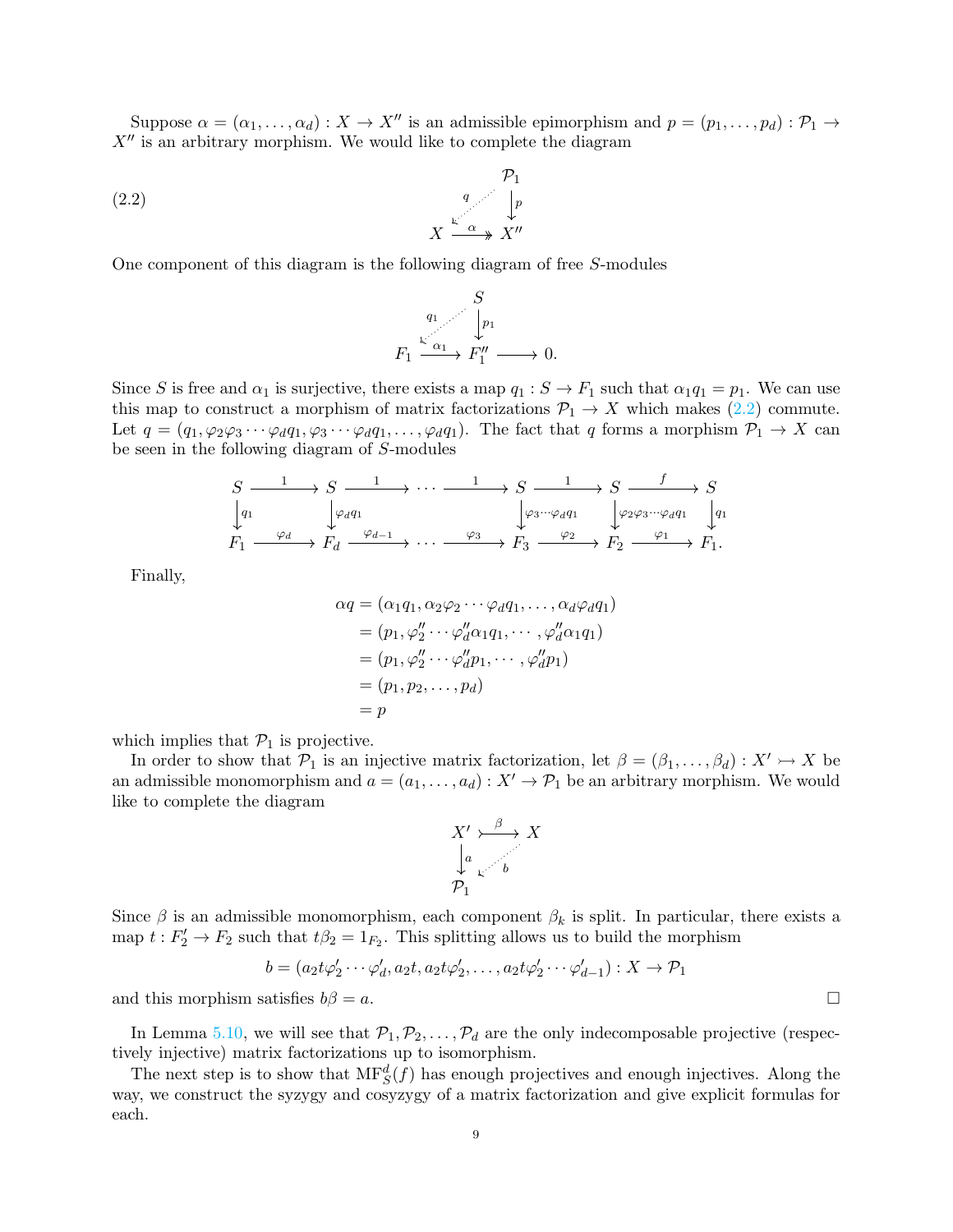**Remark 2.10.** Let  $X \in \mathrm{MF}^d_S(f)$ . By tensoring with  $R = S/(f)$ , which we denote here by  $\square = \square \otimes_S R$ , one can associate to X an infinite chain of free R-modules:

$$
\cdots \xrightarrow{\overline{\varphi}_2} \overline{F}_2 \xrightarrow{\overline{\varphi}_1} \overline{F}_1 \xrightarrow{\overline{\varphi}_d} \overline{F}_d \xrightarrow{\overline{\varphi}_{d-1}} \cdots \xrightarrow{\overline{\varphi}_2} \overline{F}_2 \xrightarrow{\overline{\varphi}_1} \overline{F}_1 \xrightarrow{\overline{\varphi}_d} \cdots
$$

In the case  $d = 2$ , this chain is a acyclic and, by truncating appropriately, it forms a free resolution over R of cok  $\varphi_1$  (or of cok  $\varphi_2$ ). However, if  $d > 2$ , this chain is not acyclic. In fact, it is not even a complex. Instead, it is precisely an *acyclic* d-*complex* (see [\[IKM17\]](#page-35-9)). With this perspective in mind, it is likely that the formulas given below can be obtained as lifted versions of the ones found in [\[IKM17,](#page-35-9) Section 2]. We give explicit constructions without referencing any such lifting.

<span id="page-9-1"></span>**Construction 2.11.** Let  $X = (\varphi_1 : F_2 \to F_1, \ldots, \varphi_d : F_1 \to F_d) \in \text{MF}^d_S(f)$  be of size *n*. We construct short exact sequences

$$
K \rightarrow \longrightarrow P \longrightarrow X \text{ and } X \rightarrow \longrightarrow I \longrightarrow K'
$$

with  $P$  projective and  $I$  injective and give explicit formula for the resulting syzygy and the cosyzygy of  $X$ .

To start, set  $\widehat{F}_k = \bigoplus_{i=1}^{d-1} F_{k+i}$ . For each  $k \in \mathbb{Z}_d$ , define S-homomorphisms  $D_k : F_{k+1} \oplus \widehat{F}_{k+1} \to$  $F_k \oplus \widehat{F}_k$  and  $D'_k : F_{k+1} \oplus \widehat{F}_{k+1} \to F_k \oplus \widehat{F}_k$  by

$$
D_k(a_{k+1}, a_{k+2}, \dots, a_{k-1}, a_k) = (fa_k, a_{k+1}, \dots, a_{k-1})
$$

and

$$
D'_{k}(a_{k+1}, a_{k+2}, \ldots, a_{k-1}, a_{k}) = (a_{k}, fa_{k+1}, a_{k+2}, \ldots, a_{k-1})
$$

for all  $a_i \in F_i, i \in \mathbb{Z}_d$ . Set  $P(X) = (D_1, D_2, \ldots, D_d)$  and  $I(X) = (D'_1, D'_2, \ldots, D'_d)$ . Then, the d-tuples  $P(X)$  and  $I(X)$  form matrix factorizations of f both isomorphic to  $\bigoplus_{i=1}^{d} \mathcal{P}_{i}^{n}$ .

For each  $i, k \in \mathbb{Z}_d$ , define a homomorphism  $\theta_{ki}^X : F_i \to F_k$  given by

$$
\theta_{ki}^X = \begin{cases} 1_{F_k} & i = k \\ \varphi_k \varphi_{k+1} \cdots \varphi_{i-2} \varphi_{i-1} & i \neq k. \end{cases}
$$

Then, for each  $k \in \mathbb{Z}_d$ , define  $\Theta_k^X : \widehat{F}_k \to F_k$  and  $\Xi_k^X : F_k \to \widehat{F}_k$  by

$$
\Theta_k^X(a_{k+1}, a_{k+2}, \dots, a_{k-1}) = \sum_{i \neq k} \theta_{ki}^X(a_i)
$$

and

<span id="page-9-0"></span>
$$
\Xi_k^X(a_k) = \left(\theta_{(k+1)k}^X(a_k), \theta_{(k+2)k}^X(a_k), \ldots, \theta_{(k-1)k}^X(a_k)\right).
$$

Let  $k \in \mathbb{Z}_d$  and consider the following diagram:

(2.3) 0 Fb <sup>k</sup>+1 Fk+1 ⊕ Fb <sup>k</sup>+1 Fk+1 0 0 Fb <sup>k</sup> F<sup>k</sup> ⊕ Fb <sup>k</sup> F<sup>k</sup> 0 Ω<sup>k</sup> ǫ<sup>X</sup> k+1 D<sup>k</sup> ρ<sup>X</sup> k+1 ϕ<sup>k</sup> ǫ<sup>X</sup> k ρ<sup>X</sup> k

where  $\rho_k^X = \begin{pmatrix} 1_{F_k} & \Theta_k^X \end{pmatrix}$  and  $\epsilon_k^X =$  $\begin{pmatrix} -\Theta^X_k \\ 1_{\widehat{F}_k} \end{pmatrix}$  $\setminus$ . The rows are split exact sequences of free S-modules and one can check that right most square commutes by recalling that  $\varphi_k \theta_{(k+1)i} = \theta_{ki}$  for  $i \neq k$  and  $\varphi_k \theta_{(k+1)k} = f \cdot 1_{F_k}$ . Thus, there is an induced map  $\Omega_k : F_{k+1} \to F_k$  as depicted. Since the rows are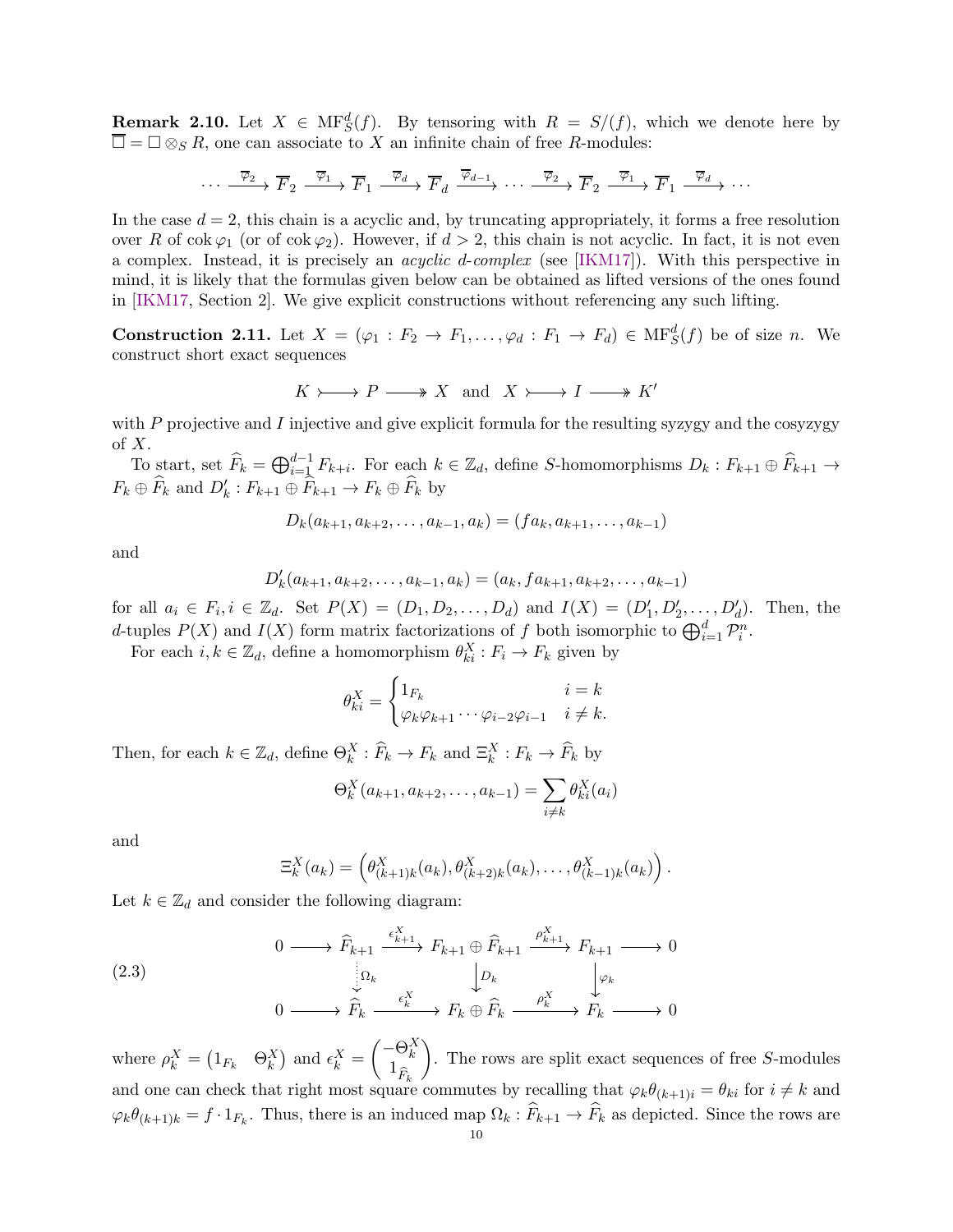split,  $\Omega_k$  can be computed by using the splitting, that is,  $\Omega_k = \pi_k D_k \epsilon_{k+1}$  where  $\pi_k : F_k \oplus F_k \to F_k$ is projection onto  $F_k$ . In particular,

$$
\Omega_k(a_{k+2}, a_{k+3}, \dots, a_{k-1}, a_k) = \pi_k D_k \epsilon_{k+1}(a_{k+2}, a_{k+3}, \dots, a_{k-1}, a_k)
$$
  

$$
= \pi_k D_k \left( - \sum_{i \neq k+1} \theta_{(k+1)i}(a_i), a_{k+2}, \dots, a_{k-1}, a_k \right)
$$
  

$$
= \pi_k \left( fa_k, - \sum_{i \neq k+1} \theta_{(k+1)i}(a_i), a_{k+2}, \dots, a_{k-1} \right)
$$
  

$$
= \left( - \sum_{i \neq k+1} \theta_{(k+1)i}(a_i), a_{k+2}, \dots, a_{k-1} \right)
$$

and therefore we can represent the components of  $\Omega_k$  as

$$
\Omega_k = \begin{pmatrix}\n-\theta_{(k+1)(k+2)} & -\theta_{(k+1)(k+3)} & -\theta_{(k+1)(k+4)} & \cdots & -\theta_{(k+1)(k-1)} & -\theta_{(k+1)(k)} \\
1_{F_{k+2}} & 0 & 0 & \cdots & 0 & 0 \\
0 & 1_{F_{k+3}} & 0 & \cdots & 0 & 0 \\
\vdots & \vdots & \vdots & \ddots & \vdots & \vdots \\
0 & 0 & 0 & \cdots & 0 & 0 \\
0 & 0 & 0 & \cdots & 1_{F_{k-1}} & 0\n\end{pmatrix}.
$$

Since k was arbitrary, we have a d-tuple  $(\Omega_1, \Omega_2, \ldots, \Omega_d)$  which has the property that

<span id="page-10-0"></span>
$$
\Omega_1 \Omega_2 \cdots \Omega_d = \pi_1 D_1 D_2 \cdots D_d \epsilon_1 = f \pi_1 \epsilon_1 = f \cdot 1_{\widehat{F}_1}.
$$

Since the free S-modules  $F_1, F_2, \ldots, F_d$  are all of the same rank, it follows that  $(\Omega_1, \ldots, \Omega_d) \in$  $\text{MF}_S^d(f)$ . We denote this matrix factorization by  $\Omega_{\text{MF}_S^d(f)}(X)$  and refer to it as the *syzygy* of X. Combining the diagrams [\(2.3\)](#page-9-0) for all  $k \in \mathbb{Z}_d$  we have a short exact sequence

(2.4) 
$$
\Omega_{\mathrm{MF}^d_S(f)}(X) \rightarrow \stackrel{\epsilon}{\longrightarrow} P(X) \stackrel{\rho}{\longrightarrow} X
$$

where  $\rho = (\rho_1, \rho_2, \dots, \rho_d)$  and  $\epsilon = (\epsilon_1, \epsilon_2, \dots, \epsilon_d)$ .

Similarly, we have a matrix factorization  $\Omega_{\text{MF}^d_S(f)}^-(X) = (\Omega_1^-, \Omega_2^-, \dots, \Omega_d^-)$ , the *cosyzygy* of X, and a short exact sequence of matrix factorizations induced by the commutative diagrams

$$
(2.5)
$$
\n
$$
\begin{array}{ccc}\n & 0 \longrightarrow F_{k+1} \xrightarrow{\lambda_{k+1}^X} F_{k+1} \oplus \widehat{F}_{k+1} \xrightarrow{\eta_{k+1}^X} \widehat{F}_{k+1} \longrightarrow 0 \\
 & \downarrow \varphi_k & \downarrow \varphi'_k \\
 & 0 \longrightarrow F_k \xrightarrow{\lambda_k^X} F_k \oplus \widehat{F}_k \xrightarrow{\eta_k^X} \widehat{F}_k \longrightarrow 0,\n\end{array}
$$

for all  $k \in \mathbb{Z}_d$ , where  $\eta_k^X = \left(-\Xi_k^X \quad 1_{\widehat{F}_k}\right), \lambda_k^X =$  $\sqrt{1_{F_k}}$  $\Xi_k^X$ ! . The induced short exact sequence is

<span id="page-10-1"></span>(2.6) 
$$
X \rightarrow \longrightarrow I(X) \xrightarrow{\eta} \Omega_{\text{MF}^d_S(f)}^{-}(X),
$$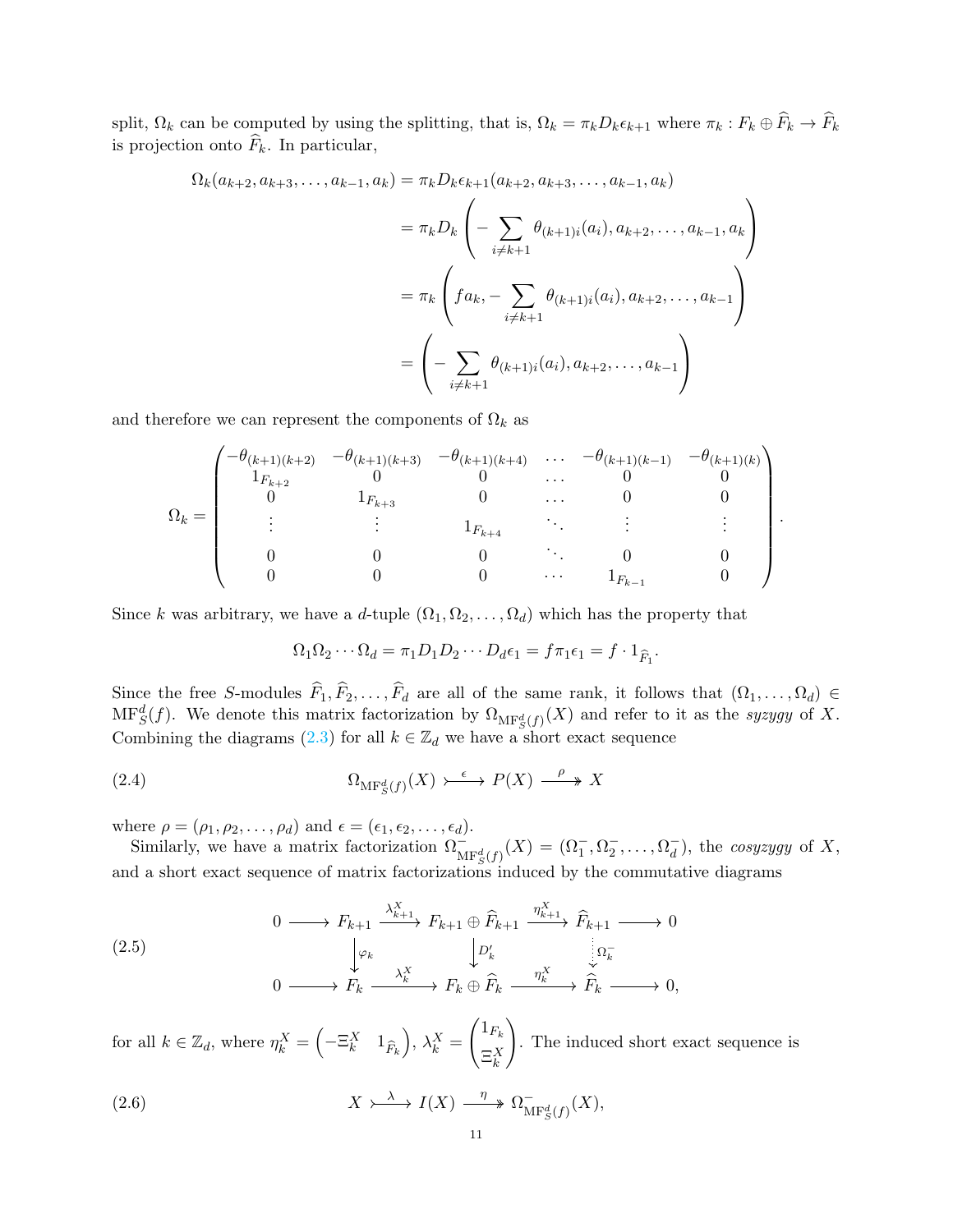where  $\eta = (\eta_1, \eta_2, \dots, \eta_d)$  and  $\lambda = (\lambda_1, \lambda_2, \dots, \lambda_d)$ . Finally, we can represent the components of  $\Omega_k^ \frac{1}{k}$  by

$$
\Omega_k^-=\begin{pmatrix} 0 & 0 & \cdots & 0 & 0 & -\theta_{(k+1)k} \\ 1_{F_{k+2}} & 0 & \cdots & 0 & 0 & -\theta_{(k+2)k} \\ 0 & 1_{F_{k+3}} & \ddots & 0 & 0 & -\theta_{(k+3)k} \\ \vdots & \vdots & \ddots & \vdots & \vdots & \vdots \\ 0 & 0 & \cdots & 1_{F_{k-2}} & 0 & -\theta_{(k-2)k} \\ 0 & 0 & \cdots & 0 & 1_{F_{k-1}} & -\theta_{(k-1)k} \end{pmatrix}
$$

.

<span id="page-11-0"></span>**Example 2.12.** Let  $(\varphi, \psi) \in \mathrm{MF}^2_S(f)$ . Then,

$$
\Omega_{\mathrm{MF}^2_S(f)}(\varphi,\psi)=(-\psi,-\varphi)\cong(\psi,\varphi)
$$

and

$$
\Omega_{\mathrm{MF}^2_S(f)}^-(\varphi,\psi)=(-\psi,-\varphi)\cong(\psi,\varphi).
$$

In particular, both  $\Omega_{\text{MF}^2_S(f)}(-)$  and  $\Omega_{\text{MF}^2_S(f)}(-)$  are isomorphic to the shift functor when  $d=2$ . In this case,  $(\varphi, \psi)$  is reduced if and only if  $\Omega_{\text{MF}^2_S(f)}(\varphi, \psi)$  (respectively  $\Omega_{\text{MF}^2_S(f)}^-(\varphi, \psi)$ ) is reduced. However, for  $X \in \mathrm{MF}^d_S(f)$  with  $d > 2$ , neither  $\Omega_{\mathrm{MF}^2_S(f)}(X)$  nor  $\Omega_{\mathrm{MF}^2_S(f)}^-(X)$  will be reduced. For instance, if  $X = (\varphi_1 : F_2 \to F_1, \varphi_2 : F_3 \to F_2, \varphi_3 : F_1 \to F_3) \in \text{MF}^3_S(f)$  is of size n, then

$$
\Omega_{\mathrm{MF}^3_S(f)}(X) = \left( \begin{pmatrix} -\varphi_2 & -\varphi_2 \varphi_3 \\ 1_{F_3} & 0 \end{pmatrix}, \begin{pmatrix} -\varphi_3 & -\varphi_3 \varphi_1 \\ 1_{F_1} & 0 \end{pmatrix}, \begin{pmatrix} -\varphi_1 & -\varphi_1 \varphi_2 \\ 1_{F_2} & 0 \end{pmatrix} \right)
$$

and

$$
\Omega_{\mathrm{MF}^3_S(f)}^-(X) = \left( \begin{pmatrix} 0 & -\varphi_2 \varphi_3 \\ 1_{F_3} & -\varphi_3 \end{pmatrix}, \begin{pmatrix} 0 & -\varphi_3 \varphi_1 \\ 1_{F_1} & -\varphi_1 \end{pmatrix}, \begin{pmatrix} 0 & -\varphi_1 \varphi_2 \\ 1_{F_2} & -\varphi_2 \end{pmatrix} \right)
$$

which are of size 2n.

Another observation that can be made from these formulas is that, for each  $k \in \mathbb{Z}_3$ , we have an isomorphism of R-modules

$$
\operatorname{cok}\begin{pmatrix} -\varphi_{k+1} & -\varphi_{k+1}\varphi_{k+2} \\ 1_{F_{k+2}} & 0 \end{pmatrix} \cong \operatorname{cok}(\varphi_{k+1}\varphi_{k+2}) \cong \operatorname{syz}^1_R(\operatorname{cok}\varphi_k) \oplus R^{m_k}
$$

for some  $m_k \geq 0$ . A similar statement is true for  $\Omega_{\text{MF}^3_S(f)}^-(X)$  and more generally we have the following proposition.

<span id="page-11-1"></span>**Proposition 2.13.** Let  $X \in \text{MF}^d_S(f)$  be of size n. Let  $\Omega_{\text{MF}^d_S(f)}(X)$  and  $\Omega_{\text{M}}^ \int_{\mathrm{MF}^d_S(f)}^{+}(X)$  be the matrix *factorizations constructed in* [2.11.](#page-9-1) Then, for each  $k \in \mathbb{Z}_d$ ,

$$
\operatorname{cok}(\Omega_k) \cong \operatorname{syz}^1_R(\operatorname{cok} \varphi_k) \oplus R^{m_k} \cong \operatorname{cok}(\Omega_k^-)
$$

*where*  $m_k = n - \mu_R(\text{cok }\varphi_k)$ .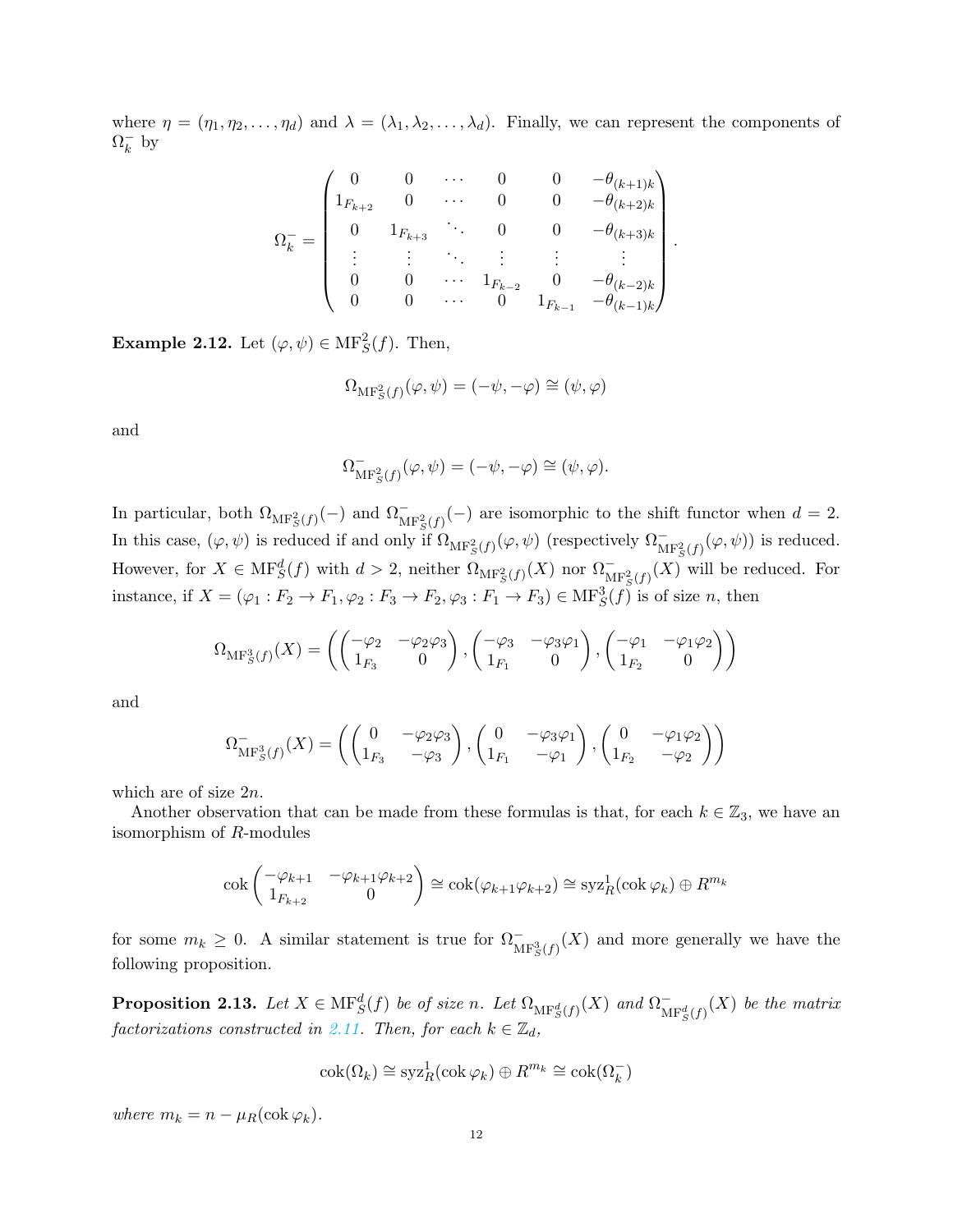*Proof.* Let  $k \in \mathbb{Z}_d$ . The diagram  $(2.3)$  induces the diagram



with exact rows and columns. The right most column displays  $\cosh \Omega_k$  as a (not necessarily reduced) syzygy of  $\operatorname{cok} \varphi_k$  over R as desired.

Alternatively, we can see from the explicit formulas for  $\Omega_k$  and  $\Omega_k^-$  that

$$
\operatorname{cok} \Omega_k \cong \operatorname{cok} \theta_{(k+1)k}^X \cong \operatorname{cok} \Omega_k^-.
$$

Now, recall that  $\theta_{(k+1)k} = \varphi_{k+1}\varphi_{k+2}\cdots\varphi_{k-1}$ . Since  $(\varphi_k, \theta_{(k+1)k})$  is a matrix factorization with 2 factors, we have that  $\text{cok}(\theta_{(k+1)k}) \cong \text{syz}^1_R(\text{cok }\varphi_k) \oplus R^{m_k}$  for some  $m_k \geq 0$ . In particular,  $m_k = n - \mu_R(\text{cok }\varphi_k)$  by the uniqueness of minimal free resolutions over R.

 $\bigoplus_{i=1}^d \mathcal{P}_i^n$  are projective and injective by Lemma [2.9,](#page-7-1) the sequences [\(2.4\)](#page-10-0) and [\(2.6\)](#page-10-1) imply that Returning to our original goal, we note that since the matrix factorizations  $P(X) \cong I(X)$  $\text{MF}^d_S(f)$  has enough projectives and enough injectives. Additionally, we have the following.

<span id="page-12-1"></span>**Proposition 2.14.** An object  $X \in \text{MF}^d_S(f)$  is projective if and only if it is injective.

*Proof.* The matrix factorizations  $P(X)$  and  $I(X)$  are both projective and injective by Lemma [2.9.](#page-7-1) Let  $X \in \text{MF}^d_S(f)$ . If X is projective,  $(2.4)$  implies that X is a summand of the injective matrix factorization  $P(X)$  and therefore is injective. Conversely, if X is injective,  $(2.6)$  implies it is a summand of the projective  $I(X)$ .

We have therefore established our original goal of this section.

<span id="page-12-0"></span>**Theorem 2.15.** *The category*  $\text{MF}^d_S(f)$  *is a Frobenius category.* 

For matrix factorizations  $X, X' \in \mathrm{MF}^d_S(f)$ , let  $I(X, X')$  denote the set of morphisms X to X' that factor through an injective matrix factorization. The stable category  $M\underline{F}_{S}^{d}(f)$  is formed by taking the same objects as  $\mathrm{MF}^d_S(f)$  and morphisms given by the quotient

$$
\operatorname{Hom}_{\operatorname{\mathbf{MF}}^d_S(f)}(X,X') = \operatorname{Hom}_{\operatorname{\mathbf{MF}}^d_S(f)}(X,X')/I(X,X').
$$

A consequence of Theorem [2.15](#page-12-0) is that  $\underline{\text{MF}}^d_S(f)$  carries the structure of a triangulated category with suspension functor given by  $\Omega_{\text{MF}^d_S(f)}^{\mathcal{I}}(-)$  [\[Hap88\]](#page-35-10). We call a morphism  $(\alpha_1, \alpha_2, \ldots, \alpha_d) : X \to X'$ *null-homotopic* if there exist S-homomorphisms  $s_j : F_j \to F'_{j-1}, j \in \mathbb{Z}_d$ , such that

$$
\alpha_i = \sum_{k \in \mathbb{Z}_d} \theta_{i(i-k)}^{X'} s_{i-k+1} \theta_{(i-k+1)i}^X
$$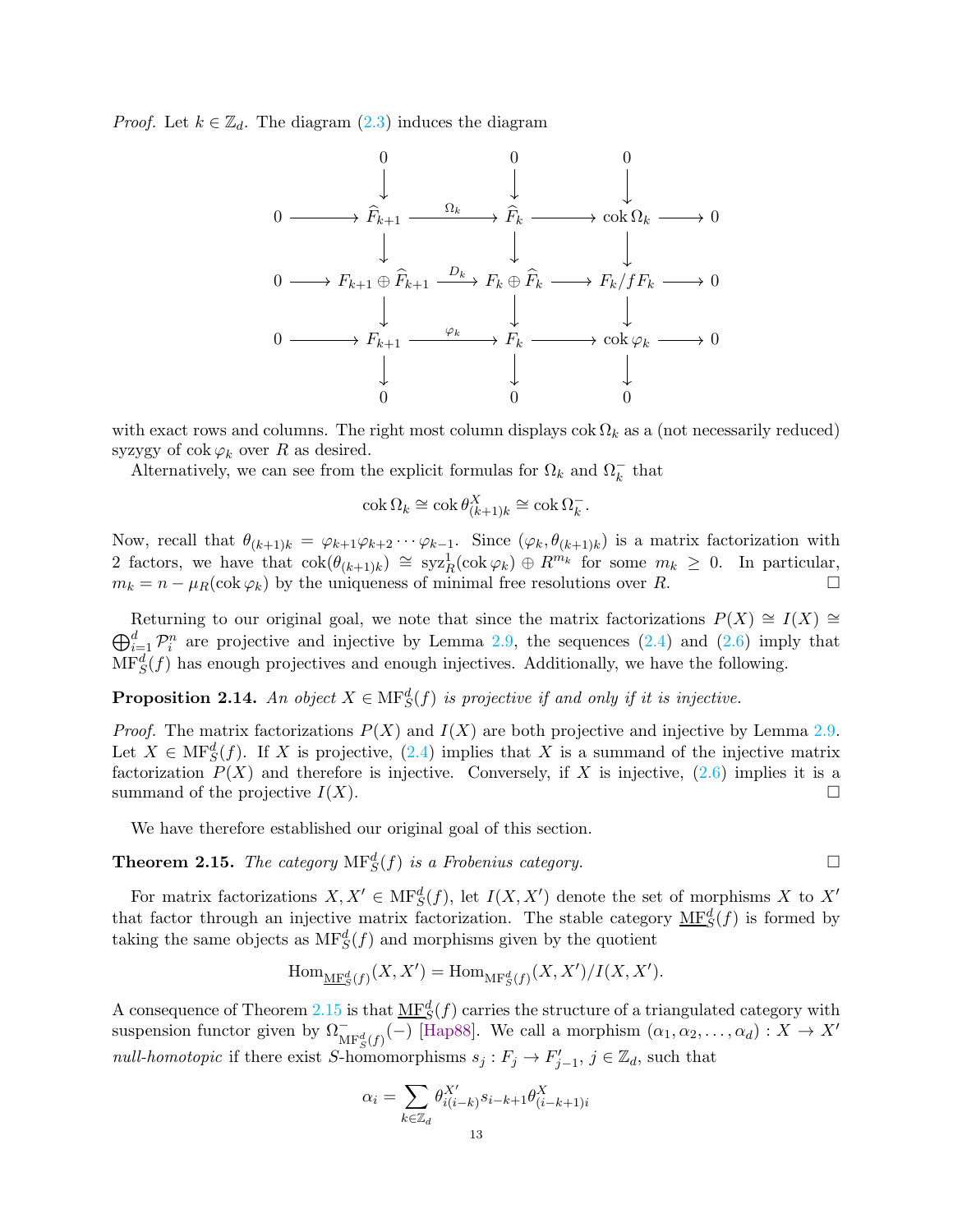for each  $i \in \mathbb{Z}_d$ . We denote by  $HMF_S^d(f)$  the *homotopy category of matrix factorizations* which has the same objects as  $\text{MF}^d_S(f)$  and, for any  $X, X' \in \text{MF}^d_S(f)$ , has morphisms

$$
\operatorname{Hom}_{\operatorname{HMF}^d_S(f)}(X, X') = \operatorname{Hom}_{\operatorname{MF}^d_S(f)}(X, X') / \sim,
$$

where  $\sim$  is the equivalence relation  $\alpha \sim \alpha'$  if and only if  $\alpha - \alpha'$  is null-homotopic.

<span id="page-13-0"></span>**Proposition 2.16.** The stable category  $\mathbf{MF}^d_S(f)$  and the homotopy category  $\mathrm{HMF}^d_S(f)$  coincide.

*Proof.* Let  $X, X' \in \text{MF}^d_S(f)$ . It suffices to show that a morphism  $\alpha : X \to X'$  is null-homotopic if and only if it factors through the morphism  $\lambda^X : X \to I(X)$ . The proof relies on an explicit description of morphisms  $I(X) \to X'$ . Indeed, if  $\beta : I(X) \to X'$  is any morphism, then, for any  $k, j \in \mathbb{Z}_d$  with  $j \neq 1$ , we have a commutative diagram

$$
F_{k+j-1} \oplus \widehat{F}_{k+j-1} \xrightarrow{D'_{k+j-2}} F_{k+j-2} \oplus \widehat{F}_{k+j-2} \xrightarrow{D'_{k+j-3}} \cdots \xrightarrow{D'_{k+1}} F_{k+1} \oplus \widehat{F}_{k+1} \xrightarrow{D'_{k}} F_{k} \oplus \widehat{F}_{k}
$$

$$
\downarrow \beta_{k+j-1} \xrightarrow{\varphi'_{k+j-2}} F'_{k+j-2} \xrightarrow{\varphi'_{k+j-3}} \cdots \xrightarrow{\varphi'_{k+1}} F'_{k+1} \xrightarrow{\varphi'_{k}} F'_{k}.
$$

Write the components of  $\beta_i$  as

$$
\beta_i = \begin{bmatrix} \beta_{ii} & \beta_{i(i+1)} & \beta_{i(i+2)} & \cdots & \beta_{i(i-1)} \end{bmatrix}
$$

for some  $\beta_{i(i+s)} : F_{i+s} \to F'_i$ . Notice that the maps  $D'_k, D'_{k+1}, \ldots, D'_{k+j-2}$  are the identity on  $F_{k+j}$ . Hence,

$$
\beta_{k(k+j)} = \varphi'_{k}\varphi'_{k+1}\cdots\varphi'_{k+j-2}\beta_{(k+j-1)(k+j)} = \theta_{k(k+j-1)}^{X'}\beta_{(k+j-1)(k+j)}
$$

by the commutativity of the outer most rectangle of the diagram above. Therefore,

$$
\beta_k = \begin{bmatrix} \theta_{k(k-1)}^{X'} \beta_{(k-1)k} & \beta_{k(k+1)} & \theta_{k(k+1)}^{X'} \beta_{(k+1)(k+2)} & \cdots & \theta_{k(k-2)}^{X'} \beta_{(k-2)(k-1)} \end{bmatrix}.
$$

Now, if  $\beta: I(X) \to X'$  is such that  $\beta \lambda^X = \alpha$ , then

$$
\alpha_k = \beta_k \lambda_k^X = -\sum_{i \in \mathbb{Z}_d} \theta_{k(k-i)}^{X'} \beta_{(k-i)(k-i+1)} \theta_{(k-i+1)k}^X
$$

for any  $k \in \mathbb{Z}_d$ . This says precisely that  $\alpha$  is null-homotopic via the maps  $\{-\beta_{(j-1)j}\}_{j\in\mathbb{Z}_d}$ .

Conversely, if  $\alpha$  is null-homotopic via maps  $s_j : F_j \to F'_{j-1}$ , then it is not hard to see that the maps

$$
\gamma_k = \begin{bmatrix} \theta_{k(k-1)}^{X'} s_{k} & s_{k+1} & \theta_{k(k+1)}^{X'} s_{k+2} & \cdots & \theta_{k(k-1)}^{X'} s_{k-1} \end{bmatrix},
$$

for  $k \in \mathbb{Z}_d$ , form a morphism  $\gamma = (\gamma_1, \gamma_2, \dots, \gamma_d) : I(X) \to X'$  such that  $\alpha = \gamma \lambda^X$ .

To end this section, we give explicit formula for the mapping cone of a morphism. Suppose  $\alpha : X \to X'$  is a morphism in  $\text{MF}^d_S(f)$ . The *mapping cone* of  $\alpha$  is the matrix factorization  $C(\alpha) = (\Delta_1, \Delta_2, \ldots, \Delta_d)$  where

$$
\Delta_k = \begin{pmatrix}\n\varphi_k' & 0 & 0 & \cdots & 0 & \alpha_k \\
0 & 0 & 0 & \cdots & 0 & -\theta_{(k+1)k}^X \\
0 & 1_{F_{k+2}} & 0 & \cdots & 0 & -\theta_{(k+2)k}^X \\
0 & 0 & 1_{F_{k+3}} & & 0 & -\theta_{(k+3)k}^X \\
\vdots & \vdots & & \ddots & \vdots & \vdots \\
0 & 0 & \cdots & \cdots & 1_{F_{k-1}} & -\theta_{(k-1)k}^X\n\end{pmatrix} : F'_{k+1} \oplus \widehat{F}_{k+1} \to F'_k \oplus \widehat{F}_k
$$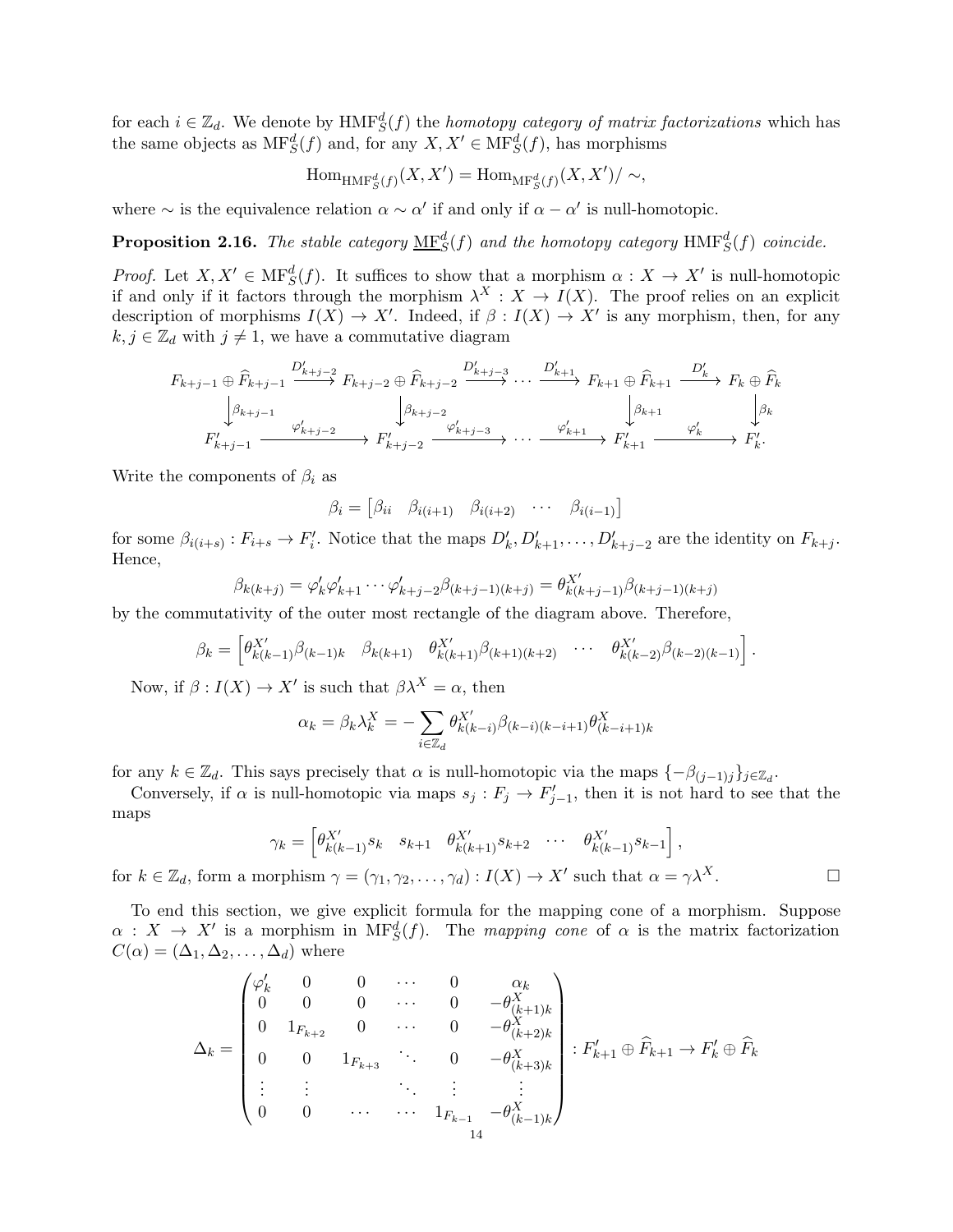for all  $k \in \mathbb{Z}_d$ . The cone of  $\alpha$  fits into a commutative diagram

$$
X \xrightarrow{\lambda^{X}} I(X) \xrightarrow{\eta^{X}} \Omega_{\text{MF}^{d}_{S}(f)}^{-}(X)
$$
  
\n
$$
\downarrow^{\alpha} \qquad \qquad \downarrow^{\beta} \qquad \qquad \parallel
$$
  
\n
$$
X' \xleftarrow{q} C(\alpha) \xrightarrow{p} \Omega_{\text{MF}^{d}_{S}(f)}^{-}(X)
$$

where  $p_k = \begin{pmatrix} 0 & 1_{\widehat{F}_k} \end{pmatrix}$ ,  $q_k =$  $\begin{pmatrix} 1_{F'_k} \\ 0 \end{pmatrix}$  $\setminus$ , and  $\beta_k =$  $\int \alpha_k = 0$  $-\Xi_k^X$  1<sub> $\hat{F}_k$ </sub> for all  $k \in \mathbb{Z}_d$ , and  $p = (p_1, \ldots, p_d)$ ,  $q =$  $(q_1, \ldots, q_d)$ , and  $\beta = (\beta_1, \ldots, \beta_d)$ .

# 3.  $\mathrm{MF}^d_S(f)$  as a category of modules

<span id="page-14-0"></span>Let  $(S, \mathfrak{n}, \mathbf{k})$  be a regular local ring, f a non-zero non-unit in S, and  $d \geq 2$  an integer. In this section, we will show that  $\text{MF}^d_S(f)$  is equivalent to the category of MCM modules over a certain non-commutative S-algebra which is finitely generated and free as an S-module. This extends a result of Solberg [\[Sol89,](#page-35-11) Proposition 1.3] for all  $d \geq 2$ . As a consequence we will conclude that, if S is complete, the Krull-Remak-Schmidt Theorem (KRS) holds in  $\mathrm{MF}^d_S(f)$ .

Recall from Section [2](#page-3-0) the projective (equivalently injective) matrix factorizations  $P_1, P_2, \ldots, P_d$ , and their direct sum  $P = \bigoplus_{i \in \mathbb{Z}_d} P_i$ . Our first step is to understand the homomorphisms from  $P_j$ to  $\mathcal{P}_i$  for any  $i, j \in \mathbb{Z}_d$ .

**Definition 3.1.** For  $i \neq j \in \mathbb{Z}_d$ , let  $e_{ij} \in \text{Hom}_S(S, S)^d$  denote the *d*-tuple of homomorphisms such that the  $j + 1, j + 2, \ldots, i - 1, i$  components are multiplication by f while the rest are the identity on S. For each  $i \in \mathbb{Z}_d$ , let  $e_{ii} = 1_{\mathcal{P}_i}$ , the identity on  $\mathcal{P}_i$ .

For instance, if  $i \in \mathbb{Z}_d$ , the *i*th map in  $e_{i(i-1)}$  is multiplication by f and the rest are the identity on S while  $e_{(i-1)i}$  is of the form  $(f, f, \ldots, f, 1, f, \ldots, f, f)$ , where only the *i*th component is the identity on S.

<span id="page-14-1"></span>**Lemma 3.2.** *For all*  $i, j \in \mathbb{Z}_d$ ,  $\text{Hom}_{\text{MF}_S^d(f)}(\mathcal{P}_j, \mathcal{P}_i) = S \cdot e_{ij}$ . In particular, the morphisms from  $\mathcal{P}_j$ *to* P<sup>i</sup> *form a free* S*-module of rank 1.*

*Proof.* The morphisms from  $P_j$  to  $P_i$  are tuples of the form  $(\alpha_1, \ldots, \alpha_d)$  for some  $\alpha_k \in S$ . If  $(\alpha_1,\ldots,\alpha_d) \in \text{Hom}_{\text{MF}^d_S(f)}(\mathcal{P}_i,\mathcal{P}_i)$ , then it is easy to see that  $\alpha_1 = \alpha_2 = \cdots = \alpha_d$  and so  $\text{Hom}_{\text{MF}^d_S(f)}(\mathcal{P}_i, \mathcal{P}_i) = S \cdot e_{ii}$ . Suppose  $(\alpha_1, \ldots, \alpha_d) \in \text{Hom}_{\text{MF}^d_S(f)}(\mathcal{P}_j, \mathcal{P}_i)$  where  $i \neq j$ . Consider the following diagram, which commutes since  $(\alpha_1, \ldots, \alpha_d)$  is a morphism of matrix factorizations:

$$
\begin{array}{ccccccc}\n\mathcal{P}_j & \cdots & \xrightarrow{1} & S & \xrightarrow{1} & S & \xrightarrow{1} & \cdots & \xrightarrow{1} & S & \xrightarrow{f} & S & \xrightarrow{1} & \cdots \\
\downarrow & & & & & & & & & & \\
\downarrow & & & & & & & & & & \\
\mathcal{P}_i & & & & & & & & & & \\
\end{array}
$$
\n
$$
\begin{array}{ccccccc}\n\downarrow & & & & & & & & \\
\downarrow & & & & & & & & & \\
\downarrow & & & & & & & & & \\
\downarrow & & & & & & & & & \\
\mathcal{P}_i & & & & & & & & & & \\
\end{array}
$$
\n
$$
\begin{array}{ccccccc}\n\downarrow & & & & & & & & & \\
\downarrow & & & & & & & & & & \\
\downarrow & & & & & & & & & & & \\
\downarrow & & & & & & & & & & & \\
\downarrow & & & & & & & & & & & & \\
\downarrow & & & & & & & & & & & & \\
\downarrow & & & & & & & & & & & & \\
\downarrow & & & & & & & & & & & & \\
\downarrow & & & & & & & & & & & & & \\
\downarrow &
$$

We conclude that  $\alpha_{j+1} = \alpha_{j+2} = \cdots = \alpha_i$ ,  $\alpha_j = \alpha_{j-1} = \cdots = \alpha_{i+1}$ , and  $\alpha_i = f\alpha_{i+1}$ . Thus, each component of the morphism can be rewritten in terms of the element  $\alpha_{i+1} \in S$ . It follows that  $(\alpha_1,\ldots,\alpha_d) = \alpha_{i+1}e_{ij}$ , that is,  $\text{Hom}_{\text{MF}^d_S(f)}(\mathcal{P}_j, \mathcal{P}_i)$  is generated by  $e_{ij}$  as an S-module. Since the components of  $e_{ij}$  are given by multiplication by non-zero elements of S, a morphism  $s \cdot e_{ij} = 0$  if and only if  $s = 0$ . Hence,  $\text{Hom}_{\text{MF}^d_S(f)}(\mathcal{P}_j, \mathcal{P}_i)$  is in fact a free S-module of rank 1 for all  $i, j \in \mathbb{Z}_d$ .  $\Box$ 

Let  $\Gamma = \text{End}_{\text{MF}^d_S(f)}(\mathcal{P})^{\text{op}}$  where  $\mathcal{P} = \bigoplus_{i=1}^d \mathcal{P}_i$ . As S-modules,  $\Gamma \cong \bigoplus_{i,j \in \mathbb{Z}_d} \text{Hom}(\mathcal{P}_j, \mathcal{P}_i)$  and therefore, Lemma [3.2](#page-14-1) implies that  $\Gamma$  is a free S-module of rank  $d^2$ . For each pair  $i, j \in \mathbb{Z}_d$ , use the same symbol  $e_{ij}$  to denote the image of the generator of  $Hom(\mathcal{P}_i, \mathcal{P}_i)$  under the natural inclusion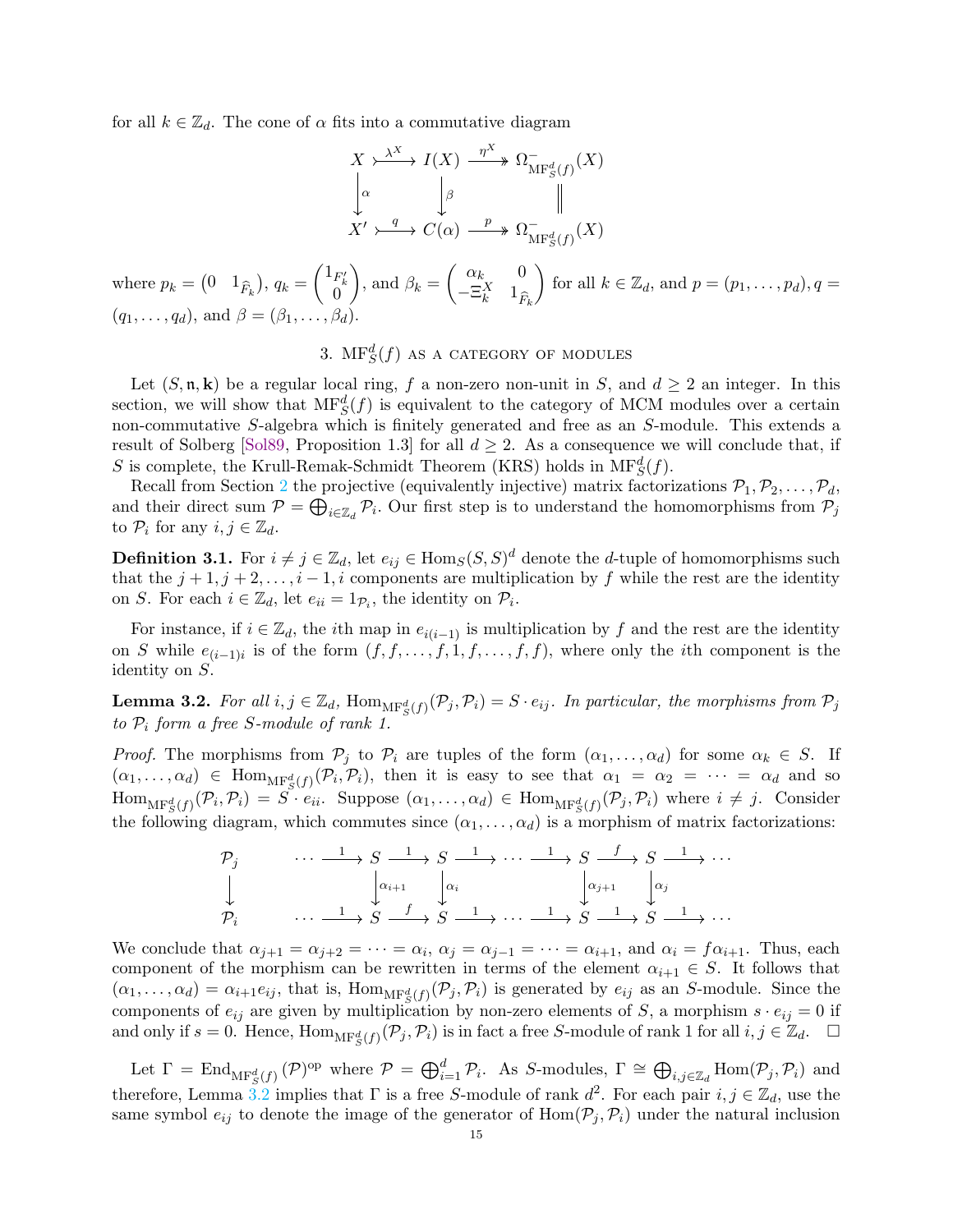$Hom(\mathcal{P}_j, \mathcal{P}_i) \to \Gamma$ . The set  $\{e_{ij}\}_{i,j\in\mathbb{Z}_d}$  forms a basis for  $\Gamma$  as an S-module. We record the basic rules for multiplication of the basis elements  $e_{ij}$ .

<span id="page-15-2"></span><span id="page-15-0"></span>**Lemma 3.3.** *The basis elements*  $\{e_{ij}\}_{i,j\in\mathbb{Z}_d}$  *satisfy the following properties.* 

<span id="page-15-6"></span><span id="page-15-3"></span><span id="page-15-1"></span>(i) 
$$
e_{ij}e_{pq} \neq 0
$$
 if and only if  $i = q$   
\n(ii)  $e_{ii}^2 = e_{ii}$  for all  $i \in \mathbb{Z}_d$   
\n(iii)  $\sum_{i=1}^d e_{ii} = 1_\Gamma$   
\n(iv)  $e_{ij}e_{ii} = e_{ij}$  and  $e_{jj}e_{ij} = e_{ij}$  for all  $i, j \in \mathbb{Z}_d$   
\n(v)  $e_{i(i-1)}e_{ji} = \begin{cases} fe_{(i-1)(i-1)} & \text{if } j = i-1\\ e_{j(i-1)} & \text{otherwise} \end{cases}$   
\n(vi)  $e_{ij}e_{(i+1)i} = \begin{cases} fe_{(i+1)(i+1)} & j = i+1\\ e_{(i+1)j} & \text{otherwise} \end{cases}$   
\n(vii)  $\sum_{i=1}^d e_{i(i-1)}e_{jj} = e_{j(j-1)} = e_{(j-1)(j-1)} \sum_{i=1}^d e_{i(i-1)}$  for all  $j \in \mathbb{Z}_d$ 

<span id="page-15-4"></span>The element  $\sum_{i=1}^{d} e_{i(i-1)} \in \Gamma$  is of particular interest because of the following.

<span id="page-15-5"></span>**Lemma 3.4.** Let  $z = \sum_{i=1}^d e_{i(i-1)}$  and  $s \ge 1$  an integer. Write  $s = dq + r$  for  $q \ge 0$  and  $0 \le r < d$ . *Then,*

$$
z^s = f^q \sum_{i=1}^d e_{i(i-r)}.
$$

*In particular,*  $z^d = f \cdot 1_\Gamma$ .

*Proof.* If  $s = 1$  there is nothing to prove. Assume the formula holds for  $s \ge 1$  and consider  $z^{s+1}$ . By induction,

$$
z^{s+1} = z \cdot f^q \sum_{i=1}^d e_{i(i-r)}
$$

where  $s = dq + r$ ,  $q \ge 0$ , and  $0 \le r < d$ . If  $r = d - 1$ , then, by Lemma [3.3,](#page-15-0)

$$
z \cdot \sum_{i=1}^{d} e_{i(i-r)} = \sum_{i=1}^{d} e_{(i+1)i} e_{i(i+1)} = f \cdot 1_{\Gamma}.
$$

Since  $s = dq + d - 1$ , we have that  $s + 1 = d(q + 1)$ . Hence,

$$
z^{s+1} = f^{q+1} \sum_{i=1}^{d} e_{ii}
$$

as needed. If  $0 \le r < d-1$ , then

$$
z \cdot \sum_{i=1}^{d} e_{i(i-r)} = \sum_{i=1}^{d} e_{i(i-r-1)}
$$

also by Lemma [3.3.](#page-15-0) In this case,

$$
z^{s+1} = f^q \sum_{i=1}^d e_{i(i-(r+1))}
$$

which completes the induction since  $s + 1 = dq + (r + 1)$  with  $0 \le r + 1 < d$ .

 $\Box$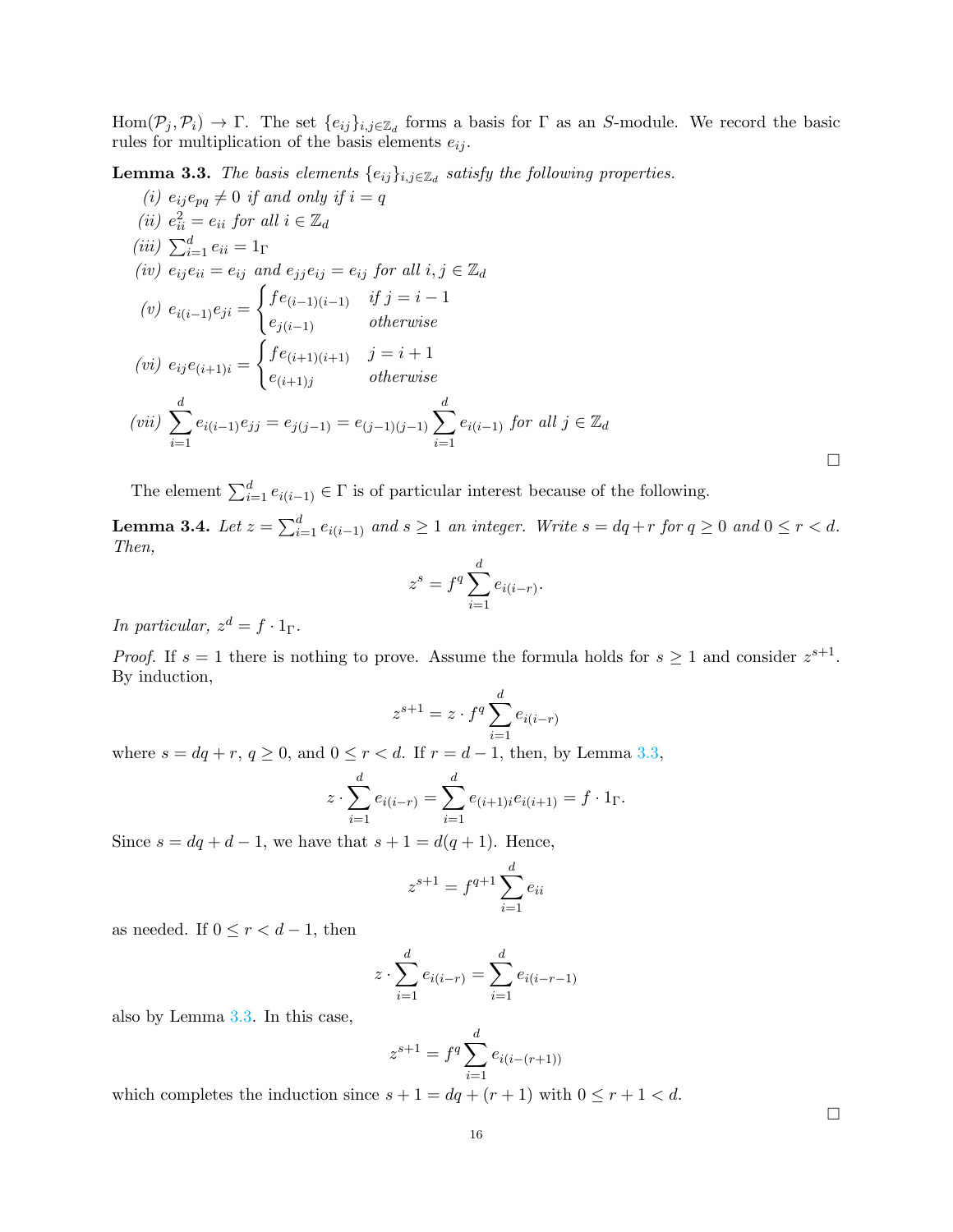<span id="page-16-1"></span>**Lemma 3.5.** *If*  $i, j \in \mathbb{Z}_d$  *with*  $i \neq j$ *, then*  $e_{ij}$  *can be written as a product of basis elements of the form*  $e_{\ell(\ell-1)}$ *. In particular,*  $e_{ij} = e_{(j+1)j}e_{(j+2)(j+1)} \cdots e_{(i-1)(i-2)}e_{i(i-1)}$ .

*Proof.* Let  $i \neq j \in \mathbb{Z}_d$ . Lemma [3.3](#page-15-0) [\(vi\)](#page-15-1) implies that, for any  $\ell \neq j \in \mathbb{Z}_d$ , the element  $e_{\ell(\ell-1)}$  can be factored out of  $e_{\ell j}$  on the right

 $e_{\ell j} = e_{(\ell-1)j}e_{\ell(\ell-1)}$ . Since  $i \neq j$ , we may apply this equality for  $\ell = i, i-1, \ldots, j+2, j+1$  which gives us the factorization

$$
e_{ij} = e_{(i-1)j}e_{i(i-1)}
$$
  
=  $e_{(i-2)j}e_{(i-1)(i-2)}e_{i(i-1)}$   
=  $\cdots$   
=  $e_{(j+1)j}e_{(j+2)(j+1)}\cdots e_{(i-1)(i-2)}e_{i(i-1)}$ .

Let  $MCM(\Gamma)$  denote the full subcategory of finitely generated left  $\Gamma$ -modules which are free when viewed as S-modules via the inclusion  $S \cdot 1_\Gamma \subset \Gamma$ . The rest of this section is dedicated to proving the following.

<span id="page-16-2"></span>**Theorem 3.6.** The categories  $MCM(\Gamma)$  and  $MF_S^d(f)$  are equivalent. In particular, if S is complete, the Krull-Remak-Schmidt Theorem holds in  $\text{MF}^d_S(f)$ .

If S is complete, it is known that the Krull-Remak-Schmidt Theorem holds in the category  $MCM(\Gamma)$  (for example see [\[Aus86\]](#page-35-12)). So, establishing the equivalence is the main concern (which does not require S to be complete). We start by defining a functor  $\mathcal{H}: \text{MCM}(\Gamma) \to \text{MF}^d_S(f)$  using the element  $z = \sum_{i=1}^{d} e_{i(i-1)} \in \Gamma$ . Let M be a  $\Gamma$ -module in MCM( $\Gamma$ ). Lemma [3.3](#page-15-0) [\(i\)](#page-15-2)[-\(iii\)](#page-15-3) show that  $e_{11}, \ldots, e_{dd}$  are orthogonal idempotents such that  $e_{11} + e_{22} + \cdots + e_{dd} = 1$ <sub>Γ</sub>. Thus, M decomposes, as an S-module, into

$$
M = e_{11}M \oplus \cdots \oplus e_{dd}M.
$$

Since  $M \in \text{MCM}(\Gamma)$ , each summand  $e_{ii}M$  is a free S-module. Lemma [3.3](#page-15-0) [\(vii\)](#page-15-4) shows that left multiplication by  $z \in \Gamma$  defines an S-homomorphism between free S-modules  $z : e_{ii}M \to e_{(i-1)(i-1)}M$ for all  $i \in \mathbb{Z}_d$ .

<span id="page-16-0"></span>Proposition 3.7. *Let* M ∈ MCM(Γ)*. The* d*-tuple of* S*-homomorphisms*

$$
(z: e_{22}M \rightarrow e_{11}M, z: e_{33}M \rightarrow e_{22}M \ldots, z: e_{11}M \rightarrow e_{dd}M)
$$

 $\emph{forms a matrix factorization of $f$ in $\mathrm{MF}^d_S(f)$, where each map is multiplication by $z=\sum_{i=1}^d e_{i(i-1)}\in\mathbb{R}^d$, $f$ is a finite number of elements of $f$ and $f$ is a finite number of elements of $g$ and $f$ is a finite number of elements of $g$ and $g$ is a finite number of elements of $g$ and $g$ is a finite number of elements of $g$ and $g$ is a finite number of elements of $g$ and $g$ is a finite number of elements of $g$ and $g$ is a finite number of elements of $g$ and $g$ is a finite number of elements of $g$ and $g$ is a finite number of elements of $g$ and $g$ is a finite number of elements of $g$ and $g$ is a finite$ Γ*.*

*Proof.* In light of Lemma [3.4,](#page-15-5) the only piece that needs justification is that each of the free Smodules involved are of the same rank. To see this, let  $i \in \mathbb{Z}_d$ . The composition

$$
e_{ii}M \xrightarrow{z^{d-1}} e_{(i+1)(i+1)}M \xrightarrow{z} e_{ii}M
$$

is f times the identity on  $e_{ii}M$ . Since  $e_{ii}M$  and  $e_{(i+1)(i+1)}M$  are free over S, Lemma [1.7](#page-3-2) implies that  $\text{rank}_S(e_{ii}M) = \text{rank}_S(e_{(i+1)(i+1)}M).$ 

Following Proposition [3.7,](#page-16-0) the functor H is defined as follows:  $\mathcal{H}(M) = (z : e_{22}M \to e_{11}M, \ldots, z :$  $e_{11}M \to e_{dd}M$  for any  $M \in \text{MCM}(\Gamma)$  and, for a homomorphism  $h : M \to N$  in  $\text{MCM}(\Gamma)$ , define  $\mathcal{H}(h) = (h|_{e_{11}M}, \ldots, h|_{e_{dd}M})$ , where  $h|_{e_{ii}M}$  denotes the restriction of h to the S-direct summand  $e_{ii}M$ . Since h is a Γ-homomorphism,  $h|_{e_{ii}M}$  maps  $e_{ii}M$  into  $e_{ii}N$ . Since multiplication by an element of  $\Gamma$  commutes with any  $\Gamma$ -homomorphism, this d-tuple forms a morphism between the matrix factorizations  $\mathcal{H}(M) \to \mathcal{H}(N)$ . At this point we can prove that H is both full and faithful.

<span id="page-16-3"></span>**Proposition 3.8.** *The functor*  $H : \text{MCM}(\Gamma) \to \text{MF}^d_S(f)$  *is full and faithful.*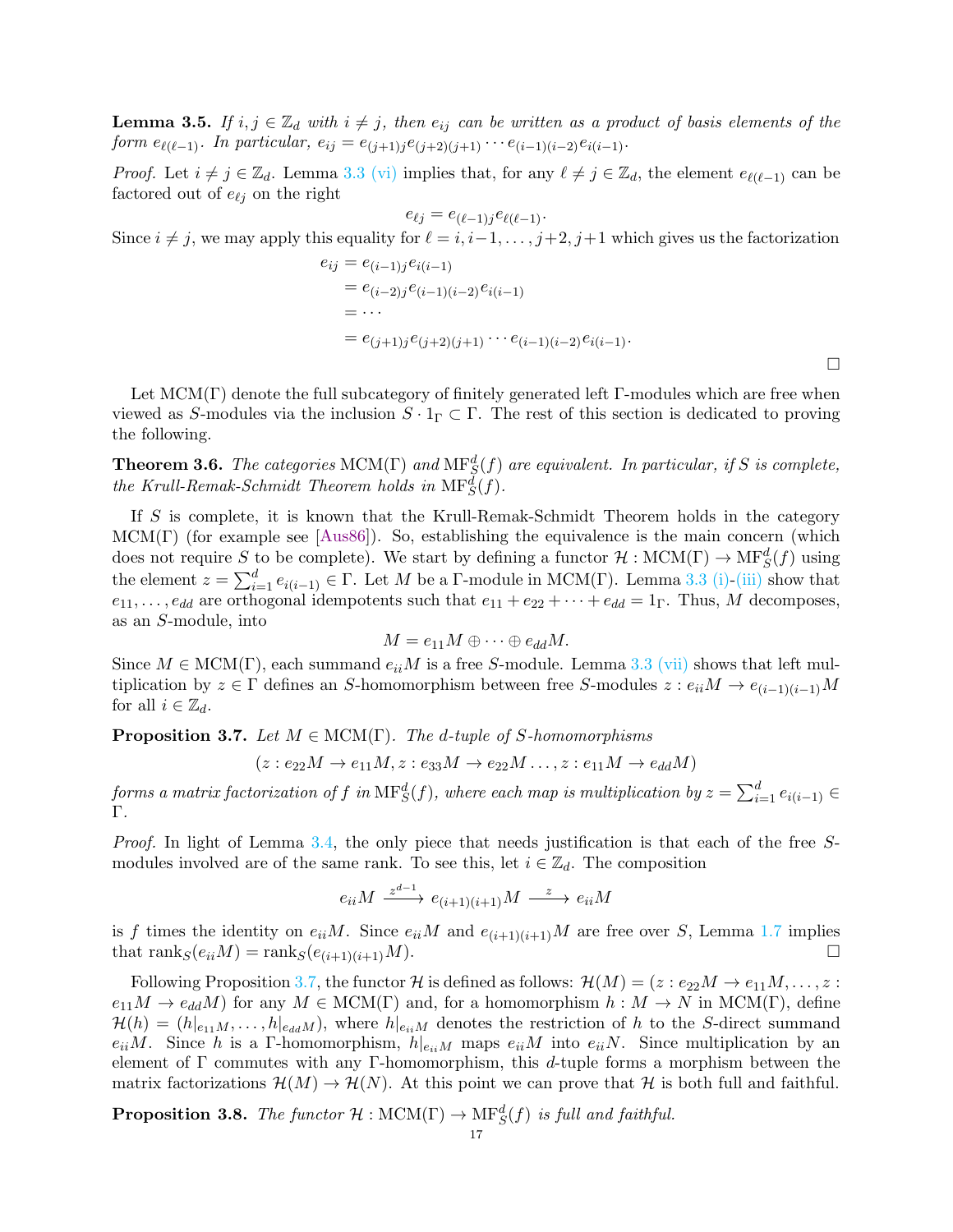*Proof.* Let  $M, N \in \text{MCM}(\Gamma)$ . If  $\mathcal{H}(h) = 0$  for some Γ-homomorphism  $h : M \to N$ , then  $h|_{e_i}M = 0$ for each  $i \in \mathbb{Z}_d$ . But this means that  $h = \bigoplus_{i \in \mathbb{Z}_d} h|_{e_{ii}M} = 0$  implying that  $\mathcal H$  is faithful.

In order to show that H is full, let  $(\alpha_1, \ldots, \alpha_d) : \mathcal{H}(M) \to \mathcal{H}(N)$  be a morphism of matrix factorizations. So,  $\alpha_i : e_{ii}M \to e_{ii}N$  and we have a commutative diagram

<span id="page-17-0"></span>(3.1) 
$$
e_{ii}M \xrightarrow{z} e_{(i-1)(i-1)}M
$$

$$
\downarrow_{\alpha_i} \qquad \qquad \downarrow_{\alpha_{i-1}}
$$

$$
e_{ii}N \xrightarrow{z} e_{(i-1)(i-1)}N
$$

for each  $i \in \mathbb{Z}_d$ . Let  $h = \bigoplus_{j=1}^d \alpha_j : M \to N$  be the S-homomorphism given by  $h(m) = \alpha_1(e_{11}m) +$  $\alpha_2(e_{22}m) + \cdots + \alpha_d(e_{dd}m)$  for all  $m \in M$ . We claim that h is in fact a Γ-homomorphism and furthermore,  $\mathcal{H}(h) = (\alpha_1, \dots, \alpha_d)$ . The second claim follows from the first and the definition of H and so our aim is to show that h is a homomorphism of  $\Gamma$ -modules. Since h is an S-homomorphism and  $\Gamma$  is a finitely generated free S-module with basis  $\{e_{ij}\}_{i,j\in\mathbb{Z}_d}$ , we would be done if we showed that  $e_{ij}h(m) = h(e_{ij}m)$  for all  $i, j \in \mathbb{Z}_d$  and  $m \in M$ . By Lemma [3.5,](#page-16-1) it suffices to show that the elements of the form  $e_{k(k-1)}$  pass through h since each  $e_{ij}$  is a product of elements of this form.

Let  $i \in \mathbb{Z}_d$  and  $m \in M$ . By Lemma [3.3](#page-15-0)[\(vii\),](#page-15-4) multiplication by z on  $e_{ii}M$  (respectively on  $e_{ii}N$ ) coincides with multiplication by the element  $e_{i(i-1)} \in \Gamma$ . Therefore, the diagram [\(3.1\)](#page-17-0) implies that

$$
\alpha_{i-1}(e_{i(i-1)}e_{ii}m) = e_{i(i-1)}\alpha_i(e_{ii}m).
$$

Since  $e_{i(i-1)}e_{ii}m \in e_{i-1(i-1)}M$ , the term on the left hand side is precisely  $h(e_{i(i-1)}m)$ . On the other hand, since  $e_{ii}h(m) = \alpha_i(e_{ii}m)$ ,

$$
e_{i(i-1)}h(m) = e_{i(i-1)}e_{ii}h(m)
$$
  
=  $e_{i(i-1)}\alpha_i(e_{ii}m)$ .

Together, we have that  $e_{i(i-1)}h(m) = h(e_{i(i-1)}m)$  as desired. Thus, h is a Γ-homomorphism and  $\mathcal{H}$  is full. is full.  $\square$ 

To show that H is dense, we define a functor  $\mathcal{F}: \mathcal{MF}^d_S(f) \to \mathcal{MCM}(\Gamma)$  which is given by  $\mathcal{F}(\Box) = \text{Hom}_{\text{MF}_{\mathcal{S}}^d(f)}(\mathcal{P}, \Box)$ , where  $\mathcal{P} = \bigoplus_{i=1}^d \mathcal{P}_i$ . For a matrix factorization  $X \in \text{MF}_{\mathcal{S}}^d(f)$ ,  $\mathcal{F}(X)$  is a left Γ-module by pre-composing any morphism  $\mathcal{P} \to X$  with an element of Γ. In order to show that the image of F does indeed land in MCM(Γ), we must show that  $\mathcal{F}(X)$  is a free S-module. This requires an explicit description of the morphisms  $\mathcal{P} \to X$ .

Recall that  $\mathcal{P}_i$  is the matrix factorization whose *i*th component is multiplication by f on S while the rest are the identity on S. For  $k \in \mathbb{Z}_d$ , let  $D_k : S^d \to S^d$  be given by  $D_k(a_1, \ldots, a_d) =$  $(a_1,\ldots,a_{k-1},fa_k,a_{k+1},\ldots,a_d)$  for any  $(a_1,\ldots,a_d)\in S^d$ . Then,  $\mathcal{P}=(D_1:S^d\to S^d, D_2:S^d\to S^d)$  $S^d, \ldots, D_d : S^d \to S^d$ .

<span id="page-17-1"></span>**Lemma 3.9.** Let  $X = (\varphi_1 : F_2 \to F_1, \ldots, \varphi_d : F_1 \to F_d) \in \text{MF}_{S}^d(f)$  and let  $(\alpha_1, \alpha_2, \ldots, \alpha_d) \in$  $\mathcal{F}(X) = \text{Hom}_{\text{MF}^d_S(f)}(\mathcal{P}, X)$ *. For each*  $k \in \mathbb{Z}_d$ *, we may write*  $\alpha_k = \begin{bmatrix} \alpha_{k1} & \alpha_{k2} & \cdots & \alpha_{kd} \end{bmatrix}$  for some  $\alpha_{ki} \in \text{Hom}_S(S, \overline{F_k})$ . Then, for any  $j \neq 0 \in \mathbb{Z}_d$ ,

$$
\alpha_{k(k+j)} = \varphi_k \varphi_{k+1} \cdots \varphi_{k+j-1} \alpha_{(k+j)(k+j)}.
$$

*Proof.* Similar to the proof of Lemma [2.16,](#page-13-0) the formula follows from the following commutative diagram:

$$
S^d \xrightarrow{D_{k+j-1}} S^d \xrightarrow{D_{k+j-2}} \cdots \xrightarrow{D_{k+1}} S^d \xrightarrow{D_k} S^d
$$
  
\n
$$
\downarrow \alpha_{k+j} \qquad \downarrow \alpha_{k+j-1} \qquad \downarrow \alpha_{k+1} \qquad \downarrow \alpha_k
$$
  
\n
$$
F_{k+j} \xrightarrow{\varphi_{k+j-1}} F_{k+j-1} \xrightarrow{\varphi_{k+j-2}} \cdots \xrightarrow{\varphi_{k+1}} F_{k+1} \xrightarrow{\varphi_k} F_k.
$$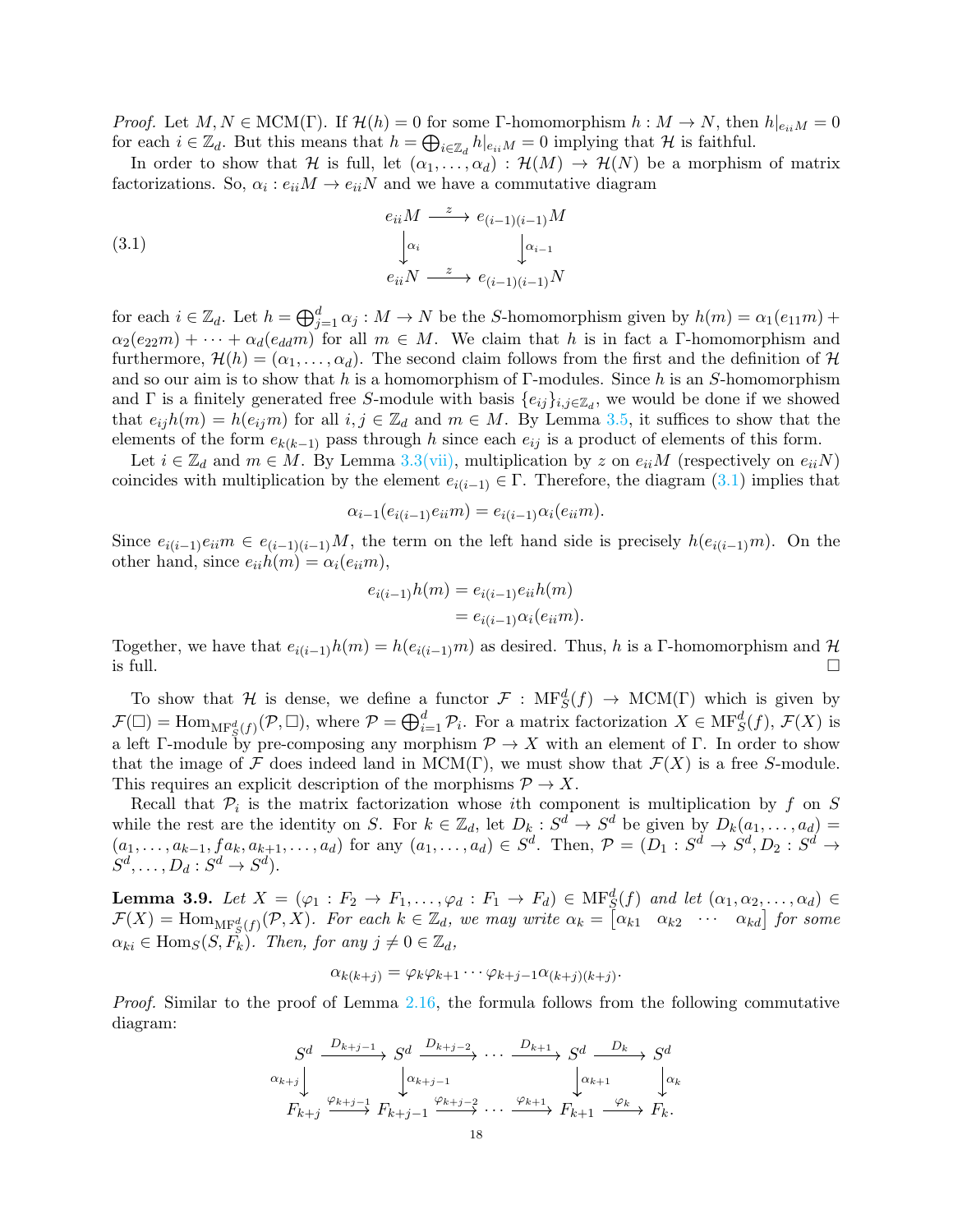The commutativity of the outermost rectangle gives us that  $\alpha_k D_k D_{k+1} \cdots D_{k+j-1} = \varphi_k \varphi_{k+1} \cdots \varphi_{k+j-1} \alpha_{k+j}$ . Since  $j \neq 0$ , the composition  $D_k D_{k+1} \cdots D_{k+j-1}$  is the identity on the  $(k+j)$ th component of  $S^d$ . Therefore, if we compare the  $(k + j)$ th components of the homomorphisms on either side of the above equality, we find that  $\alpha_{k(k+j)} = \varphi_k \varphi_{k+1} \cdots \varphi_{k+j-1} \alpha_{(k+j)(k+j)}$  as desired.

Let  $X = (\varphi_1 : F_2 \to F_1, \cdots, \varphi_d : F_1 \to F_d) \in \text{MF}^d_S(f)$  be a matrix factorization. Recall from Section [2,](#page-3-0) the homomorphisms  $\theta_{ki}^X : F_i \to F_k$ ,  $i, k \in \mathbb{Z}_d$ , which are given by

$$
\theta_{ki}^X = \begin{cases} 1_{F_k} & i = k \\ \varphi_k \varphi_{k+1} \cdots \varphi_{i-2} \varphi_{i-1} & i \neq k. \end{cases}
$$

For each  $(g_1, \ldots, g_d) \in \bigoplus_{i=1}^d F_i$ , we associate a *d*-tuple of *S*-homomorphisms

$$
\theta^X(g_1,\ldots,g_d) \coloneqq \left(\begin{bmatrix} \theta^X_{k1}g_1 & \cdots & \theta^X_{kd}g_d \end{bmatrix}\right)_{k=1}^d.
$$

Here  $\theta_{ki}^X g_i$  is being identified with its image in  $\text{Hom}_S(S, F_k)$  under the natural isomorphism  $F_k \cong$  $\text{Hom}_S(S, F_k)$ . When X is clear from context, we will omit the superscripts.

<span id="page-18-0"></span>**Lemma 3.10.** *Let*  $X = (\varphi_1 : F_2 \to F_1, \dots, \varphi_d : F_1 \to F_d) \in \text{MF}^d_S(f)$ *. Then,*  $\theta(g_1, \dots, g_d) \in$  $\text{Hom}_{\text{MF}^d_S(f)}(\mathcal{P}, X)$  for any  $(g_1, \ldots, g_d) \in \bigoplus_{i=1}^d F_i$ . Furthermore, the map  $\theta : \bigoplus_{i=1}^d F_i \to \text{Hom}_{\text{MF}^d_S(f)}(\mathcal{P}, X)$ *is an isomorphism of* S*-modules.*

*Proof.* First, we show that  $\theta(g_1, \ldots, g_d)$  as defined is in fact a morphism of matrix factorizations between  $P$  and X. What needs to be shown is the commutativity of the diagram

$$
\begin{bmatrix}\nS^d & \xrightarrow{D_k} S^d \\
\begin{bmatrix}\n\theta_{(k+1)1}g_1 & \cdots & \theta_{(k+1)d}g_d\n\end{bmatrix}\n\end{bmatrix}
$$
\n
$$
F_{k+1} \xrightarrow{\varphi_k} F_k
$$
\n
$$
(B_{k+1}g_1 \xrightarrow{\varphi_k} F_k)
$$

for all  $k \in \mathbb{Z}_d$ . Notice that  $\varphi_k \theta_{(k+1)k} = \varphi_k \varphi_{k+1} \varphi_{k+2} \cdots \varphi_{k-1} = f \cdot 1_{F_k} = f \theta_{kk}$  and  $\varphi_k \theta_{(k+1)k} = \theta_{ki}$ for all  $i \neq k$ . Therefore, we have that

$$
\varphi_k \left[ \theta_{(k+1)1} g_1 \cdots \theta_{(k+1) d} g_d \right] = \left[ \theta_{k1} g_1 \cdots \theta_{k k} g_k \cdots \theta_{k d} g_d \right]
$$

$$
= \left[ \theta_{k1} g_1 \cdots \theta_{k k} g_k \cdots \theta_{k d} g_d \right] D_k
$$

which implies the commutativity of the diagram as desired.

In order to show  $\theta$  is an S-module isomorphism, let  $(\alpha_1, \ldots, \alpha_d) \in \text{Hom}_{\text{MF}^d_S(f)}(\mathcal{P}, X)$ ,  $k \in \mathbb{Z}_d$ , and denote the components of  $\alpha_k = [\alpha_{k1} \dots \alpha_{kd}] \in \text{Hom}_S(S^d, F_k)$  as above. By Lemma [3.9,](#page-17-1)  $\alpha_{k(k+j)} = \theta_{k(k+j)} \alpha_{(k+j)(k+j)}$  for each  $j \neq 0$ . Hence,  $\alpha_k = [\theta_{k1} \alpha_{11} \cdots \theta_{kd} \alpha_{dd}]$ . It follows that the morphism  $(\alpha_1, \ldots, \alpha_d)$  depends only on the diagonal components  $\alpha_{11}, \alpha_{22}, \ldots, \alpha_{dd}$ . In particular, the tuple  $(\alpha_{11},\ldots,\alpha_{dd})\in\bigoplus_{j=1}^d F_j$  is a pre-image for  $(\alpha_1,\ldots,\alpha_d)$  under the map  $\theta$ . Finally,  $\theta$  is injective since kth component of  $\begin{bmatrix} \theta_{k1}g_1 & \cdots & \theta_{kk}g_k & \cdots & \theta_{kd}g_d \end{bmatrix}$  is  $\theta_{kk}g_k = g_k$ .

**Corollary 3.11.** For any  $X \in \text{MF}^d_S(f)$  of size n, the  $\Gamma$ -module  $\mathcal{F}(X) = \text{Hom}_{\text{MF}^d_S(f)}(\mathcal{P}, X)$  is a *free* S-module of rank dn. In particular,  $\mathcal{F}(X) \in \text{MCM}(\Gamma)$ .

Consider how the elements  $e_{ii} \in \Gamma$  act on a morphism  $\alpha : \mathcal{P} \to X$ . From the Lemma [3.10,](#page-18-0) we may write  $\alpha_k = \begin{bmatrix} \theta_{k1}g_1 & \cdots & \theta_{kd}g_d \end{bmatrix}$  for some  $(g_1, \ldots, g_d) \in \bigoplus_{j=1}^d F_j$ . For  $i \in \mathbb{Z}_d$ , we write  $e_{ii} = (\epsilon_{ii}^1, \ldots, \epsilon_{ii}^d)$  where  $\epsilon_{ii}^k(a_1, \ldots, a_d) = (0, \ldots, 0, a_i, 0, \ldots, 0)$  for any  $(a_1, \ldots, a_d) \in S^d$ . It follows that  $\alpha_k \circ \epsilon_{ii}^k = \begin{bmatrix} 0 & \cdots & \theta_{ki} g_i & \cdots & 0 \end{bmatrix}$  where the only nonzero entry is in the *i*th position. Hence,  $e_{ii} \cdot \alpha = ([0 \cdots \theta_{ki}g_i \cdots 0])_{k=1}^d \in e_{ii} \mathcal{F}(X)$  and in fact this is the form of every element of  $e_{ii} \mathcal{F}(X)$ :

$$
e_{ii}\mathcal{F}(X) = \left\{ \begin{pmatrix} \begin{bmatrix} 0 & \cdots & \theta_{ki}g_i & \cdots & 0 \end{bmatrix} \end{pmatrix}_{k=1}^d \middle| g_i \in F_i \right\}.
$$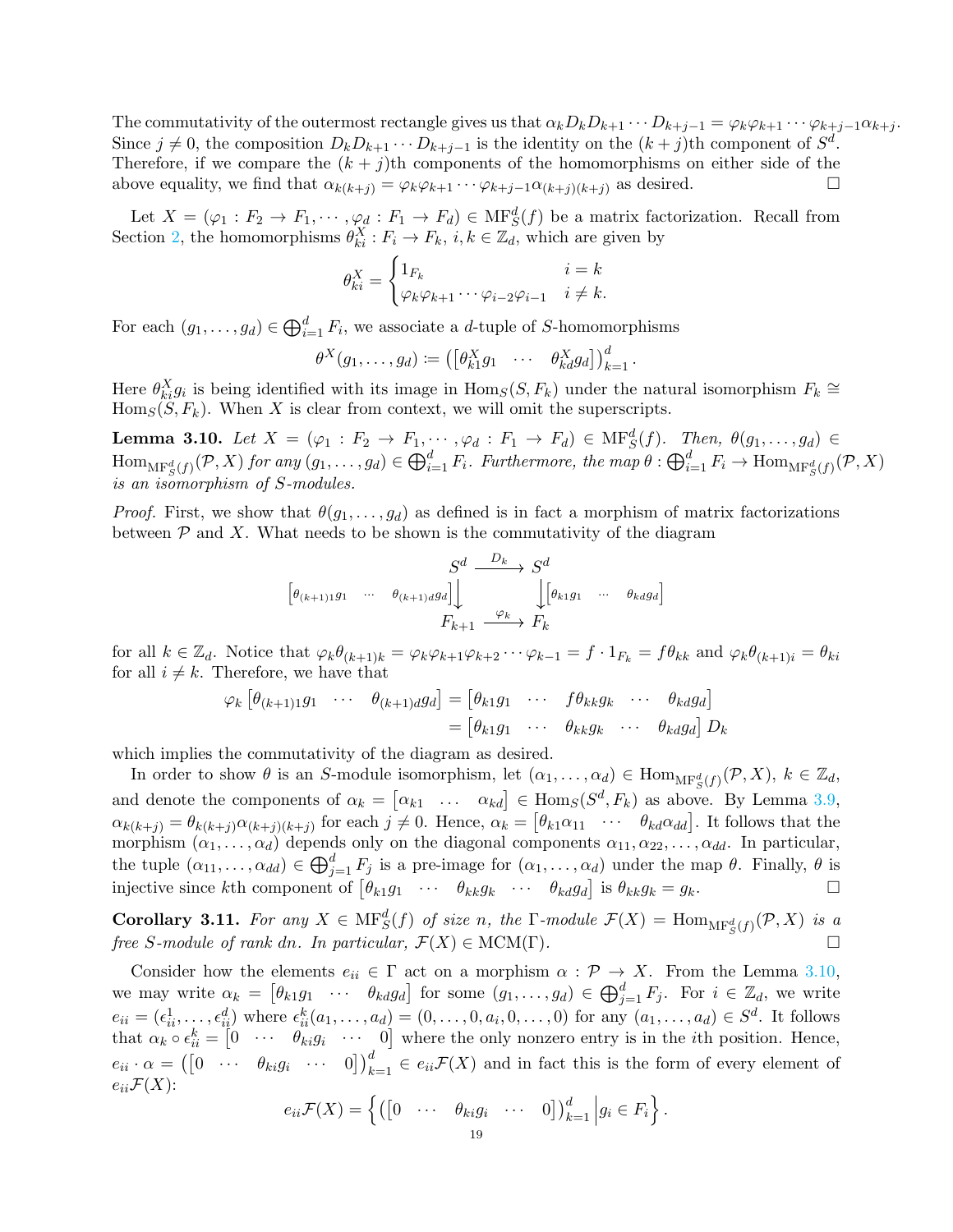<span id="page-19-1"></span>**Proposition 3.12.** Let  $X = (\varphi_1 : F_2 \to F_1, \ldots, \varphi_d : F_1 \to F_d) \in \text{MF}^d_S(f)$ . Then,  $(\theta|_{F_1}, \ldots, \theta|_{F_d})$ :  $X \to \mathcal{H}\mathcal{F}(X)$  *is an isomorphism of matrix factorizations.* 

*Proof.* First notice that for any  $g_i \in F_i$ ,

$$
\theta|_{F_i}(g_i) = \theta(0,\ldots,0,g_i,0,\ldots,0) = ([0 \cdots \theta_{ki}g_i \cdots 0])_{k=1}^d \in e_{ii}\mathcal{F}(X).
$$

The restriction of  $\theta$  is still injective and the preceding paragraph explains why  $\theta$  restricted to  $F_i$  is surjective. Therefore, it is enough to show the commutativity of the diagram

$$
F_1 \xrightarrow{\varphi_d} F_d \xrightarrow{\varphi_{d-1}} \cdots \xrightarrow{\varphi_2} F_2 \xrightarrow{\varphi_1} F_1
$$
  
\n
$$
\downarrow \theta|_{F_1} \qquad \qquad \downarrow \theta|_{F_d} \qquad \qquad \downarrow \theta|_{F_2} \qquad \qquad \downarrow \theta|_{F_1}
$$
  
\n
$$
e_{11} \mathcal{F}(X) \xrightarrow{z} e_{dd} \mathcal{F}(X) \xrightarrow{z} \cdots \xrightarrow{z} e_{22} \mathcal{F}(X) \xrightarrow{z} e_{11} \mathcal{F}(X).
$$

Let  $i \in \mathbb{Z}_d$  and  $g_{i+1} \in F_{i+1}$ . Then,  $\theta|_{F_i} \varphi_i(g_{i+1}) = ([0 \cdots \theta_{ki} \varphi_i(g_{i+1}) \cdots 0])_{k=1}^d$  and

$$
\theta_{ki}\varphi_i(g_{i+1}) = \begin{cases} fg_{i+1} & k = i+1 \\ \varphi_k \varphi_{k+1} \cdots \varphi_{i-1} \varphi_i(g_{i+1}) & k \neq i+1. \end{cases}
$$

To compute the other composition, recall that  $z \cdot e_{(i+1)(i+1)} \alpha = e_{(i+1)i} \alpha$  for any  $\alpha \in \mathcal{F}(X)$ . Write  $e_{(i+1)i} = (\epsilon_{(i+1)i}^1, \epsilon_{(i+1)i}^2, \ldots, \epsilon_{(i+1)i}^d)$  where  $\epsilon_{(i+1)i}^k : S^d \to S^d$  for each  $k \in \mathbb{Z}_d$ . It suffices to compute the composition of S-homomorphisms  $S^d \to F_k$ 

$$
\left(\begin{bmatrix}0\cdots & \theta_{k(i+1)}(g_i)\cdots & 0\end{bmatrix}\circ \epsilon_{(i+1)i}^k\right)(a_1,\ldots,a_d),
$$

for each  $k \in \mathbb{Z}_d$  and  $(a_1, \ldots, a_d) \in S^d$ . We have that

$$
\epsilon_{(i+1)i}^k(a_1, \ldots, a_d) = \begin{cases} (0, \ldots, fa_i, \ldots, 0) & k = i+1 \\ (0, \ldots, a_i, \ldots, 0) & k \neq i+1 \end{cases}
$$

where the non-zero entries are in the  $(i + 1)$ st position. Thus, the composition above is equal to  $a_i\theta_{k(i+1)}(g_i)$  when  $k \neq i+1$  and  $fa_ig_i$  when  $k = i+1$ . Comparing this with the components of  $\theta|_{F_i}\varphi_i(g_{i+1})$  we conclude that  $z \circ \theta|_{F_{i+1}}(g_{i+1}) = \theta|_{F_i} \circ \varphi_i(g_{i+1})$ . Hence,  $(\theta|_{F_1}, \ldots, \theta|_{F_d}) : X \to \mathcal{HF}(X)$ is an isomorphism of matrix factorizations.  $\Box$ 

As a consequence of Proposition [3.12,](#page-19-1) the functor  $\mathcal{H}$  is also dense. This completes the proof of Theorem [3.6.](#page-16-2) It is also worth mentioning that the analogous statement for the composition FH is true, that is,  $\mathcal{F}\mathcal{H}(M) \cong M$  for any  $M \in \text{MCM}(\Gamma)$ . This follows from observing that the isomorphism of free S-modules,  $\theta_{\mathcal{H}(M)} : M \to \mathcal{FH}(M)$ , is also a  $\Gamma$ -homomorphism. As in the proof of Proposition [3.8,](#page-16-3) one can show that  $e_{i(i-1)}\theta_{\mathcal{H}(M)}(m) = \theta_{\mathcal{H}(M)}(e_{i(i-1)}m)$  for all  $m \in M$  and  $i \in \mathbb{Z}_d$ .

#### 4. THE d-FOLD BRANCHED COVER

<span id="page-19-0"></span>Let  $(S, \mathfrak{n}, \mathbf{k})$  be a complete regular local ring, and let f be a non-zero non-unit in S. Set  $R = S/(f)$ and fix an integer  $d \geq 2$ .

Definition 4.1. The (d*-fold) branched cover* of R is the hypersurface ring

$$
R^{\sharp} = S[\![z]\!]/(f + z^d).
$$

Throughout this section, we will also assume that  $k$  is algebraically closed and that the characteristic of k does not divide d. In this case, the polynomial  $x^d - 1 \in \mathbf{k}[x]$  has d distinct roots in k and the group formed by its roots is cyclic of order d. Any generator of this group is a *primitive* d*th root of unity*. Since S is complete, it also contains primitive dth roots of  $1 \in S$  [\[LW12,](#page-35-13) Corollary A.31].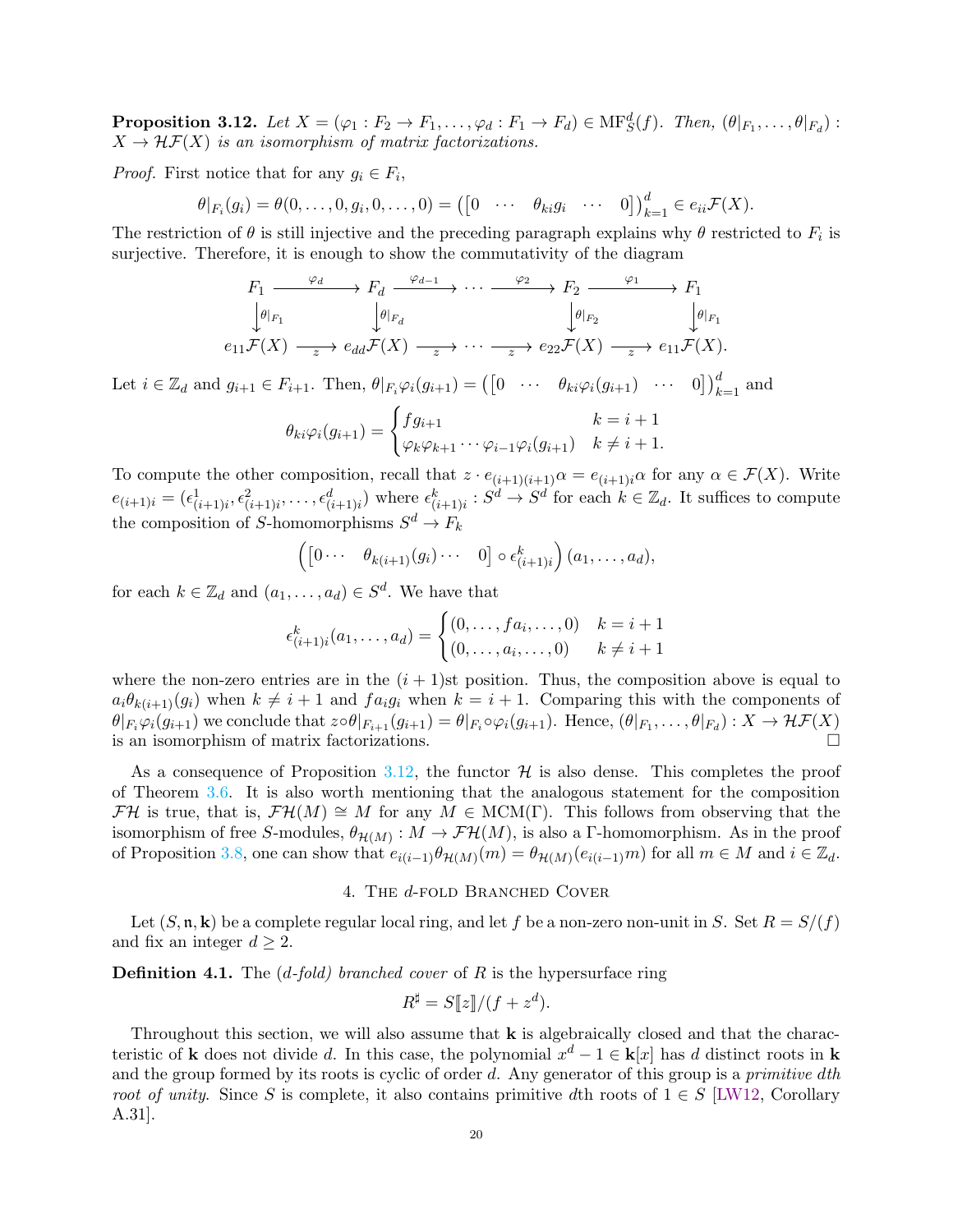For the rest of this section, fix an element  $\omega \in S$  such that  $\omega^d = 1$  and  $\omega^t \neq 1$  for all  $0 < t < d$ . The ring  $R^{\sharp}$  carries an automorphism  $\sigma: R^{\sharp} \to R^{\sharp}$  of order d which fixes S and sends z to  $\omega z$ . Denote by  $R^{\sharp}[\sigma]$  the *skew group algebra* of the cyclic group of order d generated by  $\sigma$  acting on  $R^{\sharp}$ . Specifically,  $R^{\sharp}[\sigma] = \bigoplus_{i \in \mathbb{Z}_d} R^{\sharp} \cdot \sigma^i$  as  $R^{\sharp}$ -modules with multiplication given by the rule

$$
(s \cdot \sigma^i) \cdot (t \cdot \sigma^j) = s\sigma^i(t) \cdot \sigma^{i+j}
$$

for  $s, t \in R^{\sharp}$  and  $i, j \in \mathbb{Z}_d$ . The left modules over  $R^{\sharp}[\sigma]$  are precisely the  $R^{\sharp}$ -modules N which carry a compatible action of  $\sigma$ , that is, an action of  $\sigma$  such that  $\sigma(rx) = \sigma(r)\sigma(x)$  for all  $r \in R^{\sharp}$ and  $x \in N$ . It follows that  $R^{\sharp}$  itself is naturally a left  $R^{\sharp}[\sigma]$ -module with the action of  $\sigma$  given by evaluating  $\sigma(r)$  for any  $r \in R^{\sharp}$ . We say that a left  $R^{\sharp}[\sigma]$ -module is *maximal Cohen-Macaulay* (MCM as usual) if it is MCM when it is viewed as an  $R^{\sharp}$ -module. Denote the category of MCM  $R^{\sharp}[\sigma]$ -modules by  $\text{MCM}_{\sigma}(R^{\sharp}).$ 

In the case  $d = 2$ , Knörrer showed that the category of MCM modules over  $R^{\sharp}[\sigma]$  is equivalent to the category of matrix factorizations of f with 2 factors [Knö87, Proposition 2.1]. The main goal of this section is to extend the equivalence given by Knörrer for all  $d \geq 2$ .

<span id="page-20-1"></span>**Lemma 4.2.** Let N be an  $R^{\sharp}[\sigma]$ -module. Then, N decomposes as an S-module into  $N = \bigoplus_{i \in \mathbb{Z}_d} N^{\omega^i}$ *where*

$$
N^{\omega^i} = \left\{ x \in N : \sigma(x) = \omega^i x \right\}.
$$

*Furthermore, if* N *is a MCM*  $R^{\sharp}[\sigma]$ -module, then N and each summand  $N^{\omega^i}$  are finitely generated *free* S*-modules.*

 $\sum_{i=0}^{d-1} \omega^{ki} = 0$  for any  $k \in \mathbb{Z}_d$ . Let  $x \in N$  and observe that *Proof.* In order to justify the direct sum decomposition of N, we will make repeated use of the fact

$$
dx = dx + \left(\sum_{i=0}^{d-1} \omega^{-i}\right) \sigma(x) + \left(\sum_{i=0}^{d-1} \omega^{-2i}\right) \sigma^2(x) + \cdots + \left(\sum_{i=0}^{d-1} \omega^{-(d-1)i}\right) \sigma^{d-1}(x)
$$
  
= 
$$
\sum_{i=0}^{d-1} \sigma^i(x) + \sum_{i=0}^{d-1} \omega^{-i} \sigma^i(x) + \cdots + \sum_{i=0}^{d-1} \omega^{-(d-1)i} \sigma^i(x)
$$
  
= 
$$
\sum_{k=0}^{d-1} \sum_{i=0}^{d-1} \omega^{-ik} \sigma^i(x).
$$

Also notice that, for any  $k \in \mathbb{Z}_d$ ,

$$
\sigma\left(\sum_{i=0}^{d-1} \omega^{-ik}\sigma^i(x)\right) = \sigma(x) + \omega^{-k}\sigma^2(x) + \omega^{-2k}\sigma^3(x) + \dots + \omega^{-(d-1)k}x
$$

$$
= \omega^k(x + \omega^{-k}\sigma(x) + \omega^{-2k}\sigma^2(x) + \dots + \omega^{-(d-1)k}\sigma^{d-1}(x)).
$$

That is,  $\sum_{i=0}^{d-1} \omega^{-ik} \sigma^i(x) \in N^{\omega^k}$ . Since  $\sigma$  is S-linear and d is invertible in S, we have that

<span id="page-20-0"></span>
$$
x = \sum_{k=0}^{d-1} \sum_{i=0}^{d-1} \frac{\omega^{-ik} \sigma^i(x)}{d} \in N^1 + N^{\omega} + \dots + N^{\omega^{d-1}}
$$

implying that  $N = \sum_{k=0}^{d-1} N^{\omega^k}$ .

Next, suppose we have a sum of elements

$$
(4.1) \t\t\t x_0 + x_1 + \dots + x_{d-1} = 0
$$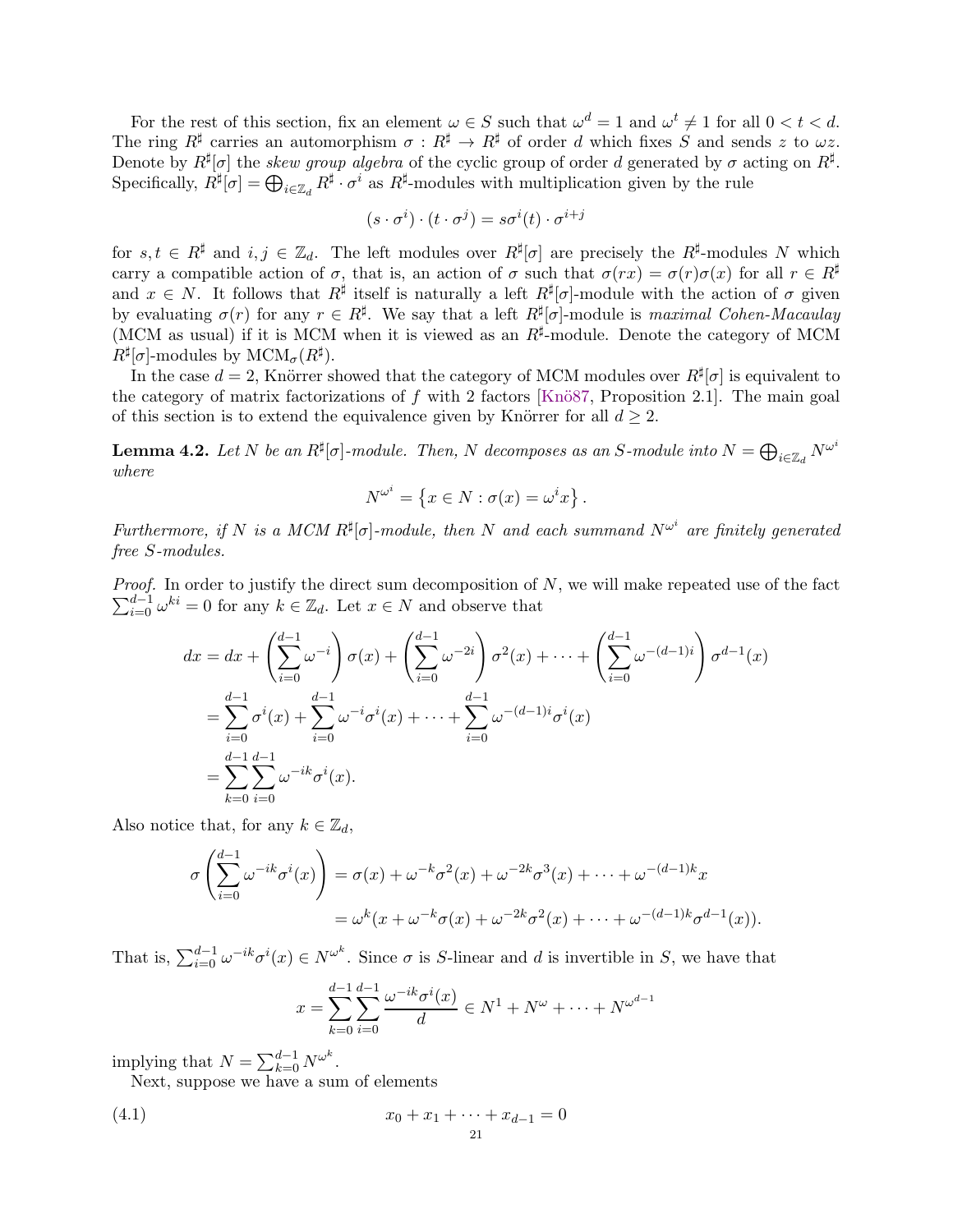with  $x_i \in N^{\omega^i}$  for each  $i \in \mathbb{Z}_d$ , and let  $j \in \mathbb{Z}_d$ . Notice that if  $k, \ell \in \mathbb{Z}_d$ , then  $\omega^{-jk}\sigma^k(x_\ell) =$  $\omega^{-jk+k\ell}x_{\ell} = \omega^{(-j+\ell)k}x_{\ell}$ . In particular,  $\omega^{-jk}\sigma^{k}(x_{j}) = x_{j}$  for all  $k \in \mathbb{Z}_{d}$ . Therefore, applying  $\omega^{-jk}\sigma^{k}$ to  $(4.1)$  gives us an equation

$$
\omega^{-jk}x_0 + \omega^{(-j+1)k}x_1 + \dots + x_j + \dots + \omega^{(-j-1)k}x_{d-1} = 0.
$$

Summing over  $\mathbb{Z}_d$ , we find that

$$
\sum_{i\neq j}\sum_{k\in\mathbb{Z}_d}\omega^{k(-j+i)}x_i+dx_j=0.
$$

Once again, since  $\sum_{k=0}^{d-1} \omega^{k(-j+i)} = 0$  for all  $i \neq j$ , we can conclude that  $x_j = 0$ . Thus,  $N =$  $\bigoplus_{i=0}^{d-1} N^{\omega^i}$  as desired.

The second statement holds since a finitely generated  $R^{\sharp}$ -module N is MCM over  $R^{\sharp}$  if and only if it is free as an  $S$ -module.  $\Box$ 

<span id="page-21-0"></span>**Definition and Proposition 4.3.** Let  $R, R^{\sharp}, R^{\sharp}[\sigma]$ , and  $\omega$  be as above. Let  $\mu \in S$  be any root of  $x^d + 1 \in S[x]$ .

(i) Let N be an MCM  $R^{\sharp}[\sigma]$ -module and  $N^{\omega^i}$  be as in Lemma [4.2](#page-20-1) for each  $i \in \mathbb{Z}_d$ . Define a matrix factorization  $\mathcal{A}(N) \in \text{MF}^d_{S}(f)$  as follows. Multiplication by  $\mu z$  defines an S-linear homomorphism

$$
V^{\omega^i} \to N^{\omega^{i+1}}
$$

N

for all  $i \in \mathbb{Z}_d$ . The composition

$$
N^{\omega^{d-1}} \xrightarrow{\mu z} N^1 \xrightarrow{\mu z} N^{\omega} \xrightarrow{\mu z} \cdots \xrightarrow{\mu z} N^{\omega^{d-2}} \xrightarrow{\mu z} N^{\omega^{d-1}}
$$

is equal to  $-z^d = f$  times the identity on  $N^{\omega^{d-1}}$ . It follows that the above homomorphisms and free S-modules form a matrix factorization of f in  $\mathrm{MF}^d_S(f)$  which we denote as  $\mathcal{A}(N)$ . For a homomorphism  $g: N \to M$  of MCM  $R^{\sharp}[\sigma]$ -modules, define a morphism of matrix factorizations

$$
\mathcal{A}(g) = \left(g|_{N^{\omega^{d-1}}}, g|_{N^{\omega^{d-2}}}, \ldots, g|_{N^1}\right)
$$

where  $g|_{N^{\omega^i}}$  denotes the restriction of g to the S-direct summand  $N^{\omega^i}$  of N. Thus, we have a functor

$$
\mathcal{A} : \text{MCM}_{\sigma}(R^{\sharp}) \to \text{MF}^d_S(f).
$$

(ii) Let  $X = (\varphi_1 : F_2 \to F_1, \ldots, \varphi_d : F_1 \to F_d) \in \text{MF}^d_S(f)$ . Define

$$
\mathcal{B}(X) = F_d \oplus F_{d-1} \oplus \cdots \oplus F_1
$$

as an S-module which has the structure of a  $R^{\sharp}[\sigma]$ -module by defining the action of z as

$$
z \cdot (x_d, x_{d-1}, \dots, x_1) = (\mu^{-1} \varphi_d(x_1), \mu^{-1} \varphi_{d-1}(x_d), \dots, \mu^{-1} \varphi_1(x_2))
$$

and the action of  $\sigma$  as

$$
\sigma \cdot (x_d, x_{d-1}, \dots, x_1) = (x_d, \omega x_{d-1}, \omega^2 x_{d-2}, \dots, \omega^{d-1} x_1),
$$

for any  $x_i \in F_i$ ,  $i \in \mathbb{Z}_d$ . For a morphism of matrix factorizations  $\alpha = (\alpha_1, \alpha_2, \dots, \alpha_d) : X \to Y$ X', where  $X' = (\varphi_1' : F_2' \to F_1', \ldots, \varphi_d' : F_1' \to F_d')$ , define  $\mathcal{B}(\alpha) : \mathcal{B}(X) \to \mathcal{B}(X')$  by

$$
\mathcal{B}(\alpha)(x_d, x_{d-1}, \dots, x_1) = (\alpha_d(x_d), \alpha_{d-1}(x_{d-1}), \dots, \alpha_1(x_1))
$$

for all  $(x_d, x_{d-1}, \ldots, x_1) \in \mathcal{B}(X)$ . Thus, we have a functor

$$
\mathcal{B}: \text{MF}^d_S(f) \to \text{MCM}_{\sigma}(R^{\sharp}).
$$

*Proof.* Several pieces of the definitions need justification. First we note that, since −1 has a dth root in k, we may apply [\[LW12,](#page-35-13) Corollary A.31] to obtain an element  $\mu \in S$  such that  $\mu^d = -1$ .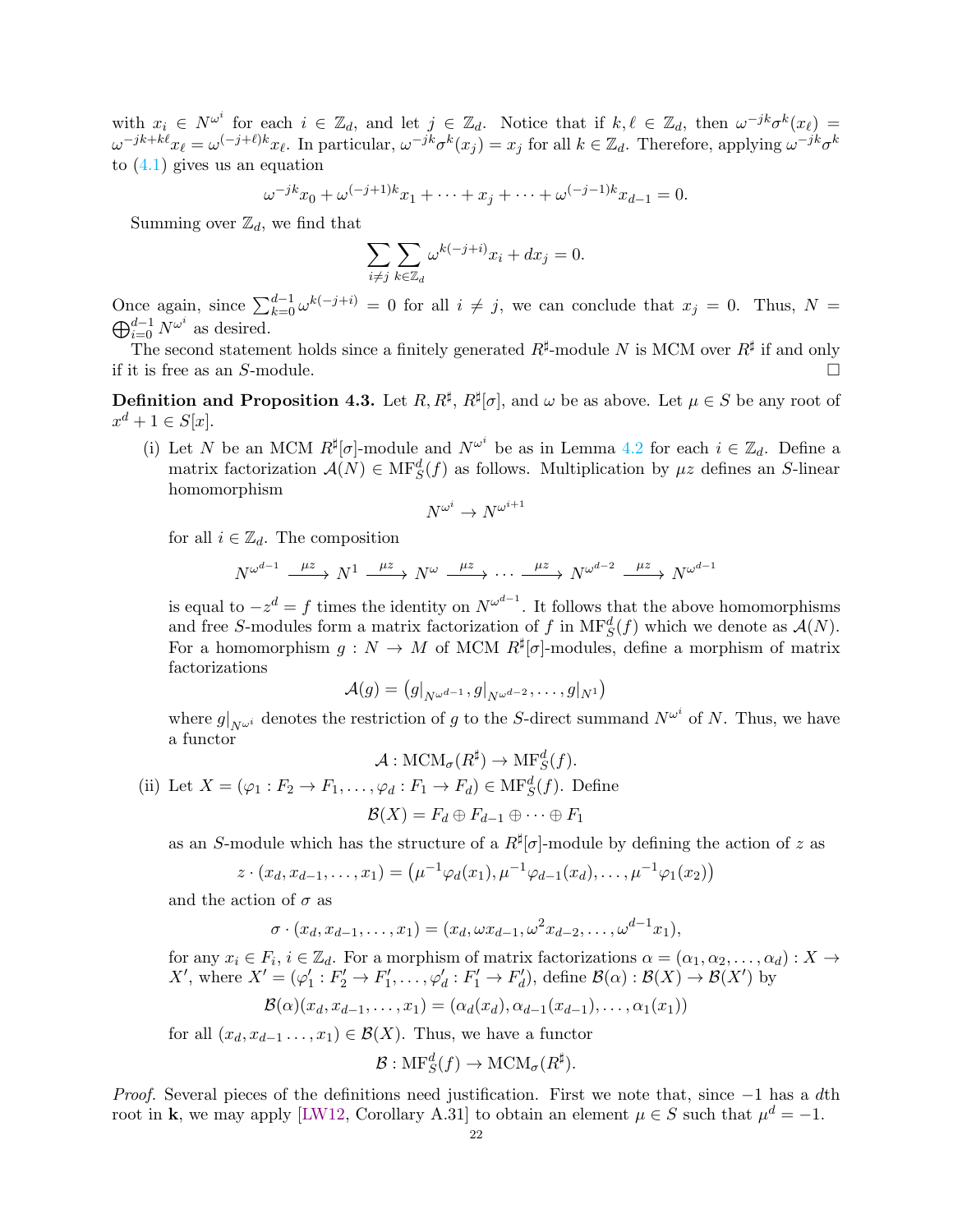(i) Multiplication by  $\mu z$  defines an S-linear map  $N^{\omega^i} \to N^{\omega^{i+1}}$  for any  $i \in \mathbb{Z}_d$  since  $\mu \in S$  and

$$
\sigma(zx) = \sigma(z)\sigma(x) = \omega^{i+1}zx
$$

for all  $x \in N^{\omega^i}$ . Notice that  $(\mu z)^d = \mu^d z^d = f \in R^{\sharp}$ . Therefore, the composition

$$
N^{\omega^{i+1}} \stackrel{(\mu z)^{d-1}}{\longrightarrow} N^{\omega^i} \stackrel{\mu z}{\longrightarrow} N^{\omega^{i+1}}
$$

equals  $f \cdot 1_{N^{\omega^i}}$  for all  $i \in \mathbb{Z}_d$ . We know that each  $N^{\omega^i}$  is a free S-module by Lemma [4.2](#page-20-1) so, by applying Lemma [1.7,](#page-3-2) we have that  $\text{rank}_S(N^{\omega^i}) = \text{rank}_S(N^{\omega^{i+1}})$  for all  $i \in \mathbb{Z}_d$ . This implies that  $\mathcal{A}(N) \in \text{MF}^d_S(f)$ .

If  $g: N \to M$  is a homomorphism of  $R^{\sharp}[\sigma]$ -modules, then  $g(rx) = rg(x)$  and  $\sigma g(x) =$  $g(\sigma(x))$  for all  $x \in N$  and  $r \in R^{\sharp}$ . It follows that  $g|_{N^{\omega_i}}(N^{\omega_i}) \subseteq M^{\omega_i}$  and the diagram

$$
N^{\omega^i} \xrightarrow{\mu z} N^{\omega^{i+1}}
$$
  
\n
$$
g|_{N^{\omega^i}} \downarrow \qquad \qquad g|_{N^{\omega^{i+1}}}
$$
  
\n
$$
M^{\omega^i} \xrightarrow{\mu z} M^{\omega^{i+1}}
$$

commutes for all  $i \in \mathbb{Z}_d$ . In other words,  $\mathcal{A}(g)$  is a morphism of matrix factorizations  $\mathcal{A}(N) \to \mathcal{A}(M)$ .

(ii) First we justify that the defined action of z and  $\sigma$  make  $\mathcal{B}(X)$  a MCM  $R^{\sharp}[\sigma]$ -module. Recall the homomorphisms  $\theta_{ki}^X : F_i \to F_k$ , from Section [2,](#page-3-0) which are given by

$$
\theta_{ki}^X = \begin{cases} 1_{F_k} & i = k \\ \varphi_k \varphi_{k+1} \cdots \varphi_{i-2} \varphi_{i-1} & i \neq k. \end{cases}
$$

We will drop the superscript X for the rest of this proof. We claim that for any  $s \geq 1$  and  $(x_d, x_{d-1}, \ldots, x_1) \in \mathcal{B}(X),$ 

$$
z^{s} \cdot (x_{d}, x_{d-1}, \ldots, x_{1}) = f^{q} \mu^{-r} (\theta_{d(d+r)}(x_{d+r}), \ldots, \theta_{1(1+r)}(x_{1+r}))
$$

where  $s = dq + r$ ,  $q \ge 0$ , and  $0 \le r < d$ . When  $s = 1$  the formula is precisely the defined action of z on  $\mathcal{B}(X)$ . Assume the claim is true for  $s = dq + r \geq 1$  with  $q \geq 0$  and  $0 \leq r < d$ and consider multiplication by  $z^{s+1}$ . By induction we have that

$$
z^{s+1} \cdot (x_d, \dots, x_1) = z \cdot f^q \mu^{-r}((\theta_{d(d+r)}(x_{d+r}), \dots, \theta_{1(1+r)}(x_{1+r}))
$$
  
=  $f^q \mu^{-(r+1)}(\varphi_d \theta_{1(1+r)}(x_{1+r}), \dots, \varphi_1 \theta_{2(2+r)}(x_{2+r})).$ 

If  $r = d - 1$ , then  $\varphi_{k-1} \theta_{k(k+r)} = f \cdot 1_{F_{k-1}}$  for each  $k \in \mathbb{Z}_d$  and therefore

$$
z^{s+1} = f^{q+1} \mu^{-(r+1)}(x_d, x_{d-1}, \dots, x_1).
$$

If  $0 \leq r < d-1$ , then  $0 \leq r+1 < d$  and therefore  $\varphi_{k-1}\theta_{k(k+r)} = \theta_{(k-1)(k+r)}$  for each  $k \in \mathbb{Z}_d$ . In this case,

$$
z^{s+1} = f^q \mu^{-(r+1)}(\theta_{d(1+r)}(x_{1+r}), \dots, \theta_{1(2+r)}(x_{2+r}))
$$

which completes the induction. It follows that multiplication by  $z<sup>d</sup>$  is given by

$$
z^d \cdot (x_d, \ldots, x_1) = f\mu^{-d}(x_d, \ldots, x_1).
$$

By definition,  $\mu^{-d} = -1$ . Thus,  $(f + z^d)\mathcal{B}(X) = 0$ , that is,  $\mathcal{B}(X)$  is an  $R^{\sharp}$ -module. In fact, since  $\mathcal{B}(X)$  is free as an S-module, it is MCM as an  $R^{\sharp}$ -module.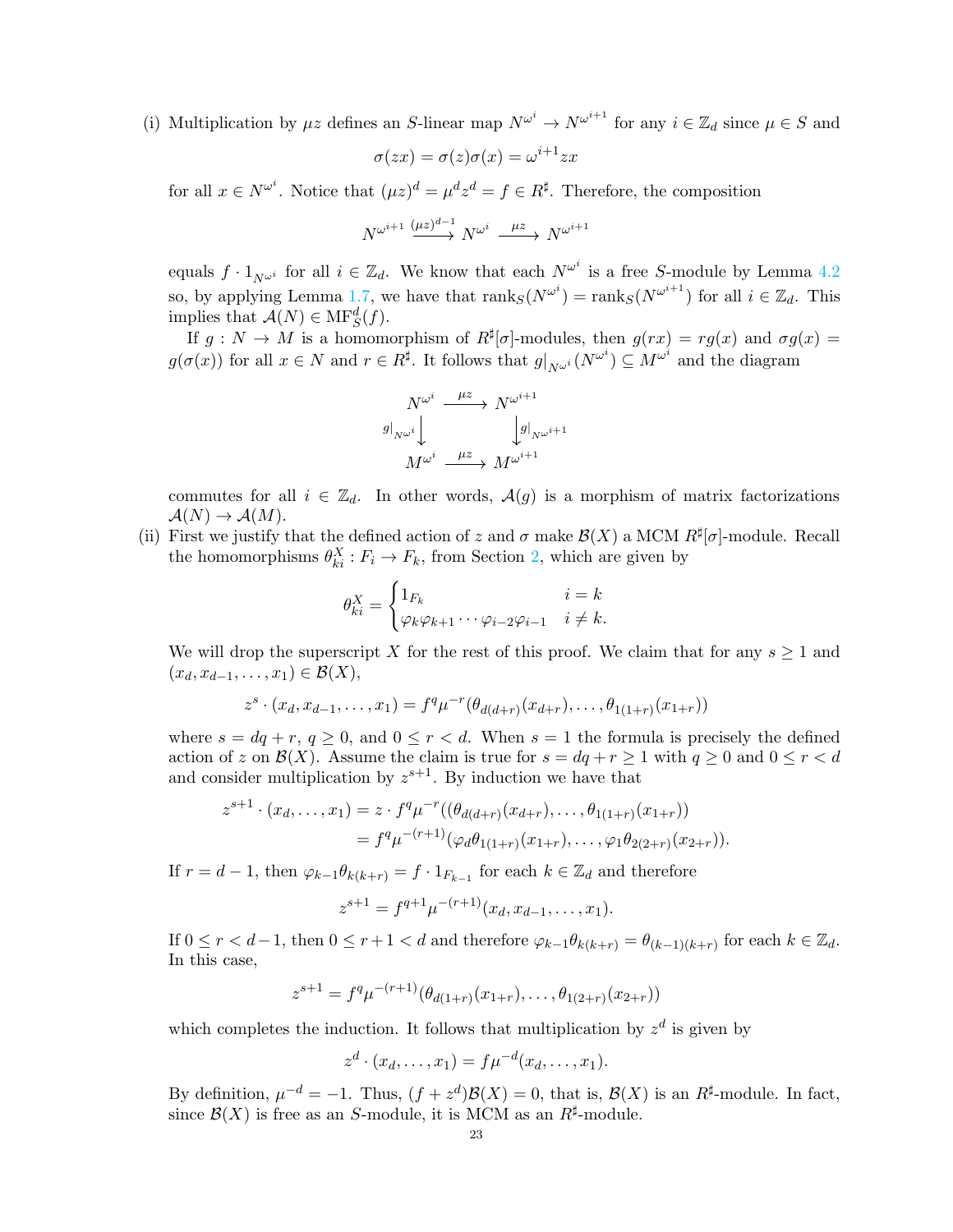In order to show that  $\mathcal{B}(X)$  has the structure of an  $R^{\sharp}[\sigma]$ -module, we must show that  $\sigma(rx) = \sigma(r)\sigma(x)$  for all  $r \in R^{\sharp}$  and  $x \in \mathcal{B}(X)$ . It suffices to show that  $\sigma(zx) = \sigma(z)\sigma(x)$ for all  $x \in \mathcal{B}(X)$ . This follows since

$$
\sigma(z)\sigma(x) = \omega z \cdot (x_d, \omega x_{d-1}, \dots, \omega^{d-1} x_1)
$$
  
=  $z \cdot (\omega x_d, \omega^2 x_{d-1}, \dots, x_1)$   
=  $(\mu^{-1} \varphi_d(x_1), \mu^{-1} \omega \varphi_{d-1}(x_d), \dots, \mu^{-1} \omega^{d-1} \varphi_1(x_2))$   
=  $\sigma (\mu^{-1} \varphi_d(x_1), \mu^{-1} \varphi_{d-1}(x_d), \dots, \mu^{-1} \varphi_1(x_2))$   
=  $\sigma(zx)$ 

for any  $x = (x_d, x_{d-1}, \ldots, x_1) \in \mathcal{B}(X)$ . Hence,  $\mathcal{B}(X) \in \text{MCM}_{\sigma}(R^{\sharp})$ .

Finally, we must show that  $\mathcal{B}(\alpha)$  forms a homomorphism of  $R^{\sharp}[\sigma]$ -modules. This is straightforward to verify by recalling that  $\alpha_k \varphi_k = \varphi'_k \alpha_{k+1}$  for all  $k \in \mathbb{Z}_d$ .

 $\Box$ 

<span id="page-23-0"></span>**Theorem 4.4.** The functors  $\mathcal{A}$  :  $MCM_{\sigma}(R^{\sharp}) \to MF_S^d(f)$  and  $\mathcal{B}$  :  $MF_S^d(f) \to MCM_{\sigma}(R^{\sharp})$  are *naturally inverse and establish an equivalence of the categories*  $MCM_{\sigma}(R^{\sharp}) \approx MF_S^d(f)$ .

*Proof.* Let  $X = (\varphi_1 : F_2 \to F_1, \ldots, \varphi_d : F_1 \to F_d) \in \text{MF}^d_S(f)$ . Then,  $\mathcal{B}(X) = F_d \oplus F_{d-1} \oplus \cdots \oplus F_1$ with the action of  $\sigma$  on  $\mathcal{B}(X)$  given by  $\sigma(x_d, \ldots, x_1) = (x_d, \omega x_{d-1}, \ldots, \omega^{d-1} x_1)$  for each  $x_i \in F_i$ . For each  $i \in \mathbb{Z}_d$ , the S-module  $F_i$  is embedded into  $\mathcal{B}(X)$  via the natural inclusion map which we will denote as

$$
q_i:F_i\to\mathcal{B}(X)
$$

Notice that the action of  $\sigma$  on  $\mathcal{B}(X)$  implies that

$$
\mathcal{B}(X)^{\omega^{d-i}} = \{ (0, \ldots, 0, x_i, 0, \ldots, 0) : x_i \in F_i \} = q_i(F_i).
$$

Therefore, the matrix factorization  $\mathcal{AB}(X)$  is given by

$$
\mathcal{B}(X)^{\omega^{d-1}} \xrightarrow{\mu z} \mathcal{B}(X)^1 \xrightarrow{\mu z} \cdots \xrightarrow{\mu z} \mathcal{B}(X)^{\omega^{d-2}} \xrightarrow{\mu z} \mathcal{B}(X)^{\omega^{d-1}}
$$

which is isomorphic to  $X$  via the morphism

$$
F_1 \xrightarrow{\varphi_d} F_d \xrightarrow{\varphi_{d-1}} \cdots \xrightarrow{\varphi_2} F_2 \xrightarrow{\varphi_1} F_1
$$
  
\n
$$
\downarrow q_1 \qquad \qquad \downarrow q_d \qquad \qquad \downarrow q_2 \qquad \qquad \downarrow q_1
$$
  
\n
$$
\mathcal{B}(X)^{\omega^{d-1}} \xrightarrow{\mu z} \mathcal{B}(X)^1 \xrightarrow{\mu z} \cdots \xrightarrow{\mu z} \mathcal{B}(X)^{\omega^{d-2}} \xrightarrow{\mu z} \mathcal{B}(X)^{\omega^{d-1}}.
$$

Explicitly, the diagram commutes since if  $k \in \mathbb{Z}_d$  and  $x \in F_{k+1}$ , then

$$
\mu z q_{k+1}(x) = \mu q_k(\mu^{-1} \varphi_k(x)) = q_k \varphi_k(x).
$$

To show  $\mathcal{AB}$  is naturally isomorphic to the identity, suppose we have a morphism  $\alpha = (\alpha_1, \ldots, \alpha_d)$ :  $X \to X'$  where  $X' = (\varphi_1' : F_2' \to F_1', \ldots, \varphi_d' : F_1' \to F_d') \in \text{MF}^d_S(f)$ . The matrix factorizations  $X'$ is isomorphic to  $\mathcal{AB}(X')$  via the morphism  $(q'_1, q'_2, \ldots, q'_d)$  where  $q'_i : F'_i \to \mathcal{B}(X')$  is the natural inclusion. Recall that the homomorphism  $\mathcal{B}(\alpha)$  is given by

$$
\mathcal{B}(\alpha)(x_d, x_{d-1}, \ldots, x_1) = (\alpha_d(x_d), \alpha_{d-1}(x_{d-1}), \ldots, \alpha_1(x_1)).
$$

Applying the functor A forms a morphism of matrix factorizations by restricting  $\mathcal{B}(\alpha)$  to the submodules  $\mathcal{B}(X)^{\omega^{d-i}}$ . The images of these restrictions land in the submodules  $\mathcal{B}(X')^{\omega^{d-i}}$ . In other words, the kth component of the morphism  $AB(\alpha)$  is given by the composition

$$
\mathcal{B}(X)^{\omega^{d-k}} \xrightarrow{\quad p_k \quad} F_k \xrightarrow{\quad \alpha_k \quad} F'_k \xrightarrow{\quad q'_k \quad} \mathcal{B}(X')^{\omega^{d-k}}
$$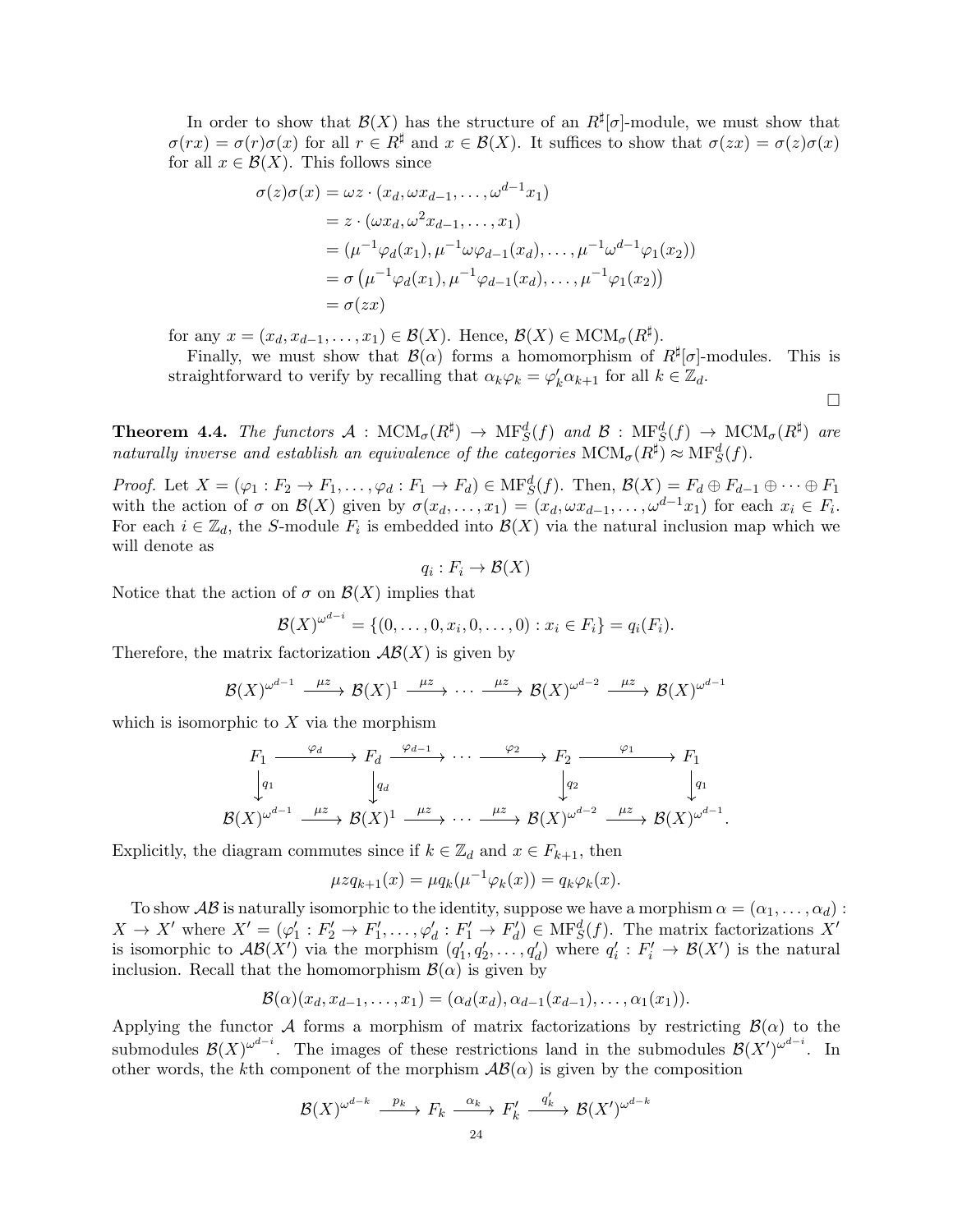where  $p_k$  is the natural projection onto  $F_k$ . Therefore,

$$
\mathcal{AB}(\alpha) \circ (q_1, q_2, \dots, q_d) = (q'_1 \alpha_1 p_1, q'_2 \alpha_2 p_2, \dots, q'_d \alpha_d p_d) \circ (q_1, q_2, \dots, q_d)
$$
  
=  $(q'_1 \alpha_1, q'_2 \alpha_2, \dots, q'_d \alpha_d)$ 

and this implies the commutativity of the diagram

$$
(q_1,...,q_d) \downarrow \qquad \qquad X' \downarrow
$$
  

$$
\mathcal{AB}(X) \xrightarrow{\mathcal{AB}(\alpha)} \mathcal{AB}(X').
$$

Next, let N be an MCM  $R^{\sharp}[\sigma]$ -module. As an S-module,

$$
\mathcal{B}\mathcal{A}(N)=N^1\oplus N^\omega\oplus\cdots\oplus N^{\omega^{d-1}}
$$

and in fact the natural S-isomorphism  $\Psi_N : \mathcal{BA}(N) \to N$  given by  $(n_0, n_1, \ldots, n_{d-1}) \mapsto \sum_{i \in \mathbb{Z}_d} n_i$ is also an  $R^{\sharp}[\sigma]$ -homomorphism. To see this, let  $(n_0, n_1, \ldots, n_{d-1}) \in \mathcal{BA}(N)$ . Then,  $\Psi_N$  is a  $R^{\sharp}$ -homomorphism since

$$
\Psi_N(z \cdot (n_0, n_1, \dots, n_{d-1})) = \Psi_N(\mu^{-1} \mu z n_{d-1}, \mu^{-1} \mu z n_0, \dots, \mu^{-1} \mu z n_{d-1})
$$
  
=  $\Psi_N(z n_{d-1}, z n_0, \dots, z n_{d-1})$   
=  $z(n_0 + n_1 + \dots + n_{d-1})$   
=  $z \Psi_N(n_0, n_1, \dots, n_{d-1})$ 

and a  $R^{\sharp}[\sigma]$ -homomorphism since

$$
\Psi_N(\sigma(n_0, n_1, \dots, n_{d-1})) = \Psi_N(n_0, \omega n_1, \dots, \omega^{d-1} n_{d-1})
$$
  
=  $n_0 + \omega n_1 + \dots + \omega^{d-1} n_{d-1}$   
=  $\sigma(n_0) + \sigma(n_1) + \dots + \sigma(n_{d-1})$   
=  $\sigma(n_0 + n_1 + \dots + n_{d-1})$   
=  $\sigma(\Psi_N(n_0, n_1, \dots, n_{d-1})).$ 

 $\Box$ 

In Section [3](#page-14-0) we showed that the category of MCM modules over the endomorphism ring of the projective object  $\mathcal{P} = \mathcal{P}_1 \oplus \mathcal{P}_2 \oplus \cdots \oplus \mathcal{P}_d$  is equivalent to the category of matrix factorizations of f with  $d \geq 2$  factors. Together with Proposition [4.4](#page-23-0) we have an induced equivalence of the module categories  $MCM_{\sigma}(R^{\sharp})$  and  $MCM(End_{MF_S^d(f)}(\mathcal{P})^{\text{op}})$ . In fact, the two rings are isomorphic which we will see below. Of course, both statements require that the characteristic of  $\bf{k}$  does not divide d. Recall, also from Section [3,](#page-14-0) that  $\Gamma = \text{End}_{\text{MF}^d_S(f)}(\mathcal{P})^{\text{op}}$  is a free S-module with basis given by the elements  $\{e_{ij}\}_{i,j\in\mathbb{Z}_d}$ . The main rules for multiplication in  $\Gamma$  are given in Lemmas [3.3,](#page-15-0) [3.4,](#page-15-5) and [3.5.](#page-16-1)

**Proposition 4.5.** *The rings*  $R^{\sharp}[\sigma]$  and  $\Gamma = \text{End}_{\text{MF}^d_S(f)}(\mathcal{P})^{\text{op}}$  are isomorphic.

*Proof.* The set  $\{z^i\sigma^j\}_{i,j\in\mathbb{Z}_d}$  forms a basis for  $R^{\sharp}[\sigma]$  over S. As in [4.3,](#page-21-0) let  $\mu \in S$  be any root of  $x^d + 1 \in S[x]$ . Define a map  $\psi : R^{\sharp}[\sigma] \to \Gamma$  by  $\psi(z) = \mu \sum_{i \in \mathbb{Z}_d} e_{i(i-1)}$  and  $\psi(\sigma) = \sum_{i \in \mathbb{Z}_d} \omega^{-i} e_{ii}$ . Extend  $\psi$  multiplicatively, that is, define  $\psi(z^i\sigma^j) = \psi(z)^i \psi(\sigma)^j$  for all  $i, j \in \mathbb{Z}_d$ . Since  $\{z^i\sigma^j\}_{i,j \in \mathbb{Z}_d}$ is an S-basis,  $\psi$  extends uniquely to a well defined S-linear homomorphism. Using the fact that  $\sigma z = \sigma(z)\sigma = \omega z\sigma \in R^{\sharp}[\sigma],$  it is not hard to see that  $\psi$  is also a homomorphism of rings.

As S-modules, both  $R^{\sharp}[\sigma]$  and  $\Gamma$  are free of rank  $d^2$ . Therefore, to conclude that  $\psi$  is an isomorphism, it suffices to check surjectivity. First, we show that the element  $e_{kk}$  is in the image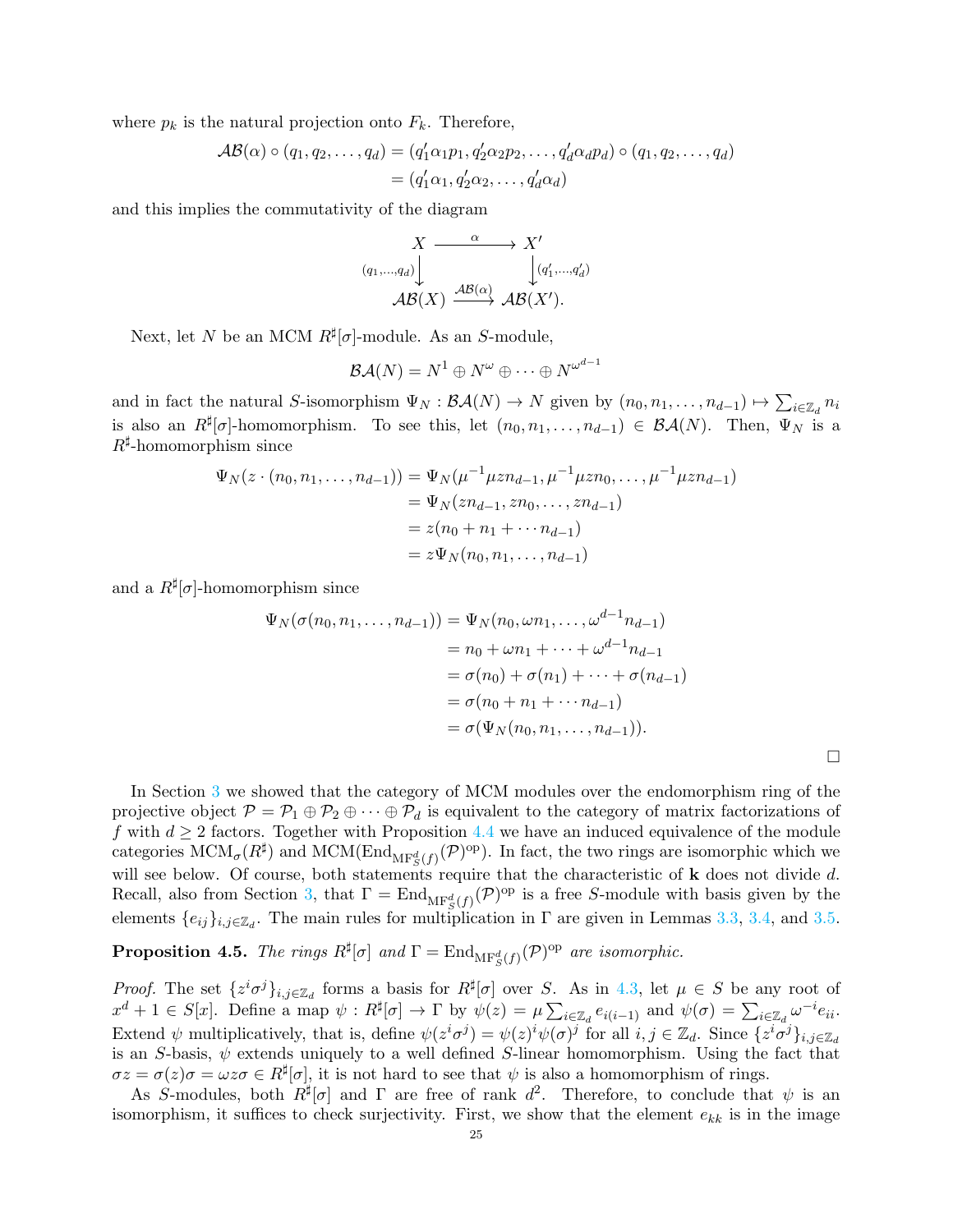of  $\psi$  for each  $k \in \mathbb{Z}_d$ . Indeed, if  $j \in \mathbb{Z}_d$ , then

$$
\psi(\sigma^j) = \sum_{i \in \mathbb{Z}_d} \omega^{-ji} e_{ii}.
$$

Thus, for any  $k \in \mathbb{Z}_d$ ,

$$
\psi\left(\frac{1}{d}\sum_{j\in\mathbb{Z}_d}\omega^{jk}\sigma^j\right) = \frac{1}{d}\sum_{j\in\mathbb{Z}_d}\omega^{jk}\psi(\sigma)^j
$$

$$
= \frac{1}{d}\sum_{j\in\mathbb{Z}_d}\sum_{i\in\mathbb{Z}_d}\omega^{j(k-i)}e_{ii}
$$

$$
= \frac{1}{d}\sum_{i\neq k}\sum_{j\in\mathbb{Z}_d}\omega^{j(k-i)}e_{ii} + \frac{1}{d}\sum_{j\in\mathbb{Z}_d}e_{kk}
$$

$$
= e_{kk}.
$$

Hence, the elements  $e_{11}, e_{22}, \ldots, e_{dd}$ , and  $\sum_{i \in \mathbb{Z}_d} e_{i(i-1)}$  are in the image of  $\psi$ . It follows that  $e_{k(k-1)} \in \text{Im } \psi$  for all  $k \in \mathbb{Z}_d$  since  $e_{kk} \sum_{i \in \mathbb{Z}_d} e_{i(i-1)} = e_{k(k-1)}$  by Lemma [3.3](#page-15-0) [\(iv\).](#page-15-6) Finally, Lemma [3.5](#page-16-1) allows us to conclude that  $e_{ij} \in \text{Im }\psi$  for all  $i, j \in \mathbb{Z}_d$ , implying that  $\psi$  is surjective as desired.  $\Box$ 

### 5. The syzygy of a matrix factorization

<span id="page-25-0"></span>Let  $(S, \mathfrak{n}, \mathbf{k})$  be a complete regular local ring,  $f \in S$  a non-zero non-unit, and set  $R = S/(f)$ . For a matrix factorization  $X = (\varphi_1 : F_2 \to F_1, \ldots, \varphi_d : F_1 \to F_d)$ , we study its syzygy,  $\Omega_{\text{MF}_S^d(f)}(X) =$  $(\Omega_1, \Omega_2, \ldots, \Omega_d)$ , defined in Section [2.](#page-3-0) Note that, by Section [3,](#page-14-0) the additional assumption of S being complete allows us to utilize the Krull-Remak-Schmidt Theorem in  $\text{MF}^d_S(f)$ . As in previous sections, let  $P = \bigoplus_{i \in \mathbb{Z}_d} P_i$  and  $\Gamma = \text{End}_{\text{MF}_S^d(f)}(P)^{\text{op}}$ .

The exact structure on  $\mathrm{MF}^d_S(f)$  ensures that  $\Omega_{MF^d_S(f)}(X)$  is *stably equivalent* to any matrix factorization  $K$  such that there exists a short exact sequence

 $K \rightarrow P \rightarrow X$ 

<span id="page-25-1"></span>where P is projective. This follows from the appropriate version of Schanuel's Lemma in  $\text{MF}^d_S(f)$ . **Lemma 5.1.** *(Schanuel's Lemma)* Let  $X \in \text{MF}^d_S(f)$  and suppose

$$
K \rightarrow \xrightarrow{q} P \xrightarrow{p} X \qquad \text{and} \qquad K' \rightarrow \xrightarrow{q'} P' \xrightarrow{p'} X
$$

*are short exact sequences of matrix factorizations with* P and P' projective. Then,  $P \oplus K' \cong$  $K \oplus P'$ *.*

We omit the proof as it follows from  $[\text{Bü10}, \text{Proposition 2.12}]$ . The next Lemma follows directly from Lemma [5.1,](#page-25-1) KRS, and the sequences  $(2.4)$  and  $(2.6)$ .

<span id="page-25-3"></span>**Lemma 5.2.** *Let*  $X, X' \in \text{MF}_{S}^{d}(f)$ *. Then,* 

- $(1)$   $\Omega_{\text{MF}^d_S(f)}(X \oplus X') \cong \Omega_{\text{MF}^d_S(f)}(X) \oplus \Omega_{\text{MF}^d_S(f)}(X')$
- $\lim_{\text{MHS}} g(f)$   $(X \oplus X') \cong \Omega_{\text{MHS}}^{-1}(X) \oplus \Omega_{\text{MHS}}^{-1}$  $\overline{\mathrm{M}\mathrm{F}^{d}_{S}(f)}(X\oplus X')\cong \Omega_{\mathrm{M}}^{-1}$  $\overline{\mathrm{MF}^d_S(f)}(X) \oplus \Omega_{\mathrm{M}}^ \overline{\mathrm{MF}^d_S(f)}(X')$
- (3)  $\Omega_{\text{MF}^d_S(f)}(X)$  *(respectively*  $\Omega_{\text{M}}^ \int_{\mathrm{MF}^d_S(f)}^{\cdot}(X)$  *is projective if and only if* X *is projective.*

 $\Box$ 

As a consequence, both  $\Omega_{\text{MF}^d_S(f)}(-)$  and  $\Omega_{\text{MF}^d_S(f)}^-(-)$  define additive functors from the stable category  $\underline{\text{MF}}^d_S(f)$  to itself.

<span id="page-25-2"></span>**Proposition 5.3.** Let  $X \in \text{MF}^d_S(f)$  be of size n and  $\mathcal{P} = \bigoplus_{i=1}^d \mathcal{P}_i$ . Then, we have isomorphisms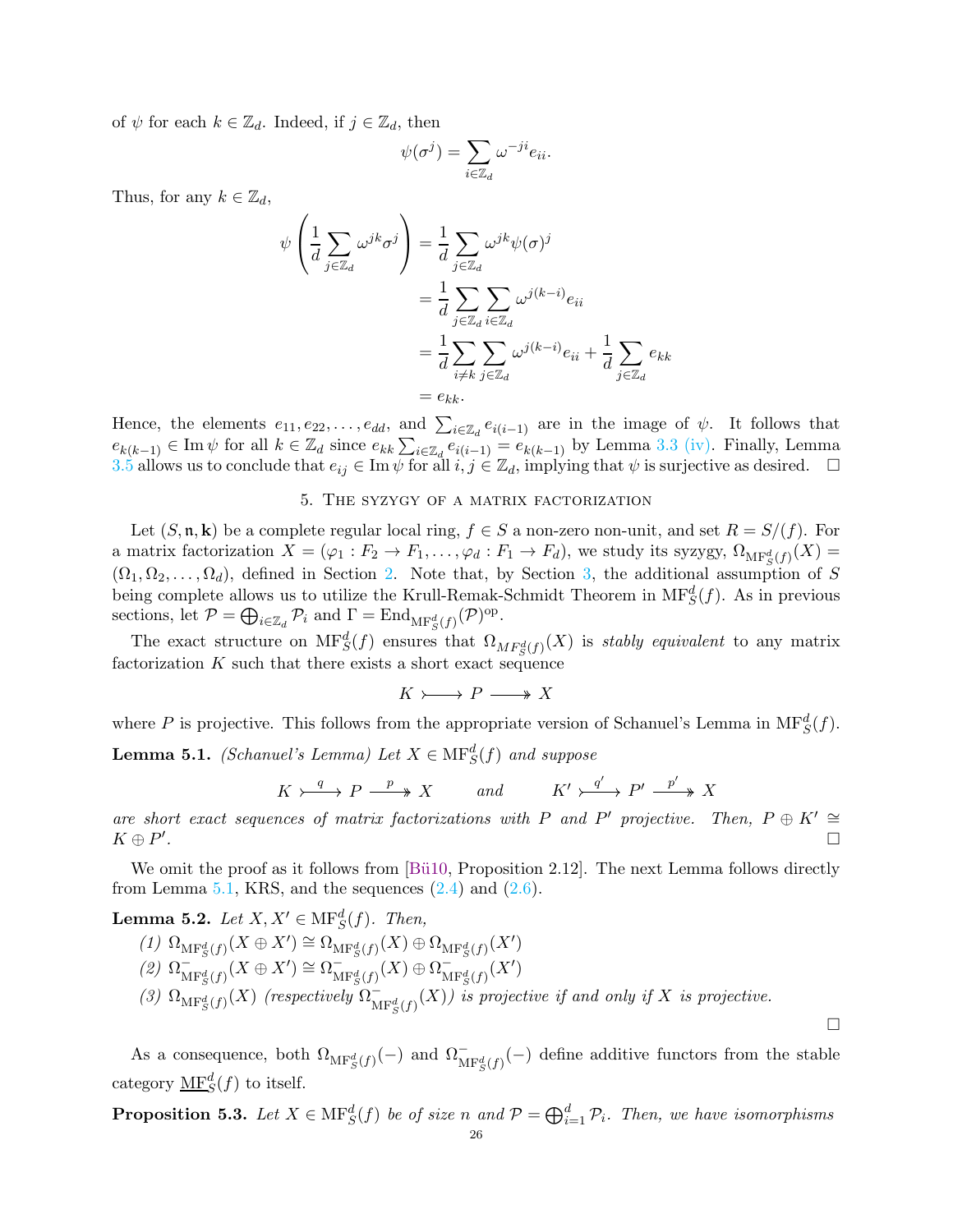- $(i)$   $\Omega_{\text{MF}^d_S(f)}(\Omega_{\text{MF}^d_S(f)}^-(X)) \cong X \oplus \mathcal{P}^{(d-2)n}$ ,
- $(ii)$   $\Omega_{\rm M}^ \bigcap_{\mathrm{MF}_S^d(f)} (\Omega_{\mathrm{MF}_S^d(f)}(X)) \cong X \oplus \mathcal{P}^{(d-2)n}$ , and
- <span id="page-26-0"></span> $(iii)$   $\Omega_{\mathrm{MF}^{d}_S(f)}(X) \cong \Omega_{\mathrm{M}}^{-}$  $^{-}_{{\rm MF}^d_S(f)}(X).$

*Proof.* Since  $\Omega_{\text{MF}^d_S(f)}^-(X)$  is of size  $(d-1)n$ , there is a short exact sequence

$$
\Omega_{\mathrm{MF}^d_S(f)}(\Omega_{\mathrm{MF}^d_S(f)}^-(X)) \longrightarrow \mathcal{P}^{(d-1)n} \longrightarrow \Omega_{\mathrm{MF}^d_S(f)}^-(X).
$$

By applying Schanuel's lemma to this sequence and the sequence  $(2.6)$ , we find that

$$
\Omega_{\mathrm{MF}^d_S(f)}(\Omega_{\mathrm{MF}^d_S(f)}^-(X)) \oplus \mathcal{P}^n \cong X \oplus \mathcal{P}^{(d-1)n}.
$$

We may cancel one copy of  $\mathcal{P}^n$  from both sides by KRS to obtain the first statement. Dually, the second statement follows from the injective version of Schanuel's Lemma.

In order to prove [\(iii\),](#page-26-0) we construct an explicit isomorphism. For each  $k \in \mathbb{Z}_d$  define an Shomomorphism  $\alpha_k : F_k \to F_k$  by

$$
\alpha_k = \begin{pmatrix} 1_{F_{k+1}} & \theta_{(k+1)(k+2)}^X & \theta_{(k+1)(k+3)}^X & \cdots & \theta_{(k+1)(k-1)}^X \\ 0 & 1_{F_{k+2}} & \theta_{(k+2)(k+3)}^X & \cdots & \theta_{(k+2)(k-1)}^X \\ 0 & 0 & 1_{F_{k+3}} & & \vdots \\ \vdots & \vdots & \vdots & \ddots & \theta_{(k-2)(k-1)}^X \\ 0 & 0 & \cdots & 1_{F_{k-1}} \end{pmatrix}.
$$

It is not hard to see that each  $\alpha_k$  is an isomorphism and that the diagram

$$
\widehat{F}_{k+1} \xrightarrow{\Omega_k} \widehat{F}_k
$$
\n
$$
\downarrow^{\alpha_{k+1}} \qquad \downarrow^{\alpha_k}
$$
\n
$$
\widehat{F}_{k+1} \xrightarrow{\Omega_k^-} \widehat{F}_k
$$

commutes for all  $k \in \mathbb{Z}_d$ . Hence, we have an isomorphism of matrix factorizations  $(\alpha_1, \ldots, \alpha_d)$ :  $\Omega_{\mathrm{MF}^d_S(f)}(X) \to \Omega_{\mathrm{M}}^{-1}$  $\mathrm{MF}^d_S(f)$  $(X).$ 

**Remark 5.4.** In the case  $d = 2$ , no projective summands occur in the first two isomorphisms. This agrees with what we saw in Example [2.12](#page-11-0) which said that the syzygy and cosyzygy operations are isomorphic to the shift functor:

$$
\Omega_{\mathrm{MF}^2_S(f)}(\varphi,\psi)\cong (\psi,\varphi)\cong \Omega_{\mathrm{MF}^2_S(f)}^-(\varphi,\psi)
$$

for any  $(\varphi, \psi) \in \text{MF}^2_S(f)$ . From this we can see that all three statements of Proposition [5.3](#page-25-2) are immediate when  $d = 2$ . In particular, the isomorphism in Proposition [5.3](#page-25-2) [\(iii\)](#page-26-0) is actually the identity. In contrast, the isomorphism constructed in Proposition [5.3](#page-25-2) [\(iii\)](#page-26-0) when  $d = 3$  is

$$
F_2 \oplus F_3 \xrightarrow{\begin{pmatrix} -\varphi_1 & -\varphi_1\varphi_2 \\ 1_{F_2} & 0 \end{pmatrix}} F_1 \oplus F_2 \xrightarrow{\begin{pmatrix} -\varphi_3 & -\varphi_3\varphi_1 \\ 1_{F_1} & 0 \end{pmatrix}} F_3 \oplus F_1 \xrightarrow{\begin{pmatrix} -\varphi_2 & -\varphi_2\varphi_3 \\ 1_{F_3} & 0 \end{pmatrix}} F_2 \oplus F_3
$$
  
\n
$$
\downarrow \begin{pmatrix} 1_{F_2} & \varphi_2 \\ 0 & 1_{F_3} \end{pmatrix} \qquad \qquad \downarrow \begin{pmatrix} 1_{F_1} & \varphi_1 \\ 0 & 1_{F_2} \end{pmatrix} \qquad \qquad \downarrow \begin{pmatrix} 1_{F_3} & \varphi_3 \\ 0 & 1_{F_1} \end{pmatrix} \qquad \qquad \downarrow \begin{pmatrix} 1_{F_2} & \varphi_2 \\ 0 & 1_{F_3} \end{pmatrix}.
$$
  
\n
$$
F_2 \oplus F_3 \xrightarrow{\begin{pmatrix} 0 & -\varphi_1\varphi_2 \\ 0 & -\varphi_1\varphi_2 \end{pmatrix}} F_1 \oplus F_2 \xrightarrow{\begin{pmatrix} 0 & -\varphi_3\varphi_1 \\ 0 & -\varphi_1 \end{pmatrix}} F_3 \oplus F_1 \xrightarrow{\begin{pmatrix} 0 & -\varphi_2\varphi_3 \\ 0 & -\varphi_2\varphi_3 \end{pmatrix}} F_2 \oplus F_3
$$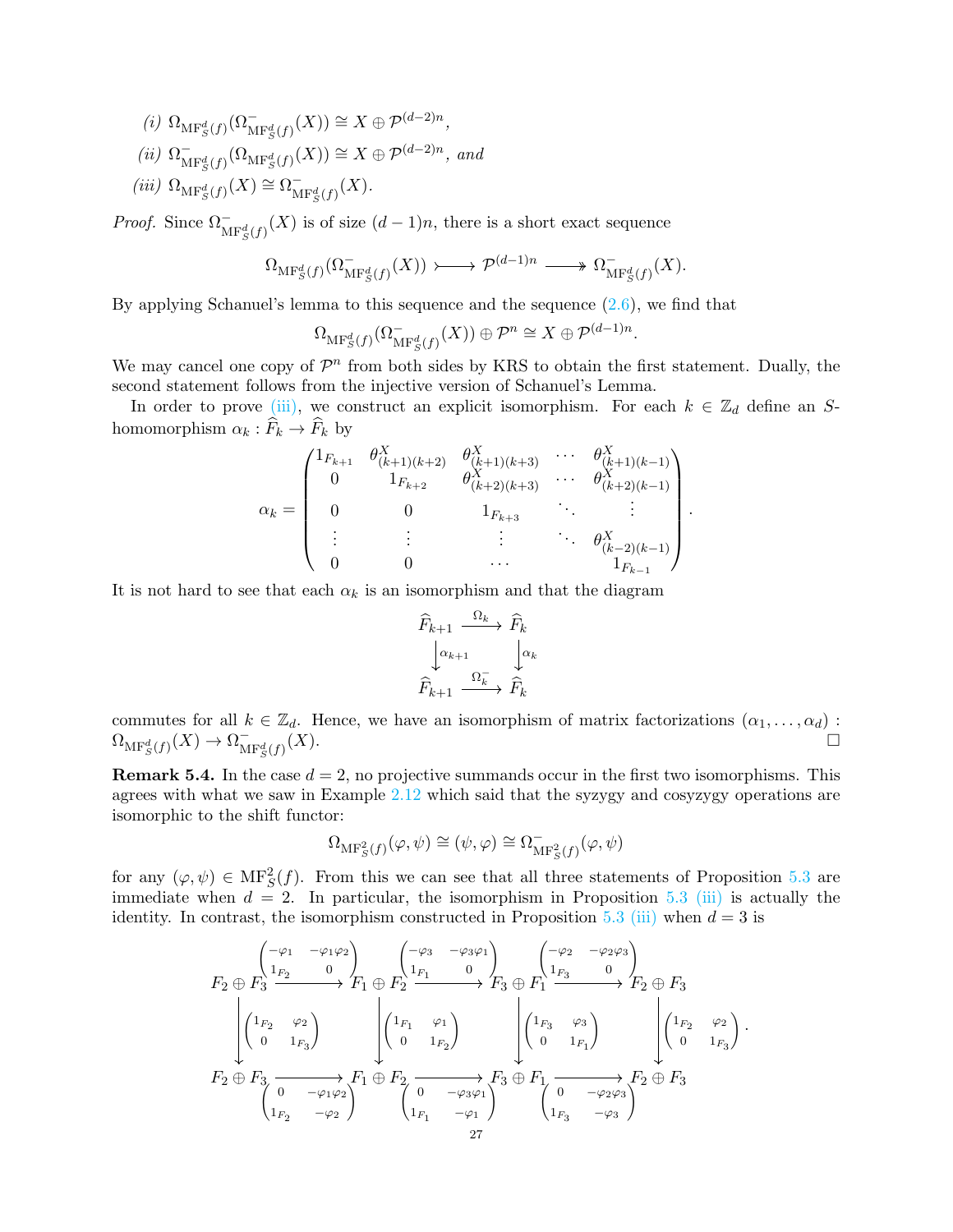The next Proposition uses Proposition [5.3](#page-25-2) to show that each object in  $\text{MF}^d_S(f)$  has a projective resolution which is periodic of period at most 2. A projective resolution in this context is with respect to the exact structure on  $\mathrm{MF}^d_S(f)$  (see [Bü10, 12.1]).

<span id="page-27-2"></span>**Proposition 5.5.** Let  $X \in \text{MF}^d_S(f)$ . Then, X has a projective resolution which is periodic with *period at most 2:*

<span id="page-27-1"></span>
$$
\cdots \xrightarrow{q} I(X) \xrightarrow{p} P(X) \xrightarrow{q} I(X) \xrightarrow{p} P(X) \longrightarrow X.
$$

*Proof.* Set  $\Omega(X) = \Omega_{\text{MF}_S^d(f)}(X)$  and  $\Omega^-(X) = \Omega_{\text{MF}_S^d(f)}^-(X)$ . Let  $\alpha : \Omega(X) \to \Omega^-(X)$  be the isomorphism constructed in Proposition [5.3.](#page-25-2) Then, we have two diagrams

(5.1) 
$$
I(X) \xrightarrow{\alpha^{-1}\eta^X} \qquad \qquad P(X) \xrightarrow{\gamma} I(X)
$$
\n
$$
\alpha^{-1}\eta^X \qquad \qquad \beta(X) \xrightarrow{\gamma} \qquad \qquad \beta(X) \xrightarrow{\gamma} X
$$

and

(5.2) 
$$
P(X) \xrightarrow{\qquad} I(X) \xrightarrow{\qquad} P(X)
$$

$$
\downarrow^{\chi} \qquad \qquad \downarrow^{\chi} \qquad \qquad \downarrow^{\chi} \qquad \qquad \downarrow^{\chi} \qquad \qquad \downarrow^{\chi} \qquad \qquad \downarrow^{\chi} \qquad \qquad \downarrow^{\chi} \qquad \qquad \downarrow^{\chi} \qquad \qquad \downarrow^{\chi} \qquad \qquad \downarrow^{\chi} \qquad \qquad \downarrow^{\chi} \qquad \qquad \downarrow^{\chi} \qquad \qquad \downarrow^{\chi} \qquad \qquad \downarrow^{\chi} \qquad \qquad \downarrow^{\chi} \qquad \qquad \downarrow^{\chi} \qquad \qquad \downarrow^{\chi} \qquad \qquad \downarrow^{\chi} \qquad \qquad \downarrow^{\chi} \qquad \qquad \downarrow^{\chi} \qquad \qquad \downarrow^{\chi} \qquad \qquad \downarrow^{\chi} \qquad \qquad \downarrow^{\chi} \qquad \qquad \downarrow^{\chi} \qquad \qquad \downarrow^{\chi} \qquad \qquad \downarrow^{\chi} \qquad \qquad \downarrow^{\chi} \qquad \qquad \downarrow^{\chi} \qquad \qquad \downarrow^{\chi} \qquad \qquad \downarrow^{\chi} \qquad \qquad \downarrow^{\chi} \qquad \qquad \downarrow^{\chi} \qquad \qquad \downarrow^{\chi} \qquad \qquad \downarrow^{\chi} \qquad \qquad \downarrow^{\chi} \qquad \qquad \downarrow^{\chi} \qquad \qquad \downarrow^{\chi} \qquad \qquad \downarrow^{\chi} \qquad \qquad \downarrow^{\chi} \qquad \qquad \downarrow^{\chi} \qquad \qquad \downarrow^{\chi} \qquad \qquad \downarrow^{\chi} \qquad \qquad \downarrow^{\chi} \qquad \qquad \downarrow^{\chi} \qquad \qquad \downarrow^{\chi} \qquad \qquad \downarrow^{\chi} \qquad \qquad \downarrow^{\chi} \qquad \qquad \downarrow^{\chi} \qquad \qquad \downarrow^{\chi} \qquad \qquad \downarrow^{\chi} \qquad \qquad \downarrow^{\chi} \qquad \qquad \downarrow^{\chi} \qquad \qquad \downarrow^{\chi} \qquad \qquad \downarrow^{\chi} \qquad \qquad \downarrow^{\chi} \qquad \qquad \downarrow^{\chi} \qquad
$$

The middle sequence in  $(5.2)$  is short exact since we have a commutative diagram

<span id="page-27-0"></span>
$$
X \xrightarrow{\lambda^X} I(X) \xrightarrow{\alpha^{-1}\eta^X} \Omega(X)
$$
  

$$
\parallel \qquad \qquad \downarrow \alpha
$$
  

$$
X \xrightarrow{\lambda^X} I(X) \xrightarrow{\eta^X} \Omega^{-}(X)
$$

.

with vertical isomorphisms. The desired resolution follows by splicing together  $(5.1)$  and  $(5.2)$ , that is, by setting  $p = \epsilon^X \alpha^{-1} \eta^X$  and  $q = \lambda^X \rho$  $X$ .

<span id="page-27-3"></span>**Corollary 5.6.** Let  $\mathcal{P} = \bigoplus_{i \in \mathbb{Z}_d} \mathcal{P}_i$  and  $\Gamma = \text{End}_{\text{MF}^d_S(f)}(\mathcal{P})^{\text{op}}$ . Then, every finitely generated left Γ*-module has a projective resolution which is eventually periodic of period at most 2.*

*Proof.* Let N be a finitely generated  $\Gamma$ -module and set  $r = \dim S$ . Let  $M = \text{syz}^r_{\Gamma}(N)$  be an arbitrary rth syzygy of N over  $\Gamma$ , and let

$$
0 \to M \to P_{r-1} \to P_{r-2} \to \cdots \to P_1 \to P_0 \to N \to 0
$$

be the first  $r-1$  steps of a projective resolution of N for some finitely generated projective Γ-modules  $P_i$ ,  $i = 0, 1, \ldots, r - 1$ . Recall that finitely generated projective Γ-modules are in MCM(Γ), that is, they are finitely generated free S-modules. Thus, the Depth Lemma implies that  $depth_S(M) = r$ . Since MCM S-modules are free, we have that  $M \in MCM(\Gamma)$  as well. Now, by Section [3,](#page-14-0) there exists  $X \in \text{MF}^d_S(f)$  of size n such that  $\mathcal{F}(X) = \text{Hom}_{\text{MF}^d_S(f)}(\mathcal{P}, X) \cong M$ . Since  $\mathcal{P}$  is projective in  $\text{MF}^d_S(f)$ , the functor F is exact. In particular, applying F to the periodic resolution constructed in Proposition [5.5](#page-27-2) yields an exact sequence of MCM Γ-modules

$$
\cdots \xrightarrow{\mathcal{F}(p)} \mathcal{F}(P(X)) \xrightarrow{\mathcal{F}(q)} \mathcal{F}(I(X)) \xrightarrow{\mathcal{F}(p)} \mathcal{F}(P(X)) \longrightarrow M \longrightarrow 0.
$$

Actually, this is a free resolution of M over  $\Gamma$  since  $\mathcal{F}(P(X)) \cong \mathcal{F}(\bigoplus_{i \in \mathbb{Z}_d} \mathcal{P}_i^n) \cong \Gamma^n$  and similarly  $\mathcal{F}(I(X)) \cong \Gamma^n$ . Thus, splicing together this periodic free resolution of M and the projective resolution of N, we get an eventually periodic resolution of N.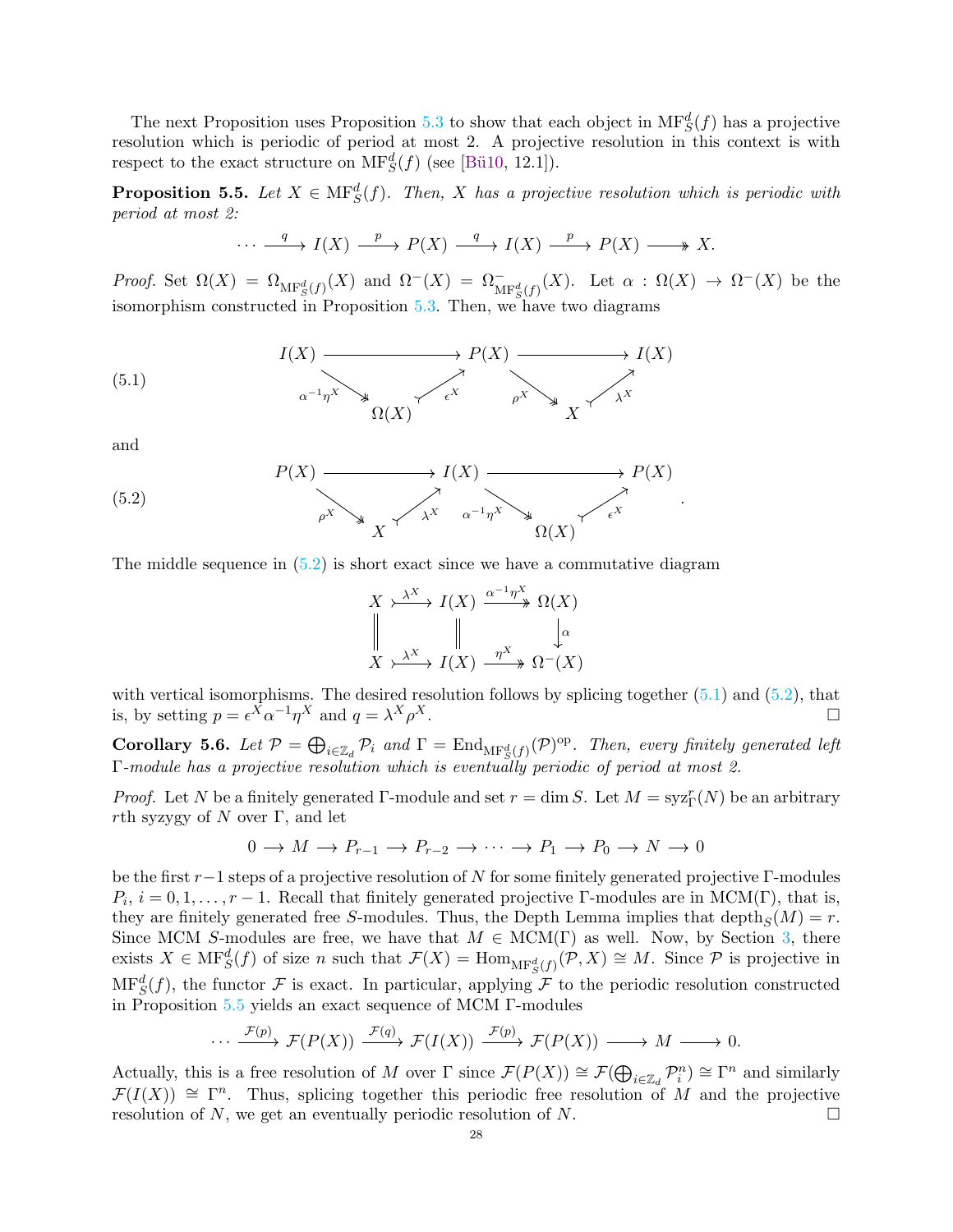Proposition [5.6](#page-27-3) and Lemma [5.7](#page-28-0) below give a homological description of  $\Gamma$  which resembles that of a (commutative) hypersurface ring. Recall that a Noetherian ring Λ is said to be *Iwanaga-Gorenstein* if injdim<sub>Λ</sub>Λ and injdim<sub>Λop</sub>Λ are both finite.

<span id="page-28-0"></span>**Lemma 5.7.** Let r be the Krull dimension of S. The ring  $\Gamma = \text{End}_{\text{MF}_S^d(f)}(\mathcal{P})^{\text{op}}$  is Iwanaga-*Gorenstein of dimension* r*.*

*Proof.* First we show that any short exact sequence

(5.3) 
$$
0 \longrightarrow \Gamma \stackrel{q}{\longrightarrow} M \stackrel{p}{\longrightarrow} M' \longrightarrow 0
$$

with  $M, M' \in \text{MCM}(\Gamma)$  splits. To see this, first note that  $\mathcal{H}(\Gamma) = \mathcal{H}\mathcal{F}(\mathcal{P}) \cong \mathcal{P}$  is injective in  $\text{MF}^d_S(f)$ . Therefore, the short exact sequence of matrix factorizations

<span id="page-28-1"></span>
$$
\mathcal{H}(\Gamma) \xrightarrow{\mathcal{H}(q)} \mathcal{H}(M) \xrightarrow{\mathcal{H}(p)} \mathcal{H}(M')
$$

is split. Since H is full and faithful, there exists  $t : M \to \Gamma$  such that  $\mathcal{H}(t)\mathcal{H}(q) = 1_{\mathcal{H}(\Gamma)}$  and  $tq = 1_{\Gamma}$ which implies that  $(5.3)$  is split.

To finish the proof, we apply results from [\[Aus86\]](#page-35-12) which apply to both  $\Gamma$  and  $\Gamma^{op}$ . By [\[Aus86,](#page-35-12) Lemma 1.1] we have that  $\Gamma \cong \text{Hom}_S(Q, S)$  for some projective  $\Gamma^{\text{op}}$ -module Q. The functor  $Hom_S(\square, S) : MCM(\Gamma) \to MCM(\Gamma^{\text{op}})$  defines a duality and therefore

$$
Q \cong \text{Hom}_S(\text{Hom}_S(Q, S), S) \cong \text{Hom}_S({}_{\Gamma}\Gamma, S).
$$

Thus, Hom<sub>S</sub>( $_\Gamma$ Γ, S) is Γ<sup>op</sup>-projective which happens if and only if Hom<sub>S</sub>( $_\Gamma$ <sub>op</sub> Γ, S) is Γ-projective according to [\[Aus86,](#page-35-12) Lemma 5.1]. In this case, [Aus86, 5.2] says that injdim<sub>Γ</sub>Γ = injdim<sub>S</sub>S which is equal to r since S is Gorenstein. Interchanging the roles of  $\Gamma$  and  $\Gamma^{\text{op}}$  we find that injdim<sub>Γ<sup>op</sub>Γ = r as well.</sub></sup> as well.  $\square$ 

**Remark 5.8.** If **k** is algebraically closed and its characteristic does not divide  $d$ , both Proposition [5.6](#page-27-3) and Lemma [5.7](#page-28-0) can be restated for the skew group algebra over the d-fold branched cover  $R^{\sharp}[\sigma]$ defined in Section [4.](#page-19-0)

Over the hypersurface ring  $R = S/(f)$ , the reduced syzygy of an indecomposable non-free MCM R-module is again indecomposable. Proposition [5.14](#page-31-1) gives an analogous result for matrix factorizations. First, we describe the relationship between projective summands in  $\text{MF}^d_S(f)$  and free summands in MCM(R). Recall that a matrix factorization  $X \in \text{MF}^d_S(f)$  is *stable* if  $\text{cok } \varphi_k$  is a stable MCM R-module for all  $k \in \mathbb{Z}_d$ .

<span id="page-28-2"></span>**Proposition 5.9.** Let  $X = (\varphi_1, \ldots, \varphi_d) \in \text{MF}^d_S(f)$  and set  $M_i = \text{cok } \varphi_i$  for all  $i \in \mathbb{Z}_d$ . Then, X *has a projective summand isomorphic to*  $\mathcal{P}_i$  *if and only if*  $M_i$  *has a free* R-summand.

*Proof.* The statement holds when  $d = 2$  (for instance see [\[Yos90,](#page-35-14) 7.5]). So, assume  $d \geq 3$ . One direction is immediate: If  $X \cong X' \oplus \mathcal{P}_i$  for some  $X' = (\varphi'_1, \ldots, \varphi'_d) \in \text{MF}^d_S(f)$  and  $i \in \mathbb{Z}_d$ , then  $M_i \cong \operatorname{cok} \varphi_i' \oplus R.$ 

A matrix factorization Y is a summand of X if and only if  $T^{j}(Y)$  is a summand of  $T^{j}(X)$  for any  $j \in \mathbb{Z}_d$ . Therefore, for the converse, we may assume  $i = 1$ . That is, assume  $M_1 \cong M \oplus R$  for some MCM R-module M. By Proposition [1.6](#page-2-0) [\(i\),](#page-3-3) there exists  $(\varphi : G \to F, \psi : F \to G) \in \text{MF}^2_S(f)$ , with  $\varphi$  minimal, such that cok  $\varphi \cong M$ . Then,

$$
0 \longrightarrow G \oplus S \xrightarrow{\begin{pmatrix} \varphi & 0 \\ 0 & f \end{pmatrix}} F \oplus S \longrightarrow M_1 \longrightarrow 0
$$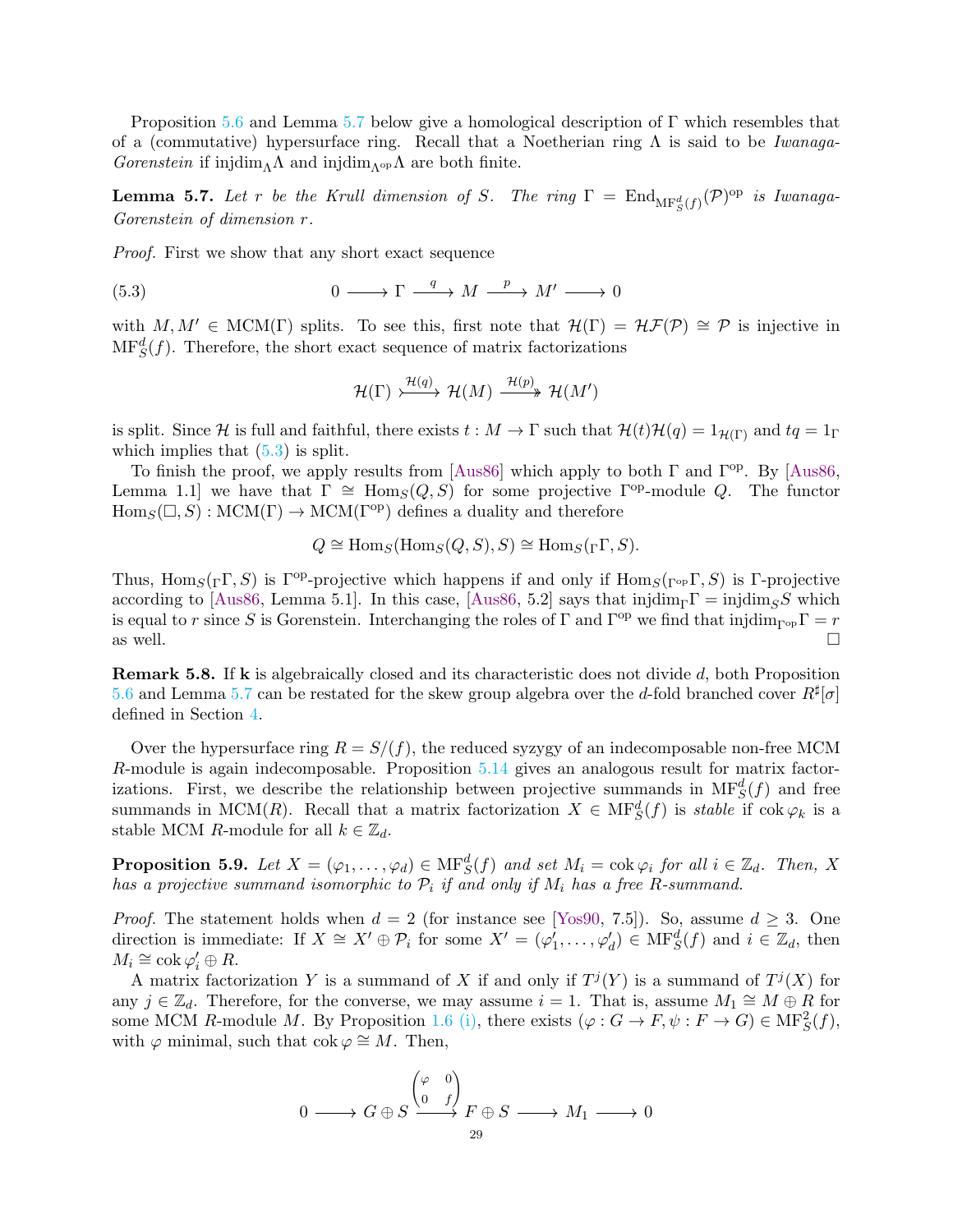is a minimal free resolution of  $M_1$  over S. Thus, there exists isomorphisms  $\alpha$  and  $\beta$  and a commutative diagram

0 F<sup>2</sup> F<sup>1</sup> M<sup>1</sup> 0 0 G ⊕ S ⊕ S <sup>m</sup> F ⊕ S ⊕ S <sup>m</sup> M<sup>1</sup> 0 β ϕ<sup>1</sup> α ϕ 0 0 0 f 0 0 0 1Sm 

for some  $m \geq 0$ . In other words, we have an isomorphism of matrix factorizations in  $\text{MF}^2_S(f)$ :

$$
(\varphi_1, \varphi_2 \varphi_3 \cdots \varphi_d) \cong \left( \begin{pmatrix} \varphi & 0 & 0 \\ 0 & f & 0 \\ 0 & 0 & 1_{S_m} \end{pmatrix}, \begin{pmatrix} \psi & 0 & 0 \\ 0 & 1 & 0 \\ 0 & 0 & f \cdot 1_{S_m} \end{pmatrix} \right).
$$

The isomorphisms  $\alpha$  and  $\beta$  also give us an isomorphism of matrix factorizations in  $\text{MF}^d_S(f)$ :

$$
X \cong (\alpha \varphi_1, \varphi_2, \dots, \varphi_{d-1}, \varphi_d \alpha^{-1})
$$
  
\n
$$
\cong (\alpha \varphi_1 \beta^{-1}, \beta \varphi_2, \dots \varphi_{d-1}, \varphi_d \alpha^{-1}).
$$

Let  $p_1: F \oplus S \oplus S^m \to S$  and  $p_2: G \oplus S \oplus S^m \to S$  be projection onto the middle components of  $F \oplus S \oplus S^m$  and  $G \oplus S \oplus S^m$  respectively. Consider the diagram

$$
F \oplus S \oplus S^{m} \xrightarrow{\varphi_d \alpha^{-1}} F_d \xrightarrow{\varphi_{d-1}} \cdots \xrightarrow{\varphi_4} F_4 \xrightarrow{\varphi_3} F_3 \xrightarrow{\beta \varphi_2} G \oplus S \oplus S^{m} \xrightarrow{\alpha \varphi_1 \beta^{-1}} F \oplus S \oplus S^{m}
$$

$$
\downarrow p_1
$$

$$
S \xrightarrow{\qquad 1} S \xrightarrow{\qquad 1} \cdots \xrightarrow{\qquad 1} S \xrightarrow{\qquad 1} S \xrightarrow{\qquad 1} S \xrightarrow{\qquad 1} S \xrightarrow{\qquad 1} S \xrightarrow{\qquad 1} S \xrightarrow{\qquad 1} S \xrightarrow{\qquad 1} S \xrightarrow{\qquad 1} S \xrightarrow{\qquad 1} S \xrightarrow{\qquad 1} S \xrightarrow{\qquad 1} S \xrightarrow{\qquad 1} S \xrightarrow{\qquad 1} S \xrightarrow{\qquad 1} S \xrightarrow{\qquad 1} S \xrightarrow{\qquad 1} S \xrightarrow{\qquad 1} S \xrightarrow{\qquad 1} S \xrightarrow{\qquad 1} S \xrightarrow{\qquad 1} S \xrightarrow{\qquad 1} S \xrightarrow{\qquad 1} S \xrightarrow{\qquad 1} S \xrightarrow{\qquad 1} S \xrightarrow{\qquad 1} S \xrightarrow{\qquad 1} S \xrightarrow{\qquad 1} S \xrightarrow{\qquad 1} S \xrightarrow{\qquad 1} S \xrightarrow{\qquad 1} S \xrightarrow{\qquad 1} S \xrightarrow{\qquad 1} S \xrightarrow{\qquad 1} S \xrightarrow{\qquad 1} S \xrightarrow{\qquad 1} S \xrightarrow{\qquad 1} S \xrightarrow{\qquad 1} S \xrightarrow{\qquad 1} S \xrightarrow{\qquad 1} S \xrightarrow{\qquad 1} S \xrightarrow{\qquad 1} S \xrightarrow{\qquad 1} S \xrightarrow{\qquad 1} S \xrightarrow{\qquad 1} S \xrightarrow{\qquad 1} S \xrightarrow{\qquad 1} S \xrightarrow{\qquad 1} S \xrightarrow{\qquad 1} S \xrightarrow{\qquad 1} S \xrightarrow{\qquad 1} S \xrightarrow{\qquad 1} S \xrightarrow{\qquad 1} S \xrightarrow{\qquad 1} S \xrightarrow{\qquad 1} S \xrightarrow{\qquad 1} S \xrightarrow{\qquad 1} S \xrightarrow{\qquad 1} S \xrightarrow{\qquad 1} S \xrightarrow{\qquad 1} S \x
$$

The two right most squares commute, the first since  $\alpha\varphi_1\beta^{-1} = \left( \begin{array}{c} 1 \end{array} \right)$  $\mathbf{I}$  $\varphi$  0 0  $0 \t f \t 0$  $0 \t 0 \t 1_{S_m}$  $\setminus$  and the second by construction. Similarly, for  $k = 3, 4, \ldots, d - 1$ , the square

$$
F_{k+1} \xrightarrow{\varphi_k} F_k
$$
  

$$
p_2 \beta \varphi_2 \varphi_3 \cdots \varphi_{k-1} \varphi_k \downarrow \qquad \qquad \downarrow p_2 \beta \varphi_2 \varphi_3 \cdots \varphi_{k-1}
$$
  

$$
S \xrightarrow{\qquad \qquad 1 \qquad \qquad } S
$$

also commutes. Since  $p_1 \alpha \varphi_1 \beta^{-1} = f p_2$ , we have that

$$
fp_1 = p_1 f = p_1 \alpha \varphi_1 \beta^{-1} \beta \varphi_2 \varphi_3 \cdots \varphi_{d-1} \varphi_d \alpha^{-1}
$$
  
= 
$$
fp_2 \beta \varphi_2 \varphi_3 \cdots \varphi_{d-1} \varphi_d \alpha^{-1}.
$$

We may cancel  $f$  on the left to conclude that the left most square commutes as well. Thus, we have a morphism

$$
X \cong (\alpha \varphi_1 \beta^{-1}, \beta \varphi_2, \dots, \varphi_{d-1}, \varphi_d \alpha^{-1}) \to \mathcal{P}_1.
$$

We claim that this morphism is an admissible epimorphism. By Lemma [2.3,](#page-4-0) it suffices to show that each of the vertical maps depicted above are surjective. By the commutativity of the diagram,

$$
p_1 = (p_2 \beta \varphi_2 \varphi_3 \cdots \varphi_k)(\varphi_{k+1} \varphi_{k+2} \cdots \varphi_{d-1} \varphi_d \alpha^{-1})
$$

for each  $k = 2, 3, \ldots, d - 1$ . Since  $p_1$  is surjective, this implies  $p_2 \beta \varphi_2 \varphi_3 \cdots \varphi_k$  is surjective for each  $k = 2, 3, \ldots, d - 1$  as claimed. Since  $\mathcal{P}_1$  is projective, the admissible epimorphism  $X \rightarrow P_1$  implies that X has a direct summand isomorphic to  $\mathcal{P}_1$ .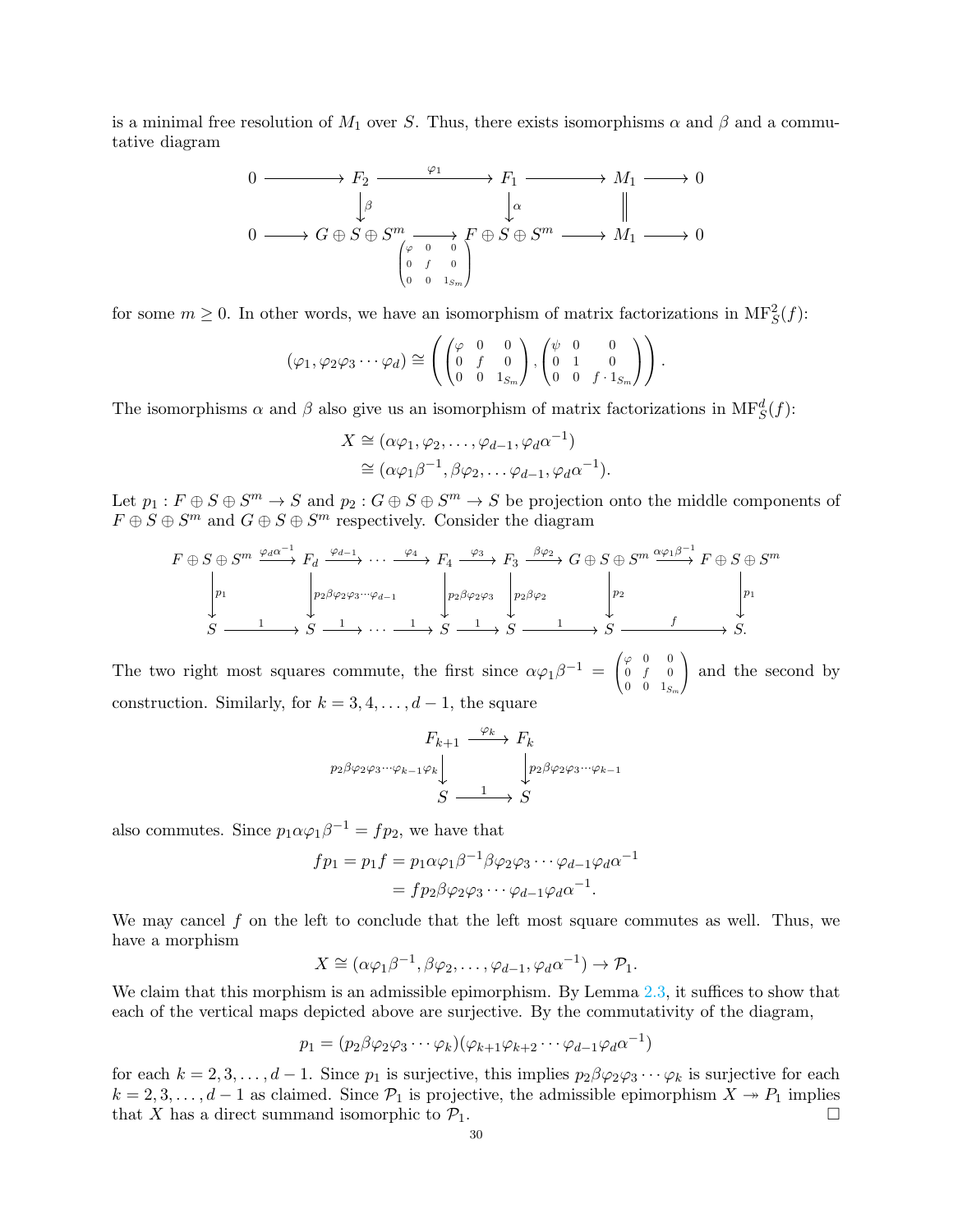We note that KRS was not needed for the proof of Proposition [5.9.](#page-28-2) The result therefore holds for an arbitrary regular local ring S. The following corollary also holds without the completeness of S.

<span id="page-30-1"></span><span id="page-30-0"></span>**Corollary 5.10.** Let S be a regular local ring, f a non-zero non-unit in S, and  $d \geq 2$ .

- (*i*) The objects  $P_1, P_2, \ldots, P_d \in \text{MF}^d_S(f)$  are the only indecomposable projectives (equivalently *injectives) up to isomorphism.*
- <span id="page-30-6"></span>(*ii*) *A matrix factorization*  $X \in \text{MF}^d_S(f)$  *is stable if and only if it has no non-zero projective direct summands.*

*Proof.* Let  $Q = (Q_1, Q_2, \ldots, Q_d) \in \text{MF}^d_S(f)$  be an indecomposable projective of size n. Then, we have a short exact sequence of the form  $(2.4)$ , and more specifically,  $Q$  is a direct summand of  $P(Q) \cong \bigoplus_{i\in \mathbb{Z}_d} \mathcal{P}_i^n$ . It follows that, for any  $k \in \mathbb{Z}_d$ ,  $\operatorname{cok} Q_k$  is either 0 or has a direct summand isomorphic to R. Since Q is non-zero matrix factorization, there exists  $j \in \mathbb{Z}_d$  such that  $\cos Q_j \neq 0$ . Thus,  $\cot Q_i$  has a direct summand isomorphic to R. By Proposition [5.9,](#page-28-2) this implies that Q has a direct summand isomorphic to  $\mathcal{P}_j$ . Since Q is indecomposable, we have that  $Q \cong \mathcal{P}_j$ . The statement about indecomposable injectives follows immediately because of Lemma [2.14.](#page-12-1)

The second statement follows by combining [\(i\)](#page-30-1) and Proposition [5.9.](#page-28-2)

Proposition [5.9](#page-28-2) and Corollary [5.10](#page-30-0) give us a clearer picture of the structure of matrix factorizations and the MCM R-modules they encode.

<span id="page-30-3"></span>**Proposition 5.11.** *Let*  $X = (\varphi_1, \ldots, \varphi_d) \in \text{MF}^d_S(f)$ *. Then,* 

(5.4) 
$$
X \cong \tilde{X} \oplus \mathcal{P}_1^{s_1} \oplus \mathcal{P}_2^{s_2} \oplus \cdots \oplus \mathcal{P}_d^{s_d}
$$

*for some stable matrix factorization*  $\tilde{X} = (\tilde{\varphi}_1, \ldots, \tilde{\varphi}_d)$  *and integers*  $s_k \geq 0$ ,  $k \in \mathbb{Z}_d$ . The integers  $s_k$ are uniquely determined and the direct summand  $\tilde{X}$  is unique up to isomorphism. The corresponding *MCM* R*-modules are*

<span id="page-30-4"></span><span id="page-30-2"></span>
$$
\operatorname{cok}\varphi_k\cong\operatorname{cok}\tilde{\varphi}_k\oplus R^{s_k}
$$

*where*  $\text{cok } \tilde{\varphi}_k$  *is a stable MCM* R-module for all  $k \in \mathbb{Z}_d$ .

*Proof.* Lemma [5.10](#page-30-0) says that the only indecomposable projective matrix factorizations are  $P_1, P_2, \ldots, P_d$ . Since S is complete, KRS implies that we have a decomposition  $X \cong \tilde{X} \oplus \mathcal{P}_1^{s_1} \oplus \mathcal{P}_2^{s_2} \oplus \cdots \oplus \mathcal{P}_d^{s_d}$ for some unique integers  $s_k \geq 0$  and some  $\tilde{X}$  which has no projective summands. Finally, using Proposition [5.9,](#page-28-2) each copy of  $\mathcal{P}_k$  contributes a free R-summand to  $\cot \varphi_k$ .

<span id="page-30-5"></span>**Corollary 5.12.** *Let*  $X = (\varphi_1, \ldots, \varphi_d) \in \text{MF}^d_S(f)$  *of size n. Then,* 

(5.5) 
$$
\Omega_{\text{MF}^d_S(f)}(X) \cong \tilde{\Omega} \oplus \mathcal{P}_1^{m_1} \oplus \cdots \oplus \mathcal{P}_d^{m_d}
$$

 $where m_k = n - \mu_R(\text{cok }\varphi_k)$  and  $\tilde{\Omega} \in \text{MF}^d_S(f)$  *is stable. Furthermore,*  $\tilde{\Omega}$  *is of size*  $\sum_{k=1}^d \mu_R(\text{cok }\varphi_k)$  – n*.*

*Proof.* The isomorphism [\(5.5\)](#page-30-2) follows by combining Propositions [5.11](#page-30-3) and [2.13.](#page-11-1) Let  $\ell \geq 0$  be the size of  $\tilde{\Omega}$ . Since  $\Omega_{\mathrm{MF}^d_S(f)}(X)$  is of size  $(d-1)n$ , we have that

$$
(d-1)n = \ell + \sum_{k=1}^{d} m_k = \ell + dn - \sum_{k=1}^{d} \mu_R(\text{cok }\varphi_k).
$$
  
Thus,  $\ell = \sum_{k=1}^{d} \mu_R(\text{cok }\varphi_k) - n.$ 

We continue with two more important properties of the stable part of the syzygy of a matrix factorization.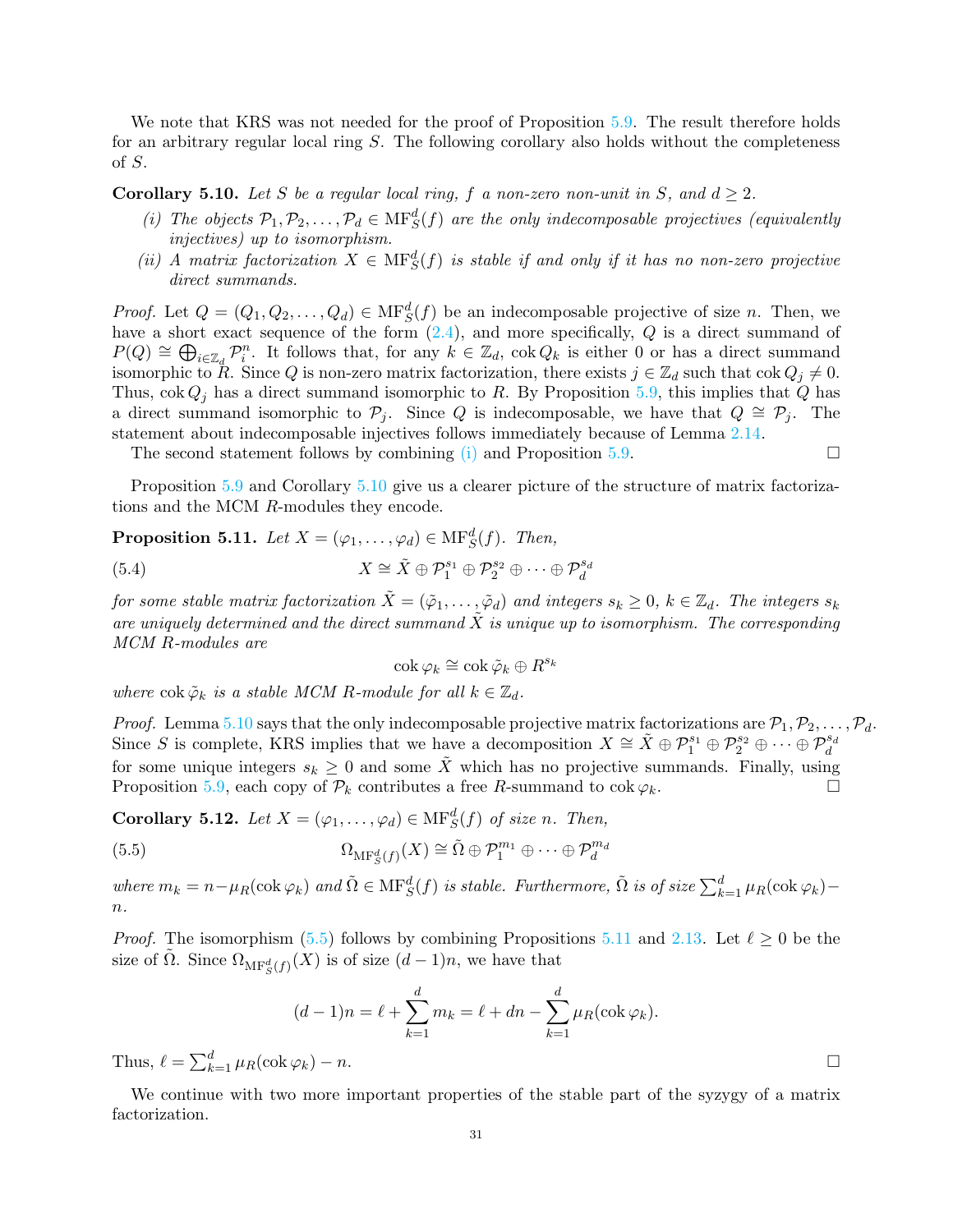**Lemma 5.13.** *Let*  $X \in \mathrm{MF}^d_S(f)$  *and suppose* 

$$
K \rightarrowtail P \longrightarrow X
$$

*is a short exact sequence with* P *projective. Then,* Ω˜ *is isomorphic to a direct summand of* K *where*  $\Omega_{\mathrm{MF}^d_S(f)}(X) \cong \tilde{\Omega} \oplus Q$  *is a decomposition of the form* [\(5.5\)](#page-30-2).

*Proof.* This follows directly from Lemma [5.1](#page-25-1) and Proposition [5.11.](#page-30-3) □

<span id="page-31-1"></span>**Proposition 5.14.** Let  $X \in \text{MF}^d_S(f)$  be a indecomposable non-projective matrix factorization and  $let \ \Omega_{\mathrm{MF}^d_S(f)}(X) \cong \tilde{\Omega} \oplus P$  *be a decomposition of the form* [\(5.5\)](#page-30-2). Then,  $\tilde{\Omega}$  *is indecomposable.* 

*Proof.* First, note that,  $\tilde{\Omega} \neq 0$ . Indeed, if  $\Omega_{\text{MF}^d_S(f)}(X)$  was projective, then Proposition [5.2](#page-25-3) would imply that X is projective as well, which is not the case. So, assume  $\tilde{\Omega} = Y_1 \oplus Y_2$  for some non-zero  $Y_1, Y_2 \in \text{MF}^d_S(f)$ . Since  $\tilde{\Omega}$  is stable, the direct summands  $Y_1$  and  $Y_2$  are also stable. Then,

$$
\Omega_{\mathrm{MF}^d_S(f)}^{-}(\Omega_{\mathrm{MF}^d_S(f)}(X)) \cong \Omega_{\mathrm{MF}^d_S(f)}^{-}(\tilde{\Omega}) \oplus \Omega_{\mathrm{MF}^d_S(f)}^{-}(P)
$$
  

$$
\cong \Omega_{\mathrm{MF}^d_S(f)}^{-}(Y_1) \oplus \Omega_{\mathrm{MF}^d_S(f)}^{-}(Y_2) \oplus \Omega_{\mathrm{MF}^d_S(f)}^{-}(P).
$$

For  $i = 1, 2$ , decompose  $\Omega_{\text{MF}^d_S(f)}^{\bullet}(Y_i) \cong U_i \oplus P_i$ , for some stable  $U_i$  and projective  $P_i$ . Now, applying Proposition [5.3,](#page-25-2) we have that

$$
X \oplus \mathcal{P}^{(d-2)n} \cong U_1 \oplus U_2 \oplus P_1 \oplus P_2 \oplus \Omega_{\mathrm{MF}^d_S(f)}^{-}(P)
$$

where n is the size of X. Since both sides of this isomorphism are decomposed into the form  $(5.4)$ , we have that  $U_1 \oplus U_2 \cong X$ . But X is indecomposable, so one of  $U_1$  or  $U_2$  must be zero. Re-indexing if necessary, we may assume  $U_1 = 0$ . This implies that  $\Omega_{\text{MF}^d_S(f)}^-(Y_1)$  is projective and therefore  $Y_1$ is projective. However, this is a contradiction since  $Y_1$  is a non-zero stable matrix factorization. Hence,  $\hat{\Omega}$  is indecomposable.

So far, we have refrained from assuming that  $X$  is a reduced matrix factorization. On the other hand, if we do assume that  $X \in \text{MF}^d_S(f)$  is reduced, we obtain more concise versions of [2.13,](#page-11-1) [5.11,](#page-30-3) [5.12,](#page-30-5) and [5.14.](#page-31-1)

<span id="page-31-2"></span>**Corollary 5.15.** *Let*  $X \in \text{MF}^d_S(f)$  *be reduced. Then, the following hold.* 

- *(i)* cok  $\Omega_k \cong \mathrm{syz}^1_R(\mathrm{cok}\, \varphi_k)$  *for each*  $k \in \mathbb{Z}_d$ .
- (*ii*) Both X and  $\Omega_{\text{MF}^d_S(f)}(X)$  are stable.
- (*iii*) If X is indecomposable, then  $\Omega_{\text{MF}^d_S(f)}(X)$  is indecomposable.

*Proof.* By Proposition  $1.6$ [\(ii\),](#page-3-1) there is a one-to-one correspondence between reduced matrix factorizations in  $\text{MF}^2_S(f)$  and stable MCM R-modules (Lemma [1.6\)](#page-2-0). If  $X = (\varphi_1, \varphi_2, \dots, \varphi_d) \in \text{MF}^d_S(f)$  is reduced, then  $(\varphi_k, \varphi_{k+1}\varphi_{k+2}\cdots\varphi_{k-1})$  is a reduced matrix factorization in  $\text{MF}^2_S(f)$  for each  $k \in \mathbb{Z}_d$ . Hence, cok  $\varphi_k$  is a stable MCM R-module for each  $k \in \mathbb{Z}_d$  and  $\text{cok}(\varphi_{k+1}\varphi_{k+2}\cdots\varphi_{k-1})$  is its reduced first syzygy. Since, by Proposition [2.13,](#page-11-1)  $\cot \Omega_k \cong \cot(\varphi_{k+1}\varphi_{k+2}\cdots \varphi_{k-1})$ , the first statement follows. The second statement follows from Proposition [5.9](#page-28-2) and the third follows from the second and Proposition [5.14.](#page-31-1)

## 6. Examples

<span id="page-31-0"></span>Let S be a regular local ring with maximal ideal  $\mathfrak n$  and let f be a non-zero non-unit in S. An important distinction between the categories  $\text{MF}^2_S(f)$  and  $\text{MF}^d_S(f)$ , for  $d > 2$ , is the existence of stable non-reduced matrix factorizations. We illustrate this with our first example.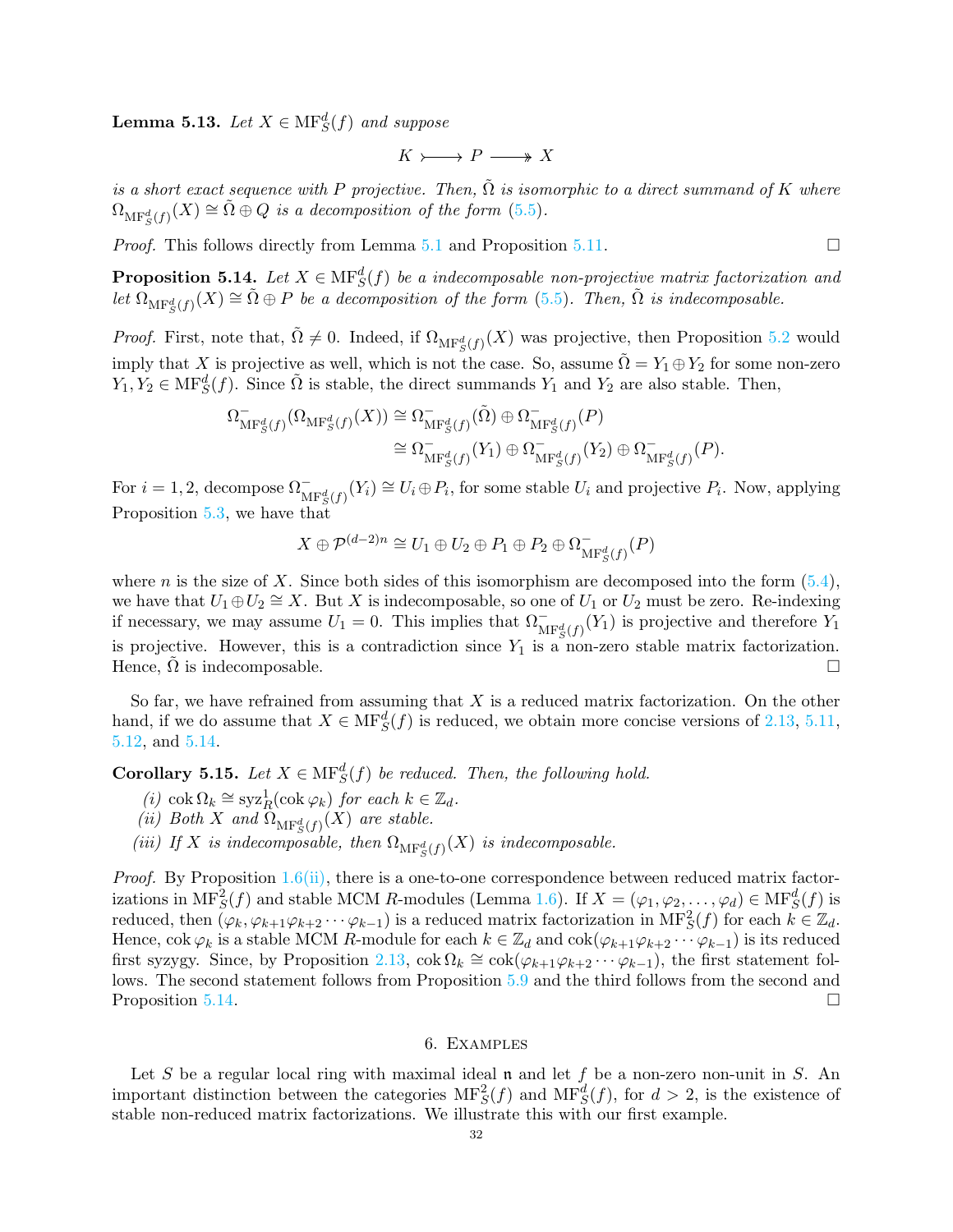<span id="page-32-0"></span>**Example 6.1.** Let  $d > 2$  and assume  $f \in S$  can be written as  $f = f_1 f_2 \cdots f_d$  for some  $f_i \in \mathfrak{n}$ . Then,  $(f_1, f_2, \ldots, f_d)$  is an indecomposable reduced matrix factorization of size 1 in  $\text{MF}^d_S(f)$ . Since  $d > 2$ , the syzygy of  $(f_1, f_2, \ldots, f_d)$  in  $\text{MF}^d_S(f)$  is not reduced. However, Corollary [5.15](#page-31-2) implies that  $\Omega(f_1, f_2, \ldots, f_d)$  is indecomposable and stable.

It is tempting to think that the presence of unit entries must make  $\Omega(f_1,\ldots,f_d)$  redundant in some way. Actually, we can not replace  $\Omega(f_1, \ldots, f_d)$  with a reduced matrix factorization in the following sense.

Set  $\Omega(f_1,\ldots,f_d)=(\Omega_1,\Omega_2,\ldots,\Omega_d)$  and let  $\widehat{f}_k=f_1\cdots f_{k-1}f_{k+1}\cdots f_d$  for each  $k\in\mathbb{Z}_d$ . Then, by Proposition [2.13,](#page-11-1) we have that  $\text{cok } \Omega_k \cong R/(\hat{f}_k)$ . Suppose  $X = (\varphi_1, \ldots, \varphi_d)$  is a reduced matrix factorization of f such that  $\text{cok } \varphi_k \cong R/(\hat{f}_k)$  for all  $k \in \mathbb{Z}_d$ . Since  $\varphi_k$  is minimal, the short exact sequence

$$
0 \longrightarrow F_{k+1} \xrightarrow{\varphi_k} F_k \longrightarrow R/(\widehat{f}_k) \longrightarrow 0
$$

is a minimal free resolution of  $R/(f_k)$  over S. By tensoring with R, it follows that ranks  $F_k =$  $\mu_R(R/(f_k)) = 1$ . That is, X is a matrix factorization of size 1. Thus, the homomorphism  $\varphi_k$  is given by multiplication by  $f_k$  up to a unit, say  $\varphi_k = v_k f_k$  for  $v_k \in S$  invertible. Since X is a matrix factorization of  $f$ , we have that

$$
f = \varphi_1 \varphi_2 \cdots \varphi_d = v \widehat{f}_1 \widehat{f}_2 \cdots \widehat{f}_d = v f^{d-1}
$$

where  $v = v_1v_2\cdots v_d$ . Since  $d > 2$ , this is a contradiction. We conclude that no reduced matrix factorization has the same cokernels as  $\Omega(f_1, \ldots, f_d)$ .

With Example [6.1](#page-32-0) in mind, we continue to focus on stable matrix factorizations. However, we introduce an additional assumption (which implies stability) in order to avoid particularly trivial factorizations.

**Definition 6.2.** Let S be a regular local ring, f a non-zero non-unit in S, and  $d \ge 2$ . A non-zero matrix factorization  $X = (\varphi_1, \varphi_2, \dots, \varphi_d) \in \text{MF}^d_S(f)$  is *pseudoprojective* if  $\text{cok } \varphi_k = 0$  for some  $k \in \mathbb{Z}_d$ .

We aim to avoid matrix factorizations with pseudoprojective summands. Notice that any indecomposable projective (equivalently injective) in  $M F_S^d(f)$  is pseudoprojective (See [5.10\)](#page-30-0).

An indecomposable matrix factorization in  $\text{MF}^2_S(f)$  is pseudoprojective if and only if it is projective; the only possibilities are  $(1, f)$  and  $(f, 1)$ . Consequently,  $X \in \text{MF}^2_S(f)$  is reduced if and only if it is stable if and only if it has no pseudoprojective summands (compare with  $1.6$  [\(ii\)\)](#page-3-1). However, for  $d > 2$ , these properties are not equivalent. The following lemma and examples give the precise relationship.

<span id="page-32-4"></span><span id="page-32-2"></span><span id="page-32-1"></span>**Lemma 6.3.** *Let*  $X \in \text{MF}^d_S(f)$  *with*  $d \geq 2$ *.* 

- *(i) If* X *is reduced, then* X *has no pseudoprojective summands.*
- *(ii) If* X *has no pseudoprojective summands, then* X *is stable.*

*Proof.* In order to prove [\(i\),](#page-32-1) suppose  $X \cong X' \oplus X''$  for some  $X' = (\varphi'_1, \ldots, \varphi'_d)$  and  $X'' =$  $(\varphi''_1,\ldots,\varphi''_d)$  with X' pseudoprojective. Then,  $\operatorname{cok}\varphi'_k=0$  for some  $k \in \mathbb{Z}_d$ . Equivalently,  $\varphi'_k$  is an isomorphism and therefore,  $\varphi_k \cong \varphi'_k \oplus \varphi''_k$  is not minimal.

Corollary  $5.10(i)$  $5.10(i)$  showed that X is stable if and only if it has no non-zero projective summands. Since indecomposable projective matrix factorizations are pseudoprojective,  $(i)$  follows.

Examples [6.4](#page-32-3) and [6.5](#page-33-0) below show that the converses of [\(ii\)](#page-32-2) and [\(i\)](#page-32-1) respectively fail in general for  $d > 2$ .

<span id="page-32-3"></span>**Example 6.4.** Let  $(\varphi : G \to F, \psi : F \to G) \in MF_S^2(f)$  be a reduced matrix factorization.

(i)  $(\varphi, \psi, 1_F) \in \mathbf{MF}^3_S(f)$  is stable but is itself pseudoprojective.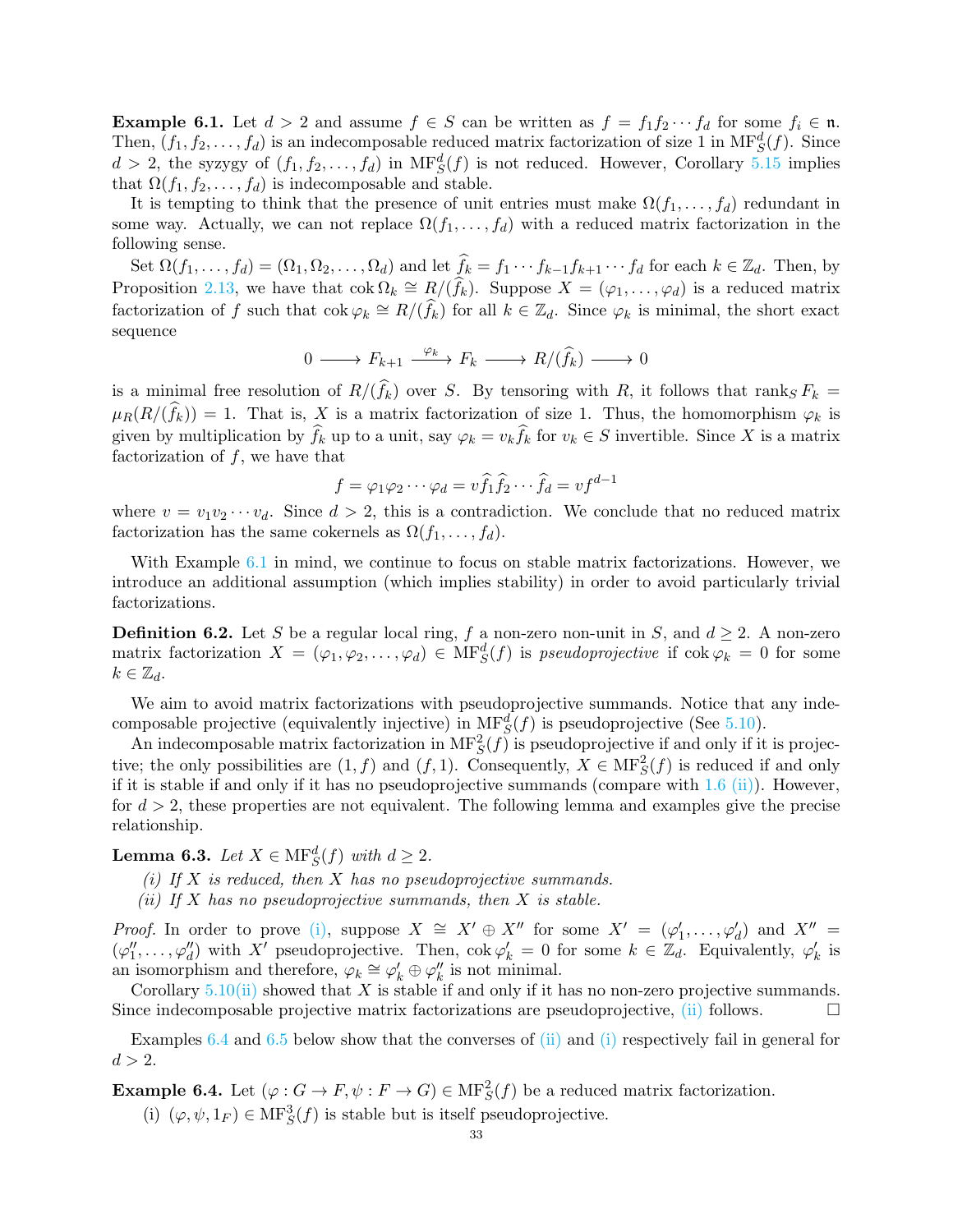(ii) 
$$
\left(\begin{pmatrix} \varphi & 1 \\ 1_F \end{pmatrix}, \begin{pmatrix} \psi & 1 \\ 1_F \end{pmatrix}, \begin{pmatrix} 1_F & 0 \\ 0 \end{pmatrix}, \begin{pmatrix} 1_F & 0 \\ 0 \end{pmatrix} \right) \in MF_S^4(f)
$$
 is stable but it is a direct sum of pseudoprojectives.

<span id="page-33-0"></span>**Example 6.5.** Let  $S = \mathbf{k}[\![x, y]\!]$ , with **k** an uncountable algebraically closed field of characteristic different from 2. Let  $f = x^2y \in S$  and, as usual, set  $R = S/(f)$ . Consider the following matrix factorization of  $f$  with 3 factors:

$$
X = (\varphi_1, \varphi_2, \varphi_3) = \left( \begin{pmatrix} x & y \\ 0 & -x \end{pmatrix}, \begin{pmatrix} 0 & y \\ x^2 & -x \end{pmatrix}, \begin{pmatrix} 1 & 0 \\ x & y \end{pmatrix} \right).
$$

Notice that X is not reduced. We claim that X is indecomposable. To see this, first note that the *R*-module cok  $\begin{pmatrix} x & y \\ 0 & y \end{pmatrix}$  $0 -x$  $\setminus$ is an indecomposable MCM over the  $D_{\infty}$  hypersurface singularity  $R = \mathbf{k}[\![x, y]\!]/(x^2y)$  [\[BGS87,](#page-35-15) Proposition 4.2]. If  $X \cong Y \oplus Y'$  for some non-zero matrix factorizations  $Y = (u, v, w), Y' = (u', v', w') \in \text{MF}^3_S(f)$ , both necessarily of size 1, then

$$
\operatorname{cok}\begin{pmatrix} x & y \\ 0 & -x \end{pmatrix} \cong \operatorname{cok}(u) \oplus \operatorname{cok}(u').
$$

This implies that one of  $\text{cok}(u)$  or  $\text{cok}(u')$  must be zero. Rearranging the summands if necessary, we may assume  $\text{cok}(u') = 0$ . Equivalently, we have that u' is multiplication by a unit in S. This would imply a matrix equivalence

$$
\begin{pmatrix} x & y \\ 0 & -x \end{pmatrix} \sim \begin{pmatrix} u & 0 \\ 0 & u' \end{pmatrix}
$$

which is not possible since the matrix on the right has a unit entry. Therefore, no such decomposition is possible. Since X is indecomposable and the matrices  $\varphi_1, \varphi_2$ , and  $\varphi_3$  are non-invertible, it follows that  $X$  has no pseudoprojective summands.

Set  $\mu_i = \mu_R(\text{cok } \varphi_i), i \in \mathbb{Z}_3$ . Then,  $\mu_1 = 2, \mu_2 = 2$ , and  $\mu_3 = 1$ . Corollary [5.12](#page-30-5) says that we should expect a direct sum decomposition of  $\Omega_{\mathrm{MF}^3_S(f)}(X)$  into a stable matrix factorization of size 3 and a projective isomorphic to  $\mathcal{P}_3 = (1, 1, x^2y)$ . Indeed, using invertible row and column operations, one can construct an isomorphism

$$
\Omega_{\mathrm{MF}^3_S(f)}(X) = \left( \begin{pmatrix} 0 & -y & -xy & -y^2 \\ -x^2 & x & 0 & xy \\ 1 & 0 & 0 & 0 \\ 0 & 1 & 0 & 0 \end{pmatrix}, \begin{pmatrix} -1 & 0 & -x & -y \\ -x & -y & -x^2 & 0 \\ 1 & 0 & 0 & 0 \\ 0 & 1 & 0 & 0 \end{pmatrix}, \begin{pmatrix} -x & -y & -x^2y & 0 \\ 0 & x & x^3 & -x^2 \\ 1 & 0 & 0 & 0 \\ 0 & 1 & 0 & 0 \end{pmatrix} \right)
$$

$$
\cong \left( \begin{pmatrix} 1 & 0 & 0 & 0 \\ 0 & x & 0 & xy \\ 0 & -y & -xy & -y^2 \\ 0 & 1 & 0 & 0 \end{pmatrix}, \begin{pmatrix} 1 & 0 & 0 & 0 \\ 0 & -y & 0 & xy \\ 0 & 0 & -x & -y \\ 0 & 1 & 0 & 0 \end{pmatrix}, \begin{pmatrix} x^2y & 0 & 0 & 0 \\ 0 & x & 0 & -x^2 \\ 0 & 0 & 1 & 0 \\ 0 & 1 & 0 & 0 \end{pmatrix} \right).
$$

Proposition [5.14](#page-31-1) implies that the stable part of  $\Omega_{\text{MF}^3_S(f)}(X)$ ,

$$
\tilde{\Omega} = \left( \begin{pmatrix} x & 0 & xy \\ -y & -xy & -y^2 \\ 1 & 0 & 0 \end{pmatrix}, \begin{pmatrix} -y & 0 & xy \\ 0 & -x & -y \\ 1 & 0 & 0 \end{pmatrix}, \begin{pmatrix} x & 0 & -x^2 \\ 0 & 1 & 0 \\ 1 & 0 & 0 \end{pmatrix} \right),
$$

is also an indecomposable matrix factorization of  $f = x^2y$ . Clearly, none of the matrices that make up  $\Omega$  are invertible and therefore  $\Omega$  has no pseudoprojective summands.

One benefit of having no pseudoprojective summands is the following.

<span id="page-33-1"></span>**Lemma 6.6.** *Assume*  $X = (\varphi_1, \varphi_2, \ldots, \varphi_d) \in \text{MF}^d_S(f)$  *has no pseudoprojective summands.* If cok  $\varphi_j$  *is an indecomposable MCM R-module for some*  $j \in \mathbb{Z}_d$ *, then* X *is an indecomposable matrix factorization.*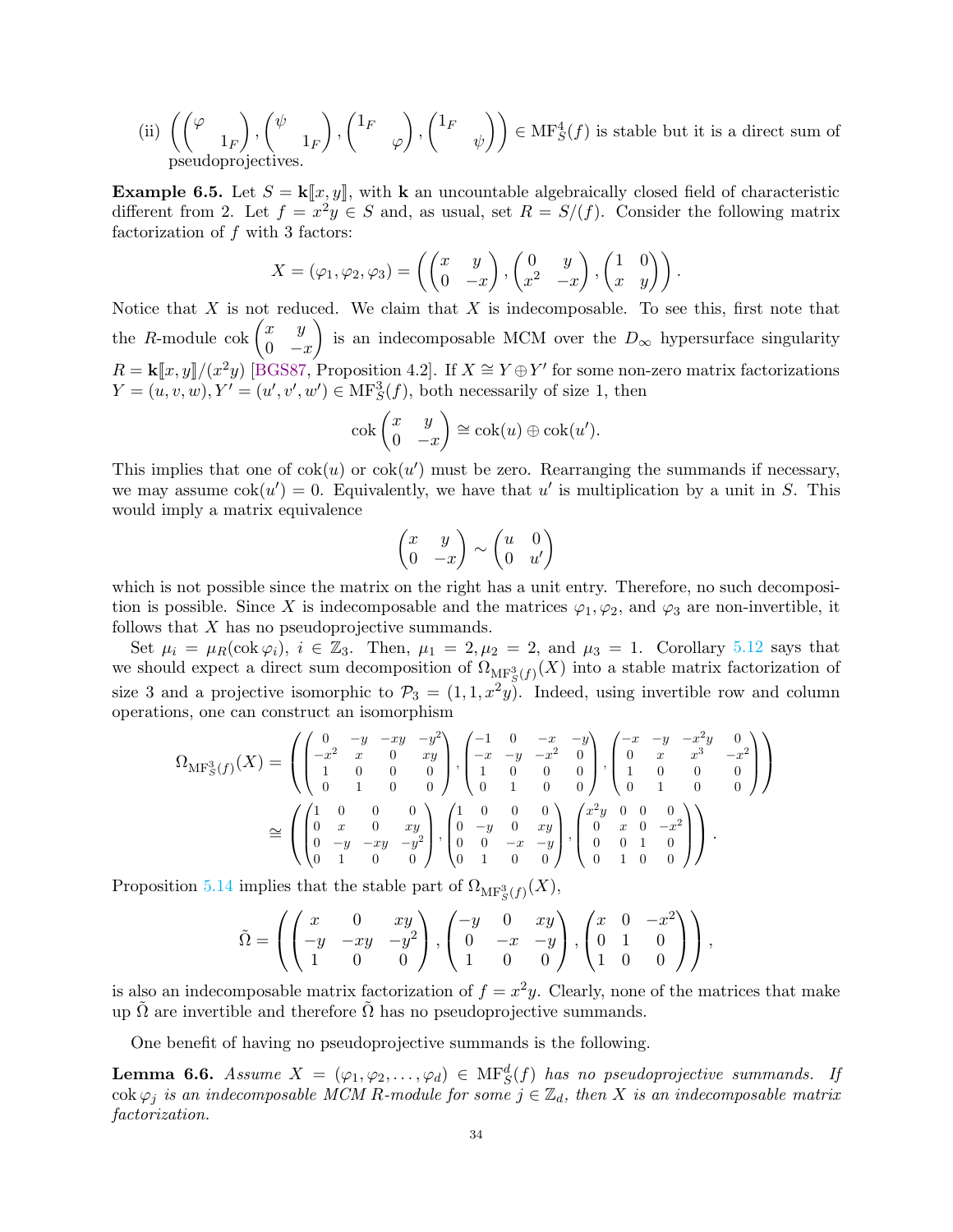*Proof.* Suppose  $X \cong X' \oplus X''$  for non-zero  $X' = (\varphi'_1, \ldots, \varphi'_d), X'' = (\varphi''_1, \ldots, \varphi''_d) \in \text{MF}^d_S(f)$ . Then,  $\cot \varphi_j \cong \cot \varphi'_j \oplus \cot \varphi''_j$ . Since  $\cot \varphi_j$  is indecomposable, it follows that one of  $\varphi'_j$  or  $\varphi''_j$ is an isomorphism. That is, one of  $X'$  or  $X''$  is pseudoprojective, a contradiction. Hence, X is indecomposable.

Any partial converse to Lemma [6.6](#page-33-1) would be very interesting but would likely need more conditions on X. The only result we have in this direction is a special case of Proposition  $5.9$  which says that the cokernels of an indecomposable non-projective matrix factorization have no free summands.

In the case that  $f$  is an irreducible in  $S$ , we have another interesting consequence.

**Proposition 6.7.** Assume  $f \in S$  is irreducible. Then, any  $X \in \text{MF}^d_S(f)$  which is not pseudopro*jective must be of size at least* d*.*

*Proof.* Let  $X = (\varphi_1 : F_2 \to F_1, \ldots, \varphi_d : F_1 \to F_d)$  and set n to be the size of X. Since  $\varphi_1 \varphi_2 \cdots \varphi_d =$  $f \cdot 1_{F_1}$ , we have that

 $(\det \varphi_1)(\det \varphi_2) \cdots (\det \varphi_d) = f^n.$ 

Since f is irreducible, for each  $k \in \mathbb{Z}_d$ , there exists units  $u_k \in S$  and integers  $r_k \geq 0$  such that det  $\varphi_k = u_k f^{r_k}$ . Moreover, we have that  $n = \sum_{k \in \mathbb{Z}_d} r_k$ .

Let  $k \in \mathbb{Z}_d$ . Since  $(\varphi_k, \varphi_{k+1}\varphi_{k+2}\cdots \varphi_{k-1}) \in \mathrm{MF}^2_S(f)$ , [\[Eis80,](#page-35-0) Proposition 5.6] implies that rank<sub>R</sub>(cok  $\varphi_k$ ) =  $r_k$ , where  $R = S/(f)$  as usual. The non-negative integer  $r_k = 0$  if and only if  $\varphi_k$  is an isomorphism. However, since X is not pseudoprojective, we have that  $r_k > 0$ . Thus,  $n = \sum_{k \in \mathbb{Z}_d}$  $r_k \geq d.$ 

In the case  $d = 2$ , this proposition is simply a restatement of the definition of an irreducible element; if  $(u, v) \in \text{MF}^2_S(f)$  is of size 1, then one of u or v must be a unit in S.

**Example 6.8.** Let **k** be an algebraically closed field of characteristic 0 and set  $S = \mathbf{k}[\![x, y]\!]$ . Let  $\omega \in \mathbf{k}$  be a primitive 3rd root of unity. Consider the simple curve singularity  $R = S/(x^3 + y^4)$  of type  $\mathbb{E}_6$ . Following the notation of [\[Yos90,](#page-35-14) Chapter 9], the indecomposable MCM R-module B is given by the matrix factorization

$$
(\beta, \alpha) = \left( \begin{pmatrix} y & 0 & x \\ x & -y^2 & 0 \\ 0 & x & -y \end{pmatrix}, \begin{pmatrix} y^3 & x^2 & xy^2 \\ xy & -y^2 & x^2 \\ x^2 & -xy & -y^3 \end{pmatrix} \right) \in \text{MF}_S^2(x^3 + y^4)
$$

in the sense that  $B = \cos \beta$ . The matrix  $\alpha$  factors further which gives rise to a matrix factorization of  $x^3 + y^4$  with 3 factors:

$$
(\beta, \beta_2, \beta_3) := \left( \begin{pmatrix} y & 0 & x \\ x & -y^2 & 0 \\ 0 & x & -y \end{pmatrix}, \begin{pmatrix} -y^2 & 0 & \omega x \\ \omega x & -y & 0 \\ 0 & \omega x & y \end{pmatrix}, \begin{pmatrix} -y & 0 & \omega^2 x \\ \omega^2 x & y & 0 \\ 0 & \omega^2 x & -y^2 \end{pmatrix} \right)
$$

As we can see, the entries of  $\beta$ ,  $\beta_2$ , and  $\beta_3$  lie in the maximal ideal of S, that is,  $(\beta, \beta_2, \beta_3) \in$  $\text{MF}_S^3(x^3+y^4)$  is reduced. Combining Lemma [6.3,](#page-32-4) Lemma [6.6,](#page-33-1) and the fact that  $B = \text{cok }\beta$  is an indecomposable MCM R-module, we conclude that  $(\beta, \beta_2, \beta_3)$  is indecomposable. We also note that, since det  $\beta = x^3 + y^4$ , the matrix  $\alpha$  is the adjoint of  $\beta$ . Hence,  $\alpha = \beta_2 \beta_3$  is a factorization of the adjoint.

The matrix factorization  $(\beta, \beta_2, \beta_3)$  is essentially the one constructed in [\[BES17,](#page-35-4) Proposition 2.1]. Similar examples are also found using this construction. For instance,

$$
\begin{pmatrix}\n\mathbb{E}_7 & \text{Let } f = x^3 + xy^3 \in S. \\
\begin{pmatrix}\ny & 0 & x \\
-x & xy & 0 \\
0 & -x & y\n\end{pmatrix}, \begin{pmatrix}\nxy & 0 & \omega x \\
-\omega x & y & 0 \\
0 & -\omega x & y\n\end{pmatrix}, \begin{pmatrix}\ny & 0 & \omega^2 x \\
-\omega^2 x & y & 0 \\
0 & -\omega^2 x & xy\n\end{pmatrix}\n\end{pmatrix} \in \text{MF}_S^3(x^3 + xy^3)
$$